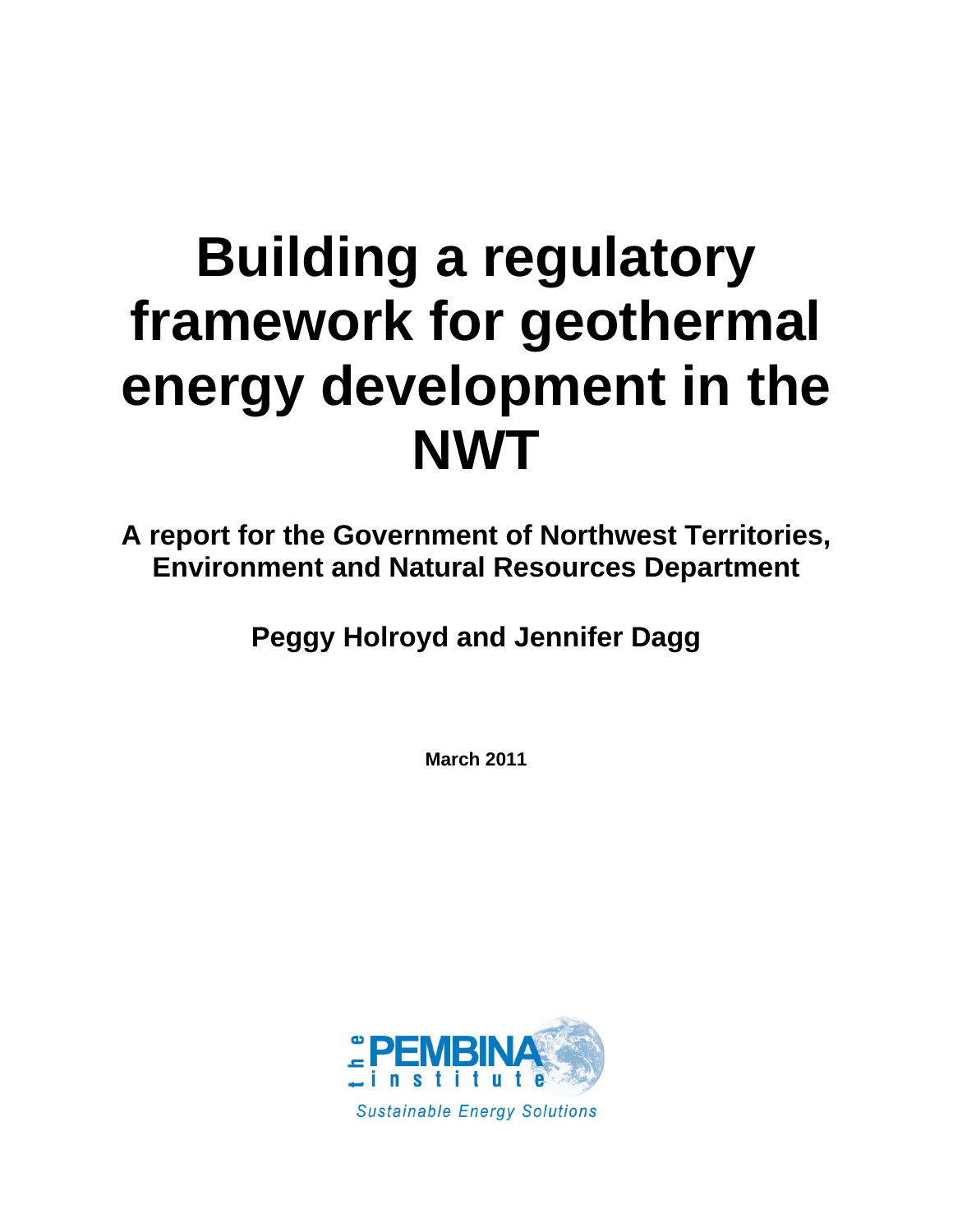Holroyd, Peggy and Dagg, Jennifer *Building a regulatory framework for geothermal energy development in the NWT*  Printed in Canada Editor: Roberta Franchuk

©2011 The Pembina Institute

The Pembina Institute Box 7558 Drayton Valley, Alberta Canada T7A 1S7 Phone: 780-542-6272 Email: info@pembina.org

## **About the Pembina Institute**

The Pembina Institute is a national non-profit think tank that advances sustainable energy solutions through research, education, consulting and advocacy. It promotes environmental,

social and economic sustainability in the public interest by developing practical solutions for communities, individuals, governments and businesses. The Pembina Institute provides policy research leadership and education on climate change, energy issues, green economics, energy efficiency and conservation, renewable energy, and environmental



governance. For more information about the Pembina Institute, visit www.pembina.org or contact info@pembina.org. Our engaging monthly newsletter offers insights into the Pembina Institute's projects and activities, and highlights recent news and publications. Subscribe to Pembina eNews: http://www.pembina.org/enews/subscribe.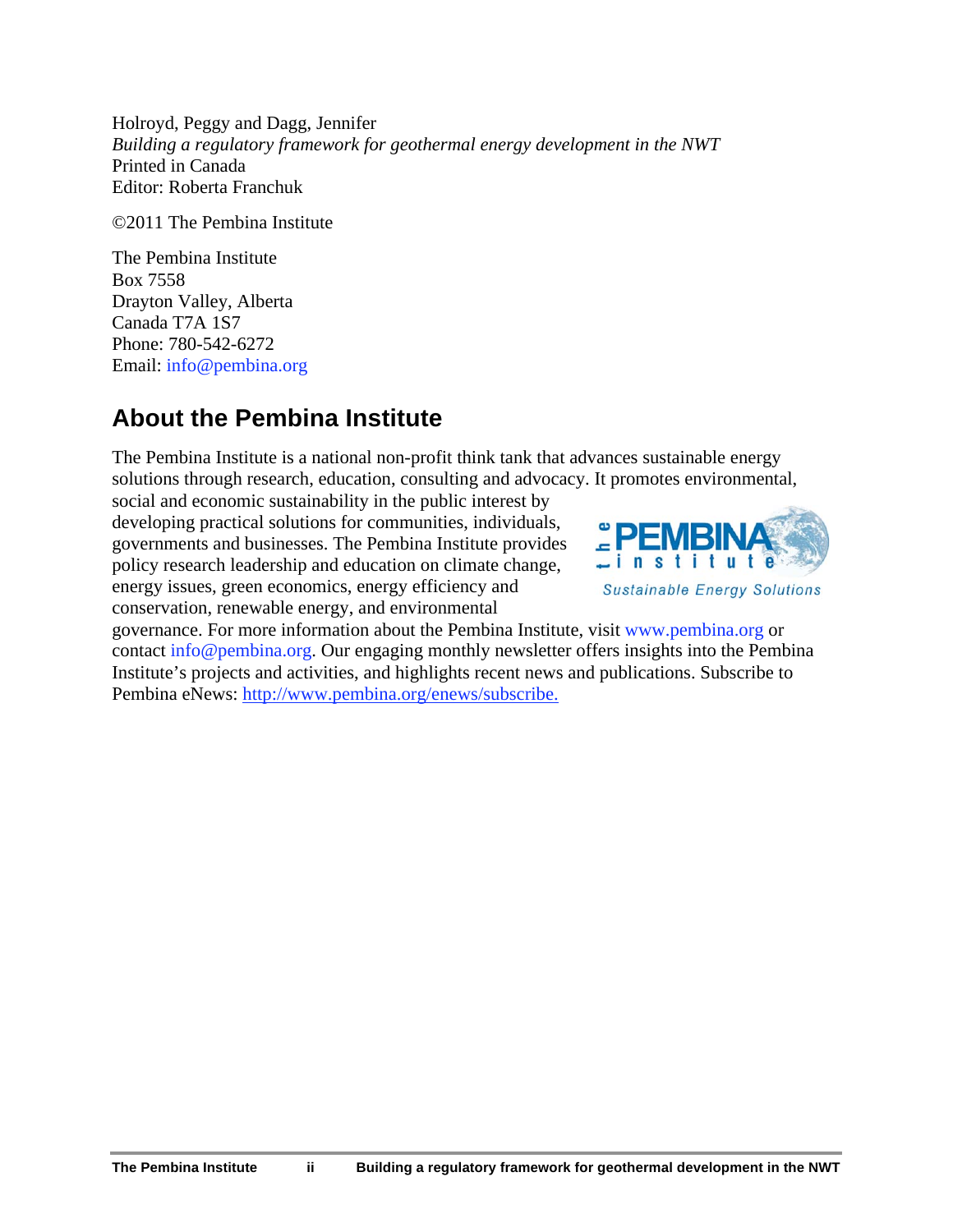## **About the Authors**

#### **Peggy Holroyd**

Peggy has worked with the Pembina Institute since 2004. As Director of Pembina's Arctic Energy Solutions and Interim Director of Public Sector Services Group she is responsible for substantial project development and management, client relations and staff supervision and mentoring.

Peggy is an environmental scientist and works with First Nations, government and companies on a variety of projects related energy and the environment. Peggy has completed projects on renewable energy and energy efficiency, climate change, thresholds-based management of cumulative effects, land and resource use cumulative impact modeling, corporate environmental responsibility, environmental externalities and socio-economic effects associated with energy projects. She has worked in public affairs, community development and education. Peggy holds a Master's in Environmental Design and BA in International Development from the University of Calgary with a specialization in northern planning and development from the Arctic Institute of North America.

#### **Jennifer Dagg**

Jennifer has worked with the Pembina Institute since January 2010 in the Yellowknife office. Her work involves research and analysis regarding renewable energy options and climate change in northern environments, and facilitation and logistics of workshops and conferences. Jennifer has experience in Arctic ecology and environmental education from northern Manitoba, Northwest Territories and Yukon Territory. Prior to working at Pembina, Jennifer worked for Parks Canada and the Grand River Conservation Authority. Jennifer has extensively studied the terrestrial carbon cycle throughout her B.Sc. in Environmental Science at the University of Guelph and M.Sc. at Trent University, where her research focused on the effects of climate change on the carbon cycle in tundra vegetation in the Northwest Territories.

## **Acknowledgements**

Financial support for this project was provided in part by the Energy Conservation Fund of the Government of the Northwest Territories, Department of Environment and Natural Resources. The Pembina Institute wishes to thank Alison Thompson of the Canadian Geothermal Energy Association for her contribution to the development of this report. Thank you to Tim Weis and Dave Lovekin of the Pembina Institute, Tim Thompson of Borealis GeoPower and Jonas Ketilsson of the National Energy Authority of Iceland for their contributions in reviewing and commenting on report drafts.

Thank you to the individuals who were willing to be interviewed for this report:

Craig Dunn, Borealis GeoPower; Tim Thompson, Borealis GeoPower; Jim Lawless, New Zealand; Mory Ghomshei, University of British Columbia; Alan Jessop, formerly Geological Survey of Canada; Gary Thompson, Sierra Geothermal Power Corp. Molten Power; Tim Sadlier-Brown, Sadlier–Brown Associates; Barry Goldstein, Primary Industries and Resources, South Australia; Kermit Witherbee, U.S. Bureau of Land Management; Chris Bromley, GNS Science,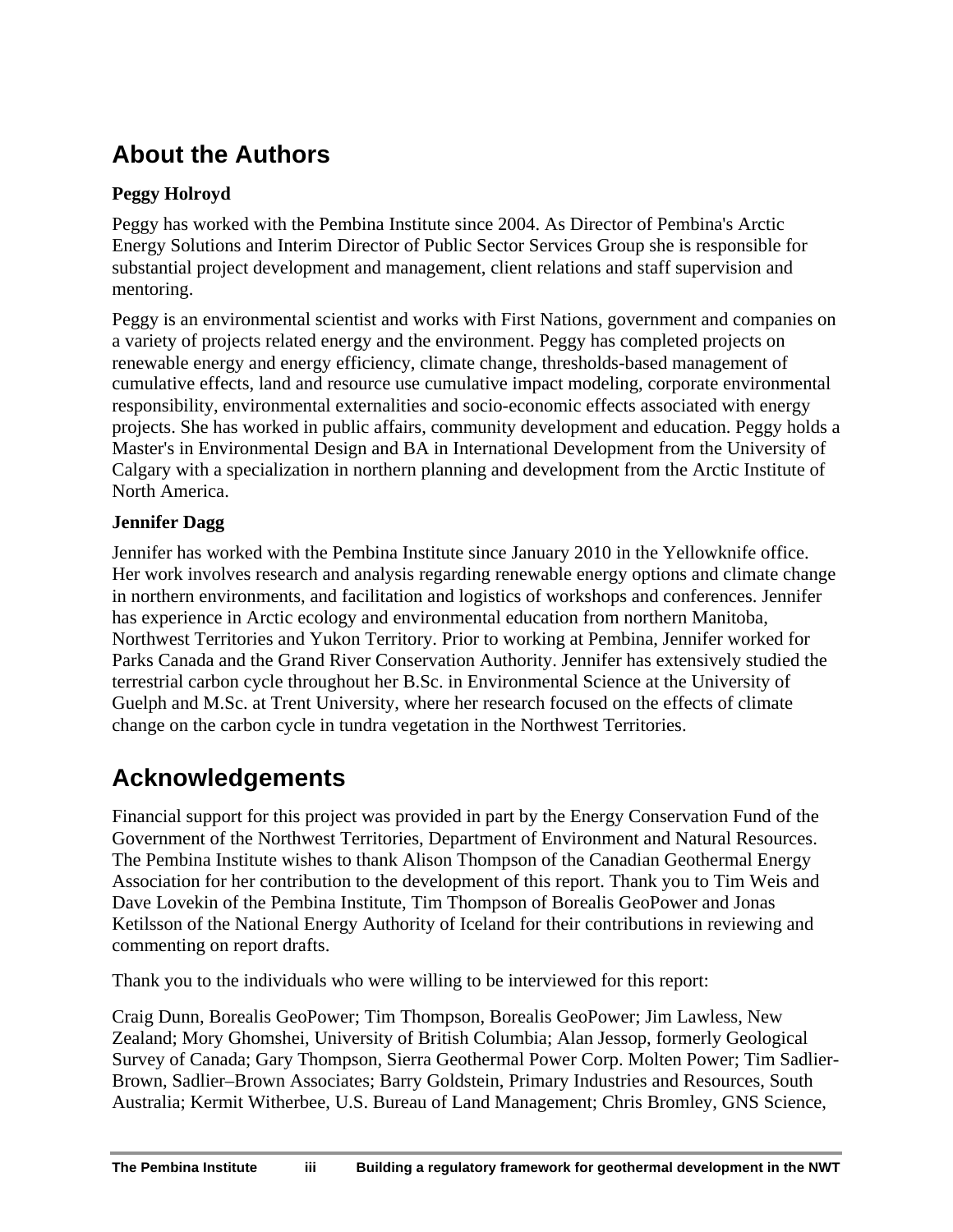New Zealand; Jonas Ketilsson, National Energy Authority of Iceland; Ruggero Bertani, Enel Green Power, Italy; Garth Thoroughgood, British Columbia Ministry of Energy.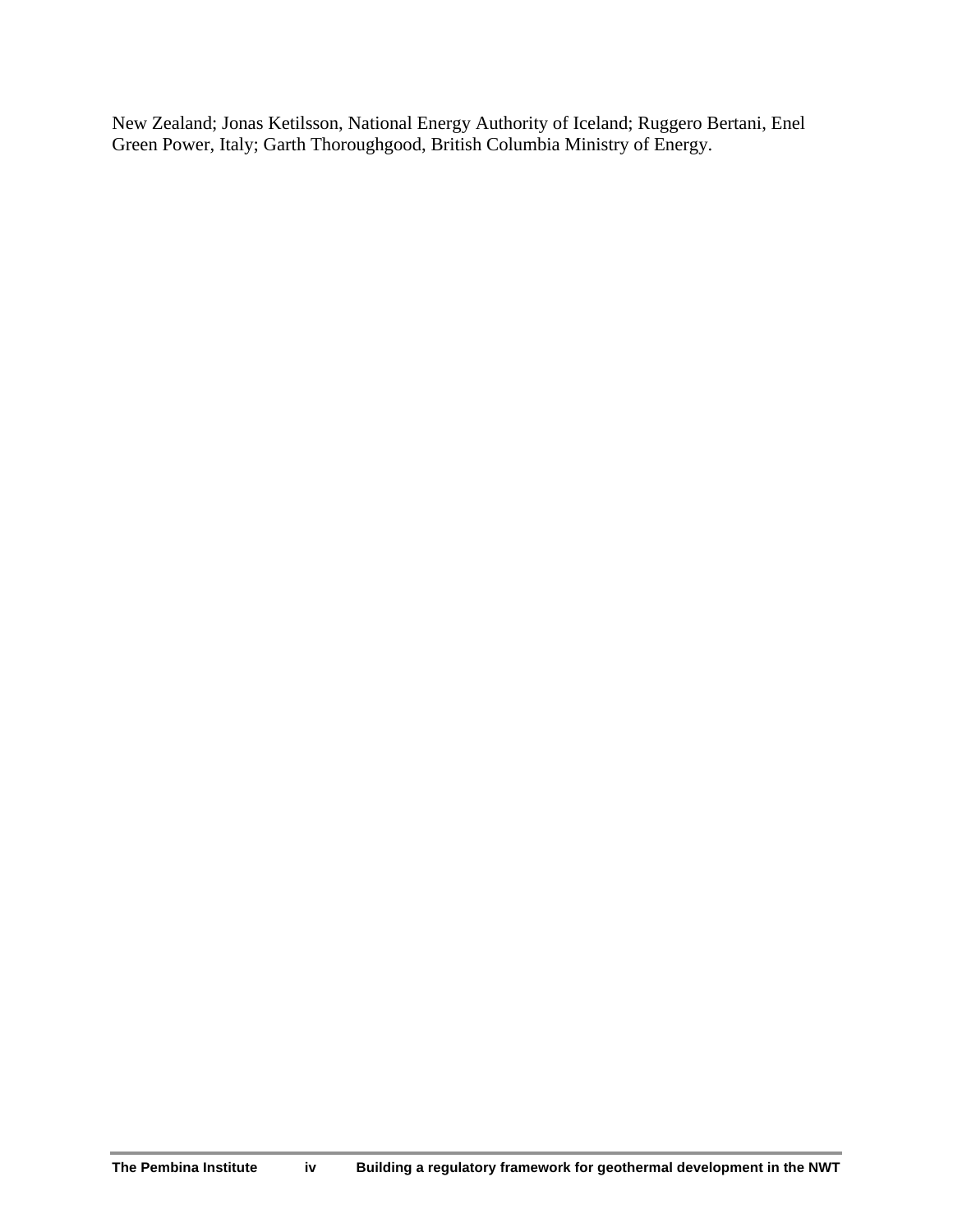## **Building a regulatory framework for** geothermal energy development

## **Contents**

|    | 1.  |  |  |  |
|----|-----|--|--|--|
|    | 1.1 |  |  |  |
|    | 1.2 |  |  |  |
|    | 1.3 |  |  |  |
| 2. |     |  |  |  |
|    | 2.1 |  |  |  |
|    | 2.2 |  |  |  |
|    | 2.3 |  |  |  |
|    | 2.4 |  |  |  |
| 3. |     |  |  |  |
|    | 3.1 |  |  |  |
|    | 3.2 |  |  |  |
|    | 3.3 |  |  |  |
|    | 3.4 |  |  |  |
|    | 3.5 |  |  |  |
|    | 3.6 |  |  |  |
|    | 3.7 |  |  |  |
|    | 3.8 |  |  |  |
|    | 3.9 |  |  |  |
|    |     |  |  |  |
|    | 4.1 |  |  |  |
|    | 4.2 |  |  |  |
|    |     |  |  |  |
|    | 4.4 |  |  |  |
|    | 4.5 |  |  |  |
|    | 4.6 |  |  |  |
|    | 4.7 |  |  |  |

 $\mathbf{v}$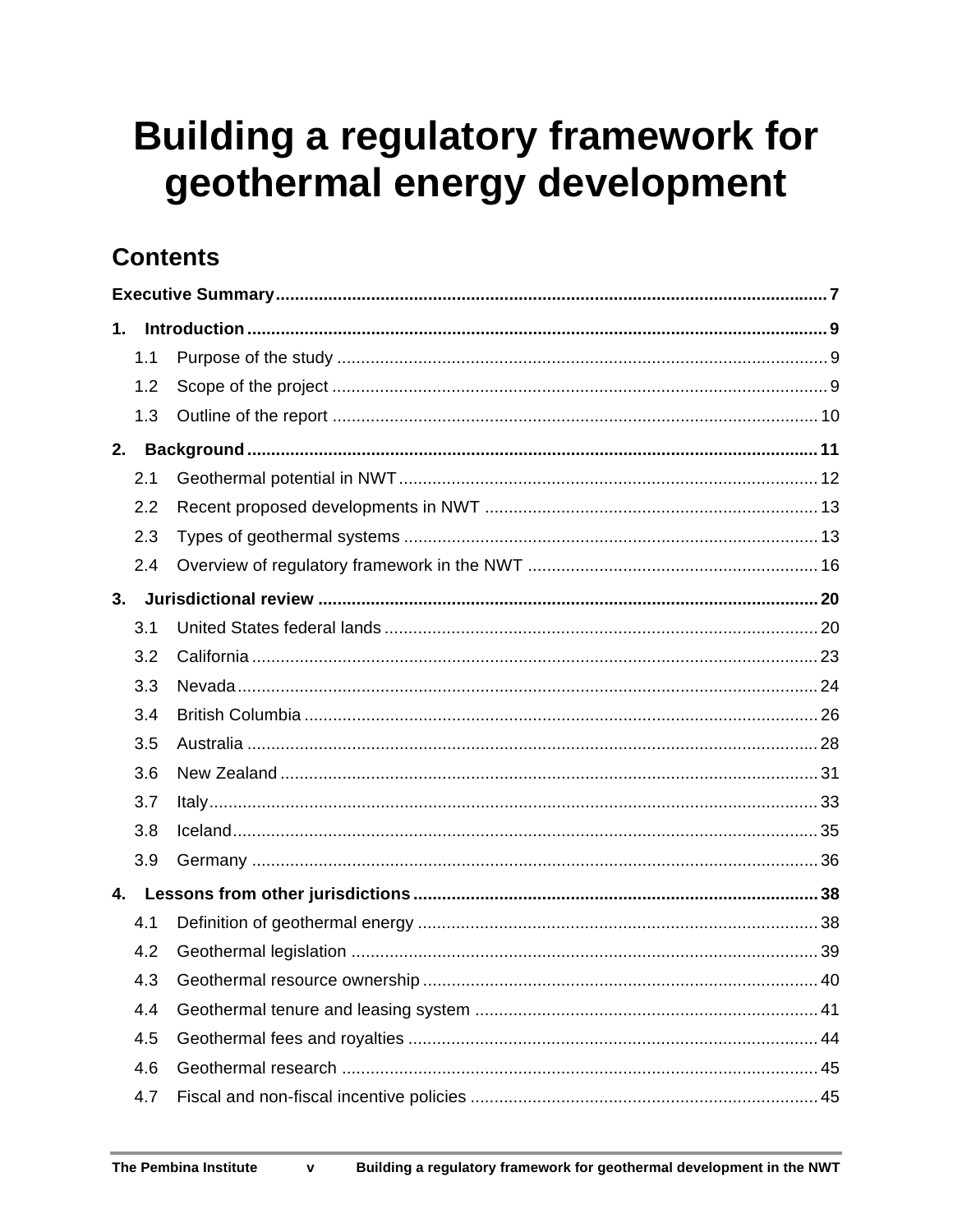## **List of Figures**

| Figure 2. Simplified geothermal resource classification by extraction technology 15 |  |
|-------------------------------------------------------------------------------------|--|

## **List of Tables**

| Table 1. Stages of development of energy development and associated government policies |  |
|-----------------------------------------------------------------------------------------|--|
|                                                                                         |  |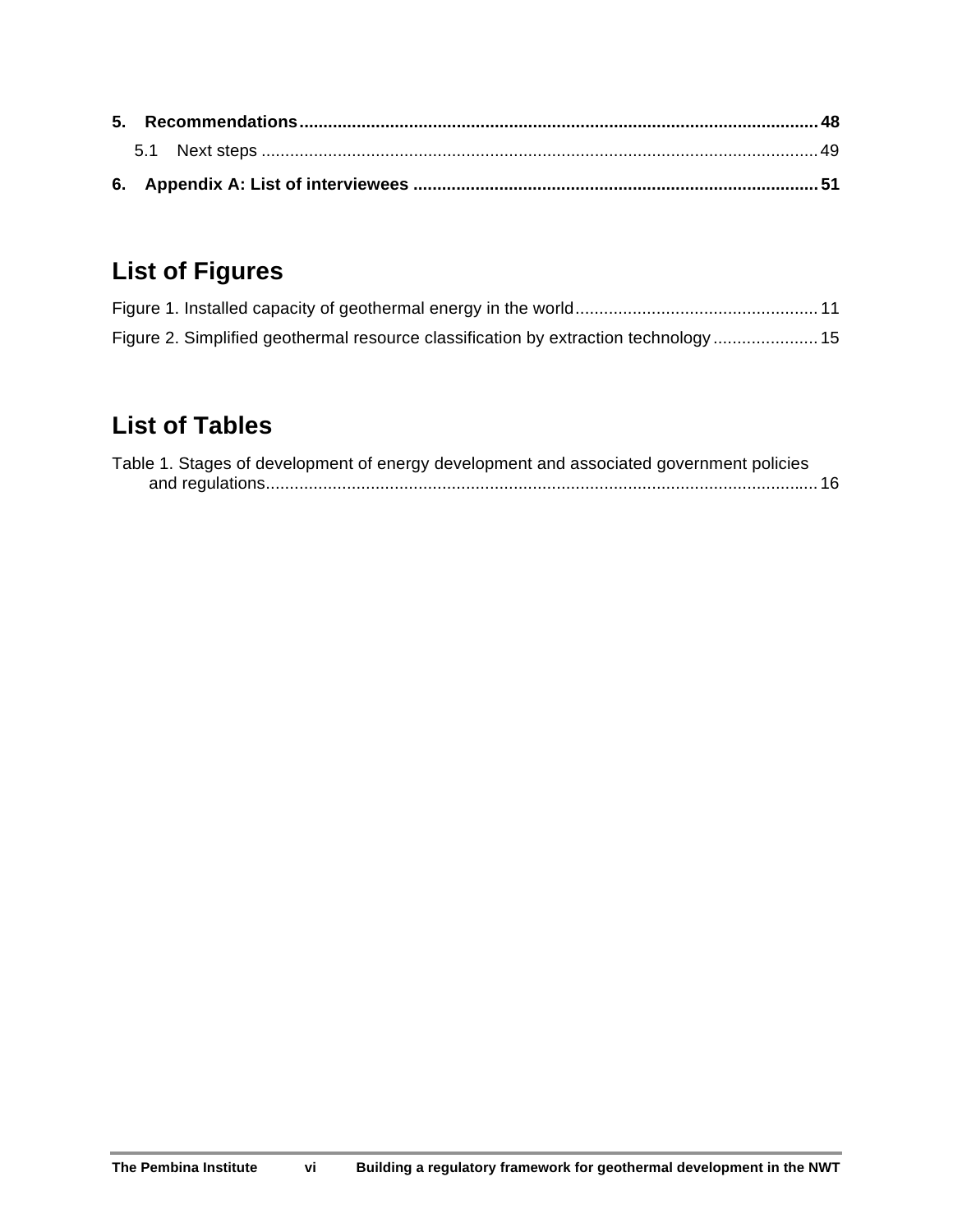## <span id="page-6-0"></span>**Executive Summary**

There is high potential for geothermal energy use for heat and power in the Northwest Territories (NWT). Adoption of geothermal energy production to replace existing power or heat production from carbon-based fuels could help the Government of the NWT reach its commitment to reduce greenhouse gas emissions from its own operations to 10% below 2001 levels by the year 2011 and establish longer-term reductions targets.<sup>1</sup>

This report documents the key policy issues associated with geothermal energy development and makes recommendations for developing a regulatory framework for geothermal energy in the NWT. This report contains the results of a jurisdictional review focused on nine countries as well as interviews with geothermal energy experts around the world. This report will support discussions on the development of geothermal energy policy in the Northwest Territories.

The objectives of the study are:

- To outline the key policy issues associated with geothermal energy developments.
- To provide an overview of the regulatory framework that other leading jurisdictions in Canada and the world have established to address policy issues.
- To provide the Government of the Northwest Territories with recommendations and next steps for developing a regulatory framework to support geothermal energy development in the NWT, with a focus on tenure and royalty regimes.

Government policy in other jurisdictions in the world has reflected the type of geothermal resource, the technology employed, the size of the project, the economics of the geothermal industry, the end use of the power or heat, and the desire of governments to see it developed. Several key themes emerge from the jurisdictional review of legislation and policy for geothermal energy development: the definition of geothermal energy; legislation; resource ownership; tenure and leasing system; fees and royalties; research; and fiscal and non-fiscal incentive policies.

In developing a geothermal energy policy, the Government of the Northwest Territories should:

- Define a vision and plan for geothermal energy use in the Territory
- Design policy framework to reflect the unique nature of the resource
- Define geothermal energy legislation and create a clear legal definition of geothermal energy
- Define geothermal resource ownership
- Establish a process for geothermal tenure issuance and permitting
- Set appropriate fees and royalties
- Invest in geoscience data and programs

1

<sup>1</sup> Northwest Territories Environment and Natural Resources, *Greenhouse Gas Strategy 2007-2011*. http://www.enr.gov.nt.ca/\_live/documents/content/Greenhouse\_Gas\_Strategy\_FINAL.pdf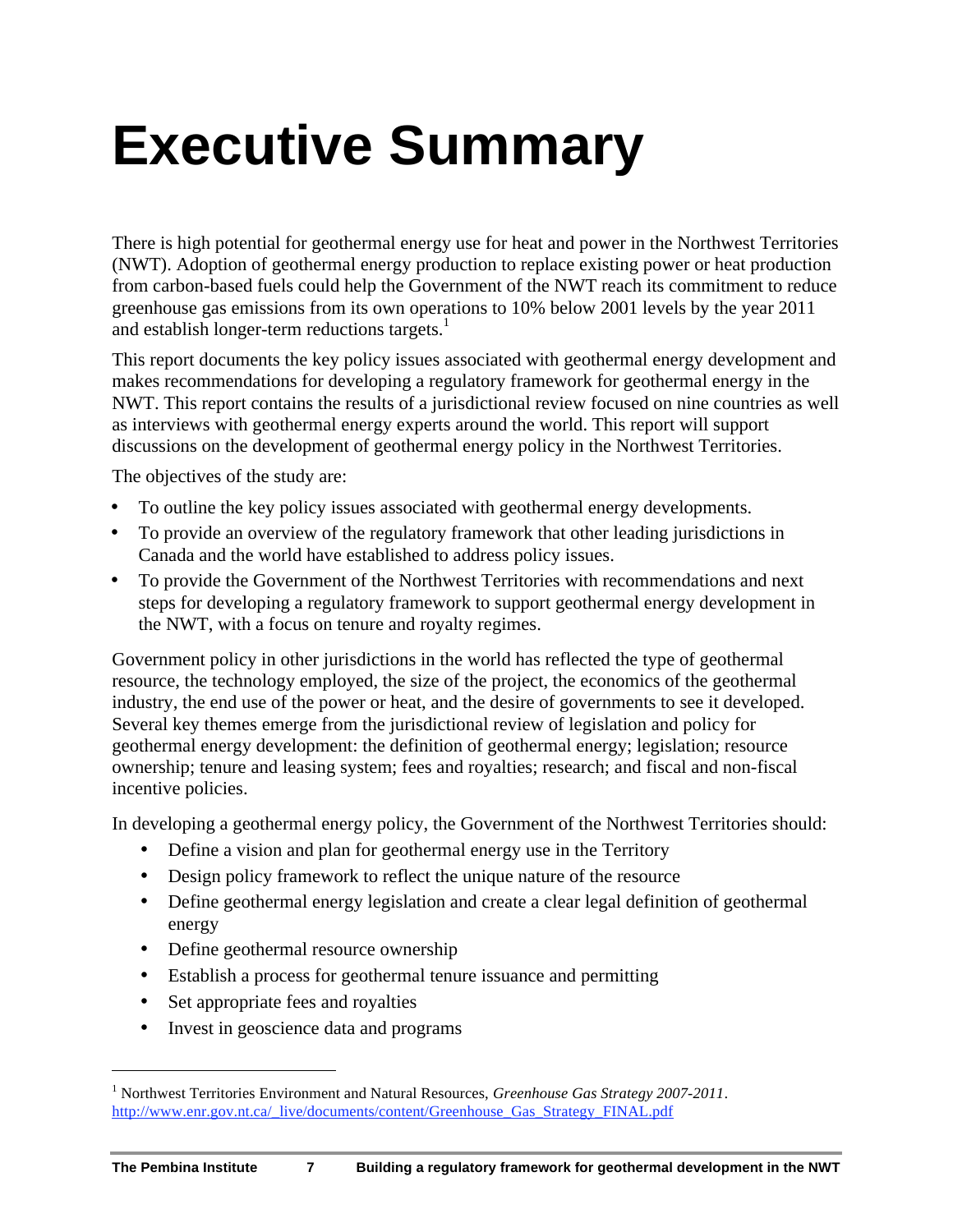• Evaluate the fiscal incentive policies needed to advance geothermal energy

Geothermal is a form of renewable energy that produces few if any greenhouse gas emissions and can provide a stable, secure supply of energy. In the NWT where the cost of energy is high, geothermal energy projects, even if they are small, may be a real solution to communities' heat and power needs in the future. Geothermal energy could contribute to energy independence of northern communities by protecting northerners from dramatic fluctuations in petroleum prices. Geothermal energy could also facilitate other spinoff economic opportunities, such as providing energy for alternative uses like food production. Effective government policy is key to harnessing the potential of geothermal energy use in the Territory.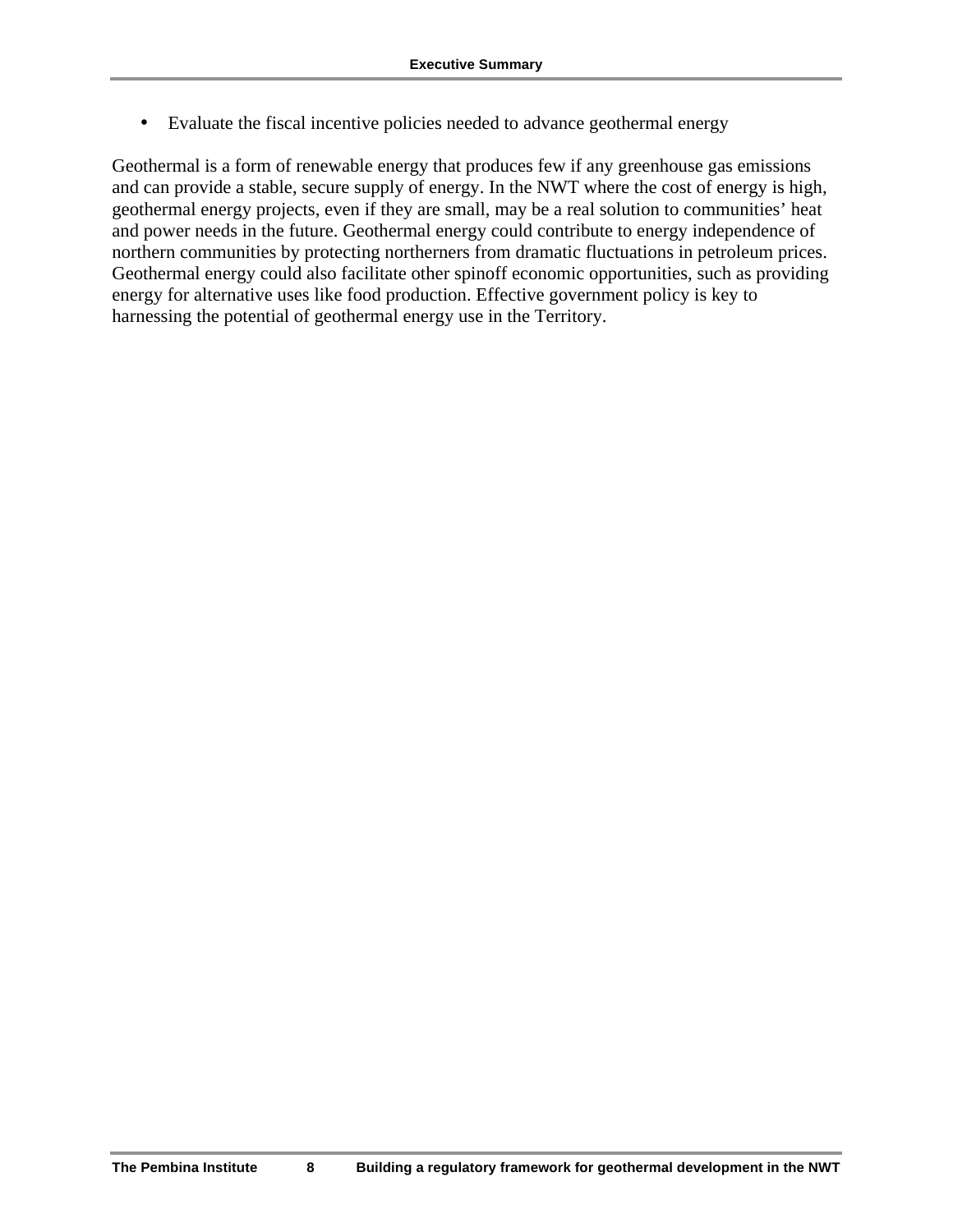## <span id="page-8-0"></span>**1. Introduction**

In September 2010, the Pembina Institute was commissioned by the Government of the Northwest Territories Department of Environment and Natural Resources to complete an interjurisdictional review of geothermal energy legislation and policy. This report contains the results of the review as well as interviews with geothermal energy experts around the world. This report will support discussions on the development of geothermal energy policy in the Northwest Territories (NWT).

## **1.1 Purpose of the study**

The purpose of the study is to document the key policy issues associated with geothermal energy development and make recommendations for developing a regulatory framework for geothermal energy in the NWT.

The objectives of the study are:

- To outline the key policy issues associated with geothermal energy developments.
- To provide an overview of the regulatory framework that other leading jurisdictions in Canada and the world have established to address policy issues.
- To provide the Government of the Northwest Territories with recommendations and next steps for developing a regulatory framework to support geothermal energy development in the NWT, with a focus on tenure and royalty regimes.

## **1.2 Scope of the project**

This report discusses the development of geothermal resources for electricity and direct use heat production, which tend to be found deep (more than one kilometre) in the earth and range in temperature from 50ºC to over 200ºC. Geoexchange, which is shallow surface exchange of heat using ground-source heat pumps, is not discussed here.

The inter-jurisdictional review focused on nine jurisdictions in seven countries: United States (focused on the states of Nevada and California, and federal land), Canada (focused on British Columbia), Australia, New Zealand, Italy, Iceland and Germany. These countries were selected because of their significant development of geothermal resources (United States, New Zealand, Iceland, Italy) or because of unique or recent development of government policies in support of geothermal energy development (British Columbia, Australia, Germany).

Interviews were conducted with 13 geothermal experts representing all of the jurisdictions studied. Their expertise covered geothermal regulations, geothermal exploration, geothermal resource mapping, economic incentives and more. A list of interviewees is provided in Appendix A.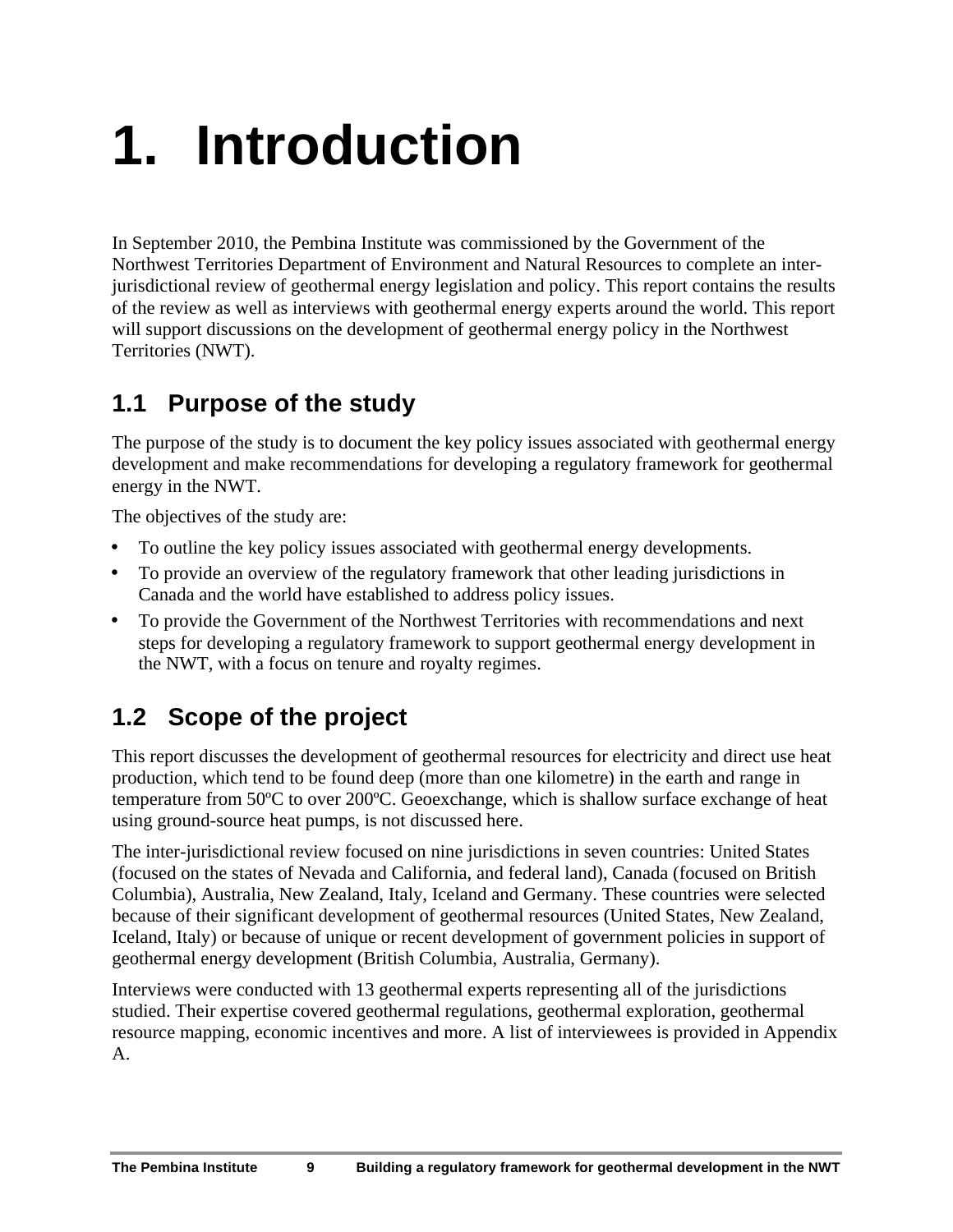## <span id="page-9-0"></span>**1.3 Outline of the report**

Following this introduction, Chapter 2 of this report describes geothermal energy development as a renewable resource worldwide, types of geothermal energy systems, potential for geothermal energy in the NWT, and an overview of the regulations that exist to manage geothermal resources in the NWT. Chapter 3, Jurisdictional Review, includes the results of a literature review and interviews with experts, with the results for each jurisdiction in table format. Chapter 4 outlines key themes that emerge from the jurisdictional review and interviews with geothermal experts. Chapter 5 suggests approaches to policy to take in the NWT to encourage geothermal energy development.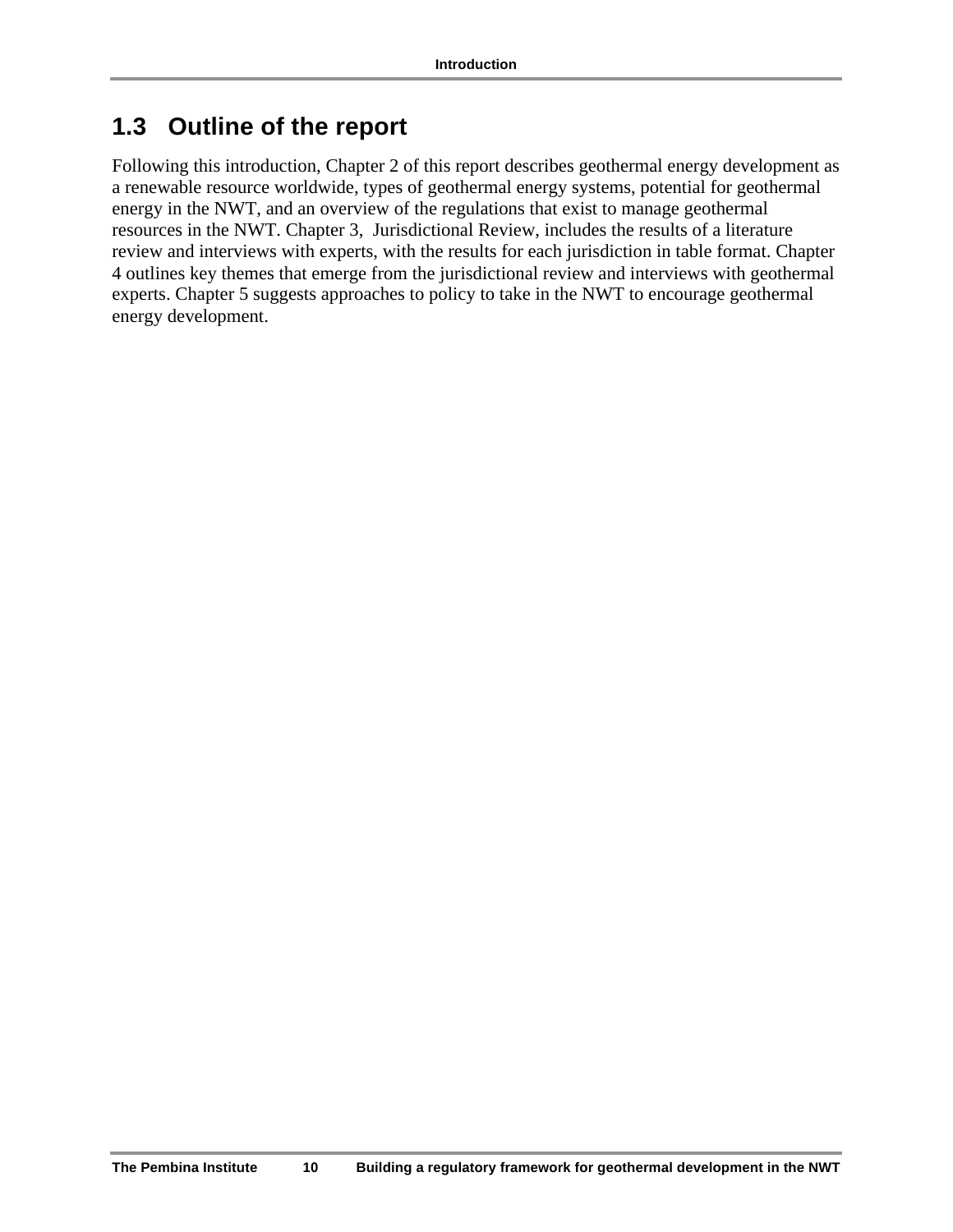## <span id="page-10-0"></span>**2. Background**

Geothermal energy is playing an increasingly important role in the world's energy supply. There are over 10,000 MW of installed capacity electricity generation worldwide, an increase of 20% between 2005 and 2010, and this is projected to grow to 18,500 MW by 2015.<sup>2</sup> World-wide, at least 27,825 MW of direct heat is supplied from geothermal systems.<sup>3</sup> Altogether 24 countries now convert geothermal energy into electricity and 72 countries use geothermal for direct heating. Approximately half the world's existing geothermal generating capacity is in the United States and the Philippines, and Indonesia, Mexico, Italy, and Japan account for most of the remainder.<sup>4</sup> Figure 1 shows the distribution of installed capacity of geothermal energy in the world.



#### **Figure 1. Installed capacity of geothermal energy in the world**

Source: Data from the Canadian Geothermal Energy Association

 $\overline{a}$ 

In Canada, the geothermal energy industry is still in its infancy. Despite the high potential for geothermal development, particularly in western Canada, there is no electrical production in

<sup>2</sup> Ruggero Bertani, "Geothermal Power Generation in the World: 2005–2010 Update Report," in *Proceedings of the World Geothermal Congress 2010* (Bali, Indonesia, April 25-30, 2010).

<sup>&</sup>lt;sup>3</sup> John W. Lund, Derek H. Freeston, Tonya L. Boyd, "World-Wide Direct Uses of Geothermal Energy 2005," *Proceedings of the World Geothermal Congress*, 2005.

<sup>4</sup> Bertani, "Geothermal Power Generation in the World."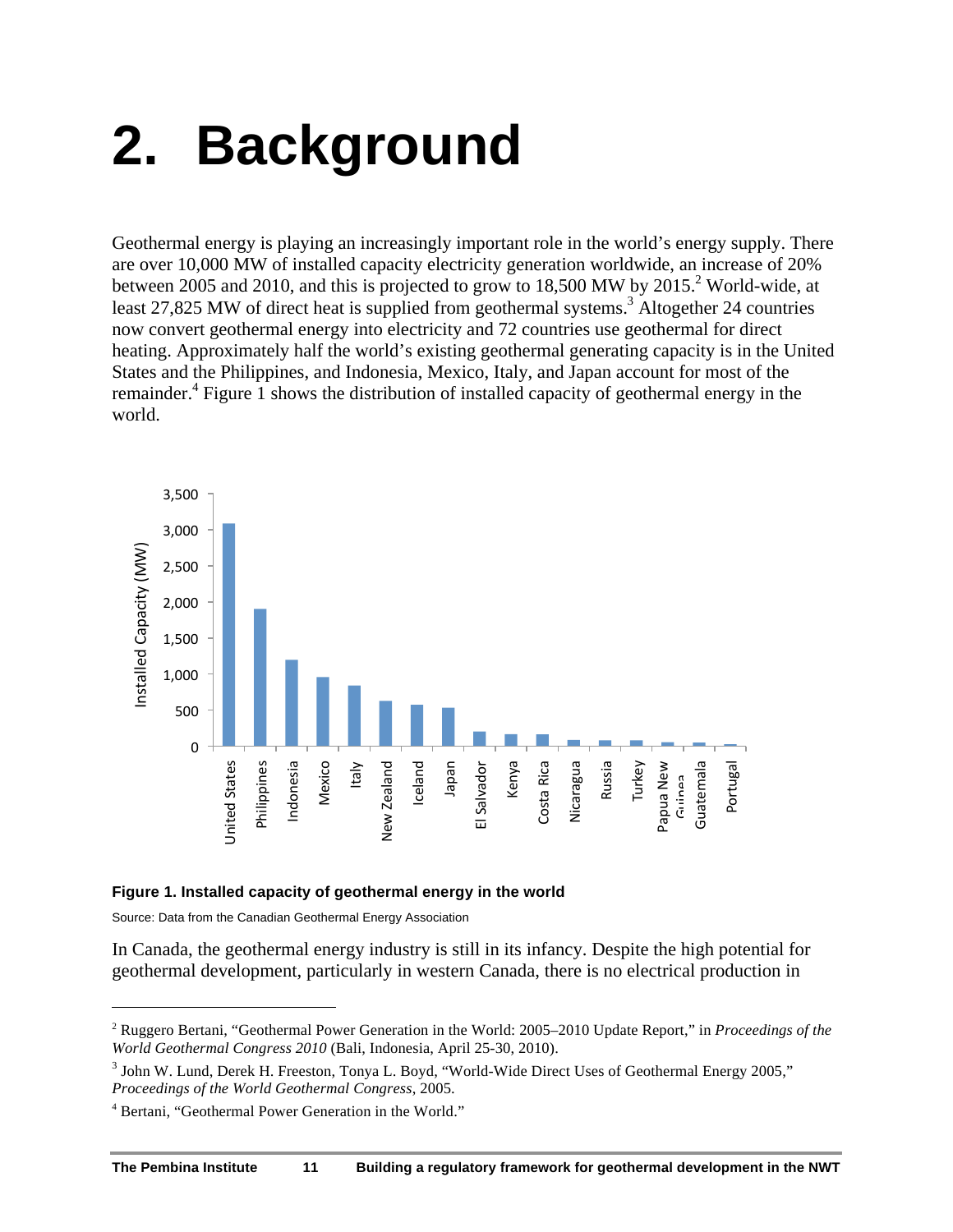<span id="page-11-0"></span>Canada as of 2010. Electricity has been produced in the past during a test at the Meager Creek facility in British Columbia. Electricity was produced in a test, but this facility is not producing as of 2010. A pilot project for production of electricity and heat from oil and gas wells in Swan Hills, Alberta is in development. Direct heat projects include a demonstration project for a greenhouse in Chilliwack, B.C. and the direct use heating of a plastics factory from an abandoned coal mine in Springhill, Nova Scotia.<sup>5</sup>

Geothermal energy has many advantages when compared to traditional fossil-fuel-derived energy or even some types of alternative energies.

- Geothermal provides can supply energy at a constant rate and is not dependent on weather or seasonal considerations.
- Geothermal can supplement other renewable energy sources such as hydro, wind and solar by providing baseload power.
- Geothermal development, after construction of the plant, produces low or negligible air emissions.
- Geothermal has a small surface footprint compared to some other energy applications.

Adoption of geothermal energy production to replace existing power or heat production from carbon-based fuels could help the Government of the NWT reach its commitment to reducing greenhouse gas emissions from its own operations to 10% below 2001 levels by the year 2011 and establish longer-term reductions targets.<sup>6</sup> The Canadian government has also made a commitment to producing 90% of Canada's electricity from non-emitting sources by 2020.<sup>7</sup>

## **2.1 Geothermal potential in NWT**

There is high potential for geothermal energy production in the NWT. A favourability map generated using geophysical data found the largest known deep geothermal anomaly in Canada in the Liard River and Southern Mackenzie River Basin, based on studies completed to date.<sup>8</sup> This indicates a geothermal gradient of  $50^{\circ}$ C to  $60^{\circ}$ C per kilometre of depth in this region, which is the steepest gradient in NWT. Around Fort Simpson and Fort Providence there is a similarly high geothermal potential. At a depth of 2 to 3 km, the temperature would be adequate ( $90^{\circ}$ C to 135°C) for a geothermal power plant.<sup>9</sup> The area around the communities of Deline, Tulita, Norman Wells and Fort Good Hope has a favourable (but lower) geothermal gradient that could also support energy production from geothermal.

Geothermal energy production has an advantage in cold northern climates as compared to warmer regions. The efficiency of electrical production depends on the temperature differential

<u>.</u>

<sup>5</sup> Canadian Geothermal Energy Association, *Overview of Canadian Geothermal Projects* (2010) 3-7. http://www.cangea.ca/images/uploads/Index%20of%20Canadian%20Geothermal%20Projects%20and%20Hot%20S prings.pdf

<sup>&</sup>lt;sup>6</sup> Northwest Territories Environment and Natural Resources, *Greenhouse Gas Strategy 2007-2011*.<br><sup>7</sup> Geyerner General of Canada. "Speech from the Throne." Neuember 10, 2008.

<sup>&</sup>lt;sup>7</sup> Governor General of Canada, "Speech from the Throne," November 19, 2008. http://www.speech.gc.ca/eng/media.asp?id=1364

<sup>8</sup> Northwest Territories Environment and Natural Resources, *Geothermal Favourability Map: Northwest Territories* (2010).

<sup>&</sup>lt;sup>9</sup> Ibid.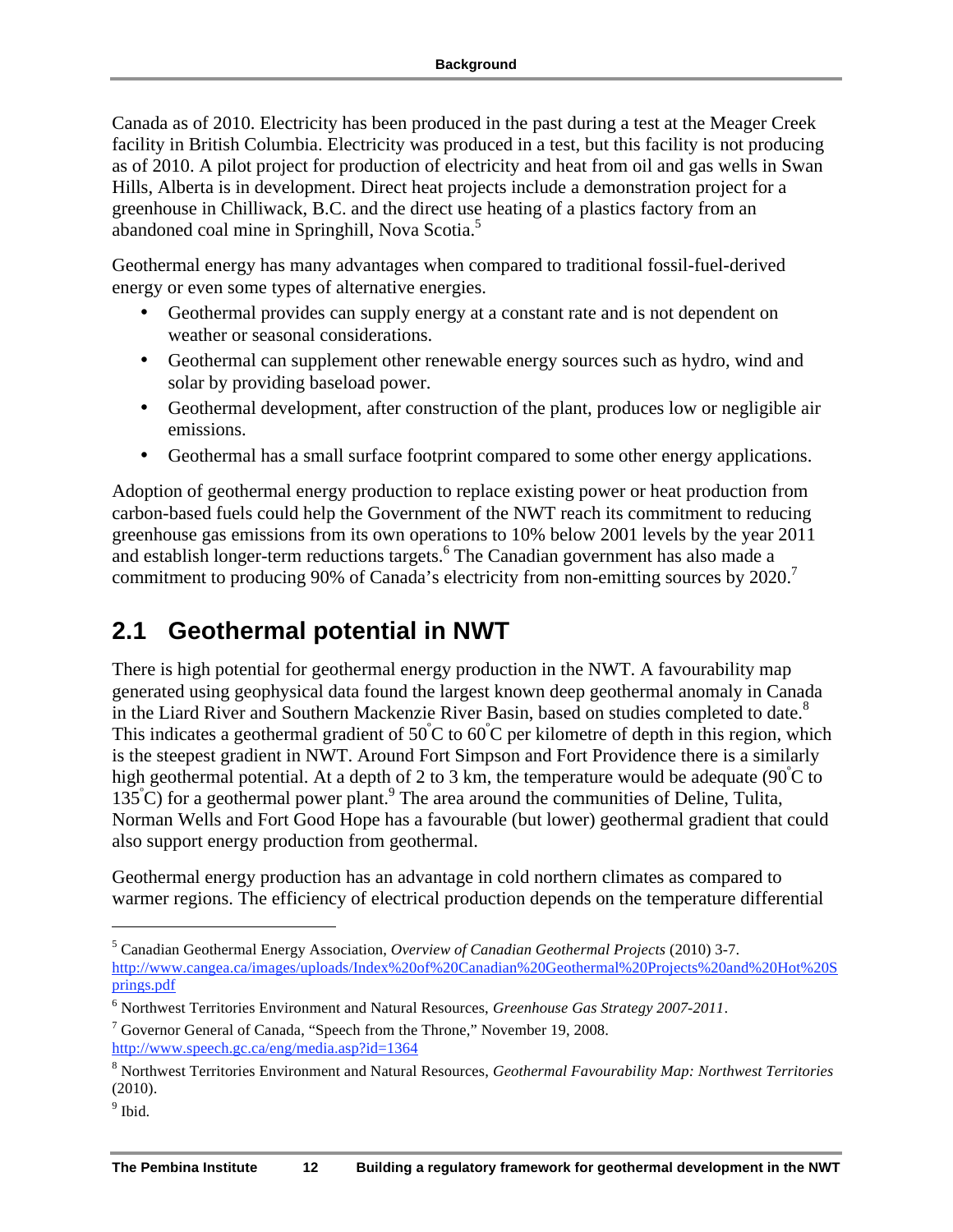<span id="page-12-0"></span>between the geothermal resources and the cooling source (air or water). Thus geothermal production efficiency would be greater in winter, when power demand is highest, than in summer.<sup>10</sup> The best example of this is in Chena, Alaska where water at 73.3°C produces electricity, replacing a diesel generation system.<sup>11</sup> This is the lowest-temperature geothermal production in the world to date.<sup>12</sup>

#### **2.2 Recent proposed developments in NWT**

Two geothermal projects are under consideration in NWT:

- The proposed Fort Liard Geothermal Demonstration Project could provide 1 MW of electricity and 1 MWh of heat. The project is a joint venture with Acho Dene Koe First Nation and Borealis GeoPower, and has qualified for \$10-20 million dollars of funding under the Federal Clean Energy Fund.<sup>13</sup> As of January 2011, Borealis GeoPower is moving forward with project development, and estimates that the project will be producing by the end of  $2013.<sup>14</sup>$
- The Con Mine District Heating System in Yellowknife would produce 52,000 MWh/yr to heat almost 40 commercial buildings in downtown Yellowknife. This would offset approximately 7.5 million liters of heating oil per year.<sup>15</sup> This project has also qualified for \$14.1 million under the Clean Energy Fund.16 As of January 2011, a concept study and feasibility study have been completed, and the city has requested private partner interest in the project. A city-wide referendum was held in March 2011 to gauge support of city residents for borrowing funds for the project.<sup>17</sup> The city residents voted against the request, thereby limiting the city's ability to participate in the project (although a private developer could still develop the project).

### **2.3 Types of geothermal systems**

High-quality geothermal resources are reservoirs such as steam and super-heated hydrothermal systems with excellent water flow and over 200°C temperature water or steam. Medium-quality

<sup>11</sup> Gwen Holdmann, *The Chena Hot Springs 400kW Geothermal Power Plant: Experience Gained During the First Year of Operation* (Chena Hot Springs/Chena Power, 2007)

http://www.yourownpower.com/Power/2007GRCPaper.pdf

<sup>&</sup>lt;sup>10</sup> Personal communication, Alison Thompson, Canadian Geothermal Energy Association. October 17, 2010.

<sup>&</sup>lt;sup>12</sup> Leslie Blodgett, "Developing Geothermal Energy at Low Temps," Renewable Energy World, September 21, 2010. http://www.renewableenergyworld.com/rea/news/article/2010/09/low-temperature-geothermal-energyexpanding-market-opportunities

<sup>&</sup>lt;sup>13</sup> Natural Resources Canada, "Clean Energy Fund Renewable Energy and Clean Energy Systems Demonstration Projects," backgrounder, January 2010. http://www.nrcan-rncan.gc.ca/media/newcom/2010/201001a-eng.php

<sup>14</sup> Canadian Geothermal Energy Association, *Overview of Canadian Geothermal Projects* (2010).

<sup>&</sup>lt;sup>15</sup> Mark Henry, "City of Yellowknife District Energy Investment Decision Project: Economic Assessment Update," (presented to the Community Energy Planning Committee, September 22, 2010.)

<sup>&</sup>lt;sup>16</sup> Natural Resources Canada, "Clean Energy Fund Renewable Energy and Clean Energy Systems Demonstration Projects."

 $17$  City of Yellowknife, "Con Mine Energy Project Progress Diary." http://www.yellowknife.ca/City\_Hall/Departments/Public\_Works\_\_\_Engineering/YellowknifeCommunityEnergyPl an/ConMineEnergyProject/ProjectProgressDiary.html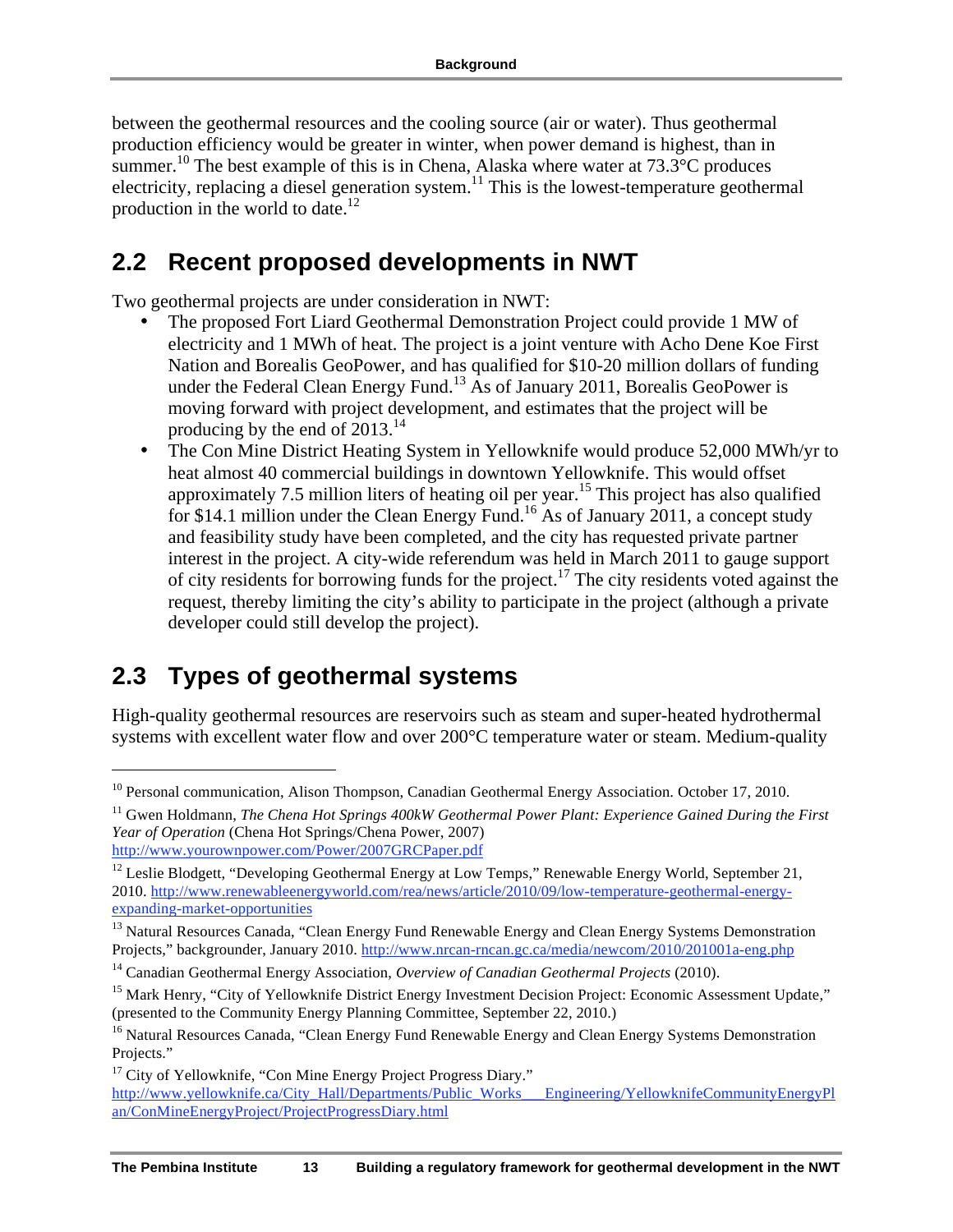reservoirs range from 200-120°C and low-quality reservoirs are cooler (<120°C), or may be deeper in the ground or have limited water flow.<sup>18</sup> High-quality resources are rare in the world; the vast majority of resources are lower-quality. Delineating these resources cannot be done from the surface; expensive well drilling is needed to determine the subsurface characteristics of the geothermal resource.

Geothermal resources can be utilized to produce two main types of energy systems: heat (for space heating, water heating, process heat) and electricity, or a combination of the two.

#### **2.3.1 Direct use heating**

**Direct use systems** can directly access heat from low-temperature resources (50°C to 150°C). Direct use heat systems require a source of heat (a well), a system of delivery (piping) and a method of disposal (either through re-injection of fluid into the well or storage pond). This technology can provide heat for residential and industrial facilities, and is often used for commercial applications such as greenhouses, fish farms and food processing facilities.

#### **2.3.2 Electricity generation**

 $\overline{a}$ 

Electricity generation systems use the geothermal heat resource to produce electricity. Various technologies can be employed based on the quality of the geothermal resource.

**Conventional/Flash systems** draw high-pressure, high temperature (for example > 180 °C) geothermal fluid to the surface into a low-pressure chamber where it 'flashes' into steam. The pressure created by this steam drives a generator. Condensed steam is either released into the atmosphere as water vapour or re-injected into the geothermal reservoir. In dual flash systems fluids are passed through a separator for a second time, allowing greater extraction of heat. These systems are most often used for electrical generation, but some plants have capability for integrated direct uses as well. The geothermal resources in the NWT are likely not adequate to support a conventional geothermal plant.<sup>19</sup> However, additional geoscience data might change this assumption in the future.

**Binary systems** (such as organic rankine cycle) involve two fluids: hot geothermal water, and a 'working fluid' (usually a hydrocarbon such as isobutene or pentane) that boils at a low temperature. Heat is exchanged between the geothermal water and the working fluid, and the working fluid boils and vapourizes, driving a turbine to produce electricity and heat. The system operates on two closed loops: cooled water is re-injected, and working fluid is condensed and cycles in the system.<sup>20</sup> The closed-loop system is desirable in terms of low or negligible emissions and reduced risk of contamination. Binary systems are often used for both electricity and heat generation. A binary system would be the most likely type of geothermal power

<sup>&</sup>lt;sup>18</sup> Canadian Geothermal Energy Association, "What is Geothermal?" http://www.cangea.ca/what-is-geothermal/ <sup>19</sup> Northwest Territories Environment and Natural Resources, *Geothermal Favourability Map: Northwest* 

*Territories*.

<sup>20</sup> International Energy Agency, *Renewable Energy Essentials: Geothermal* (2010). www.iea.org/papers/2010/Geothermal\_Essentials.pdf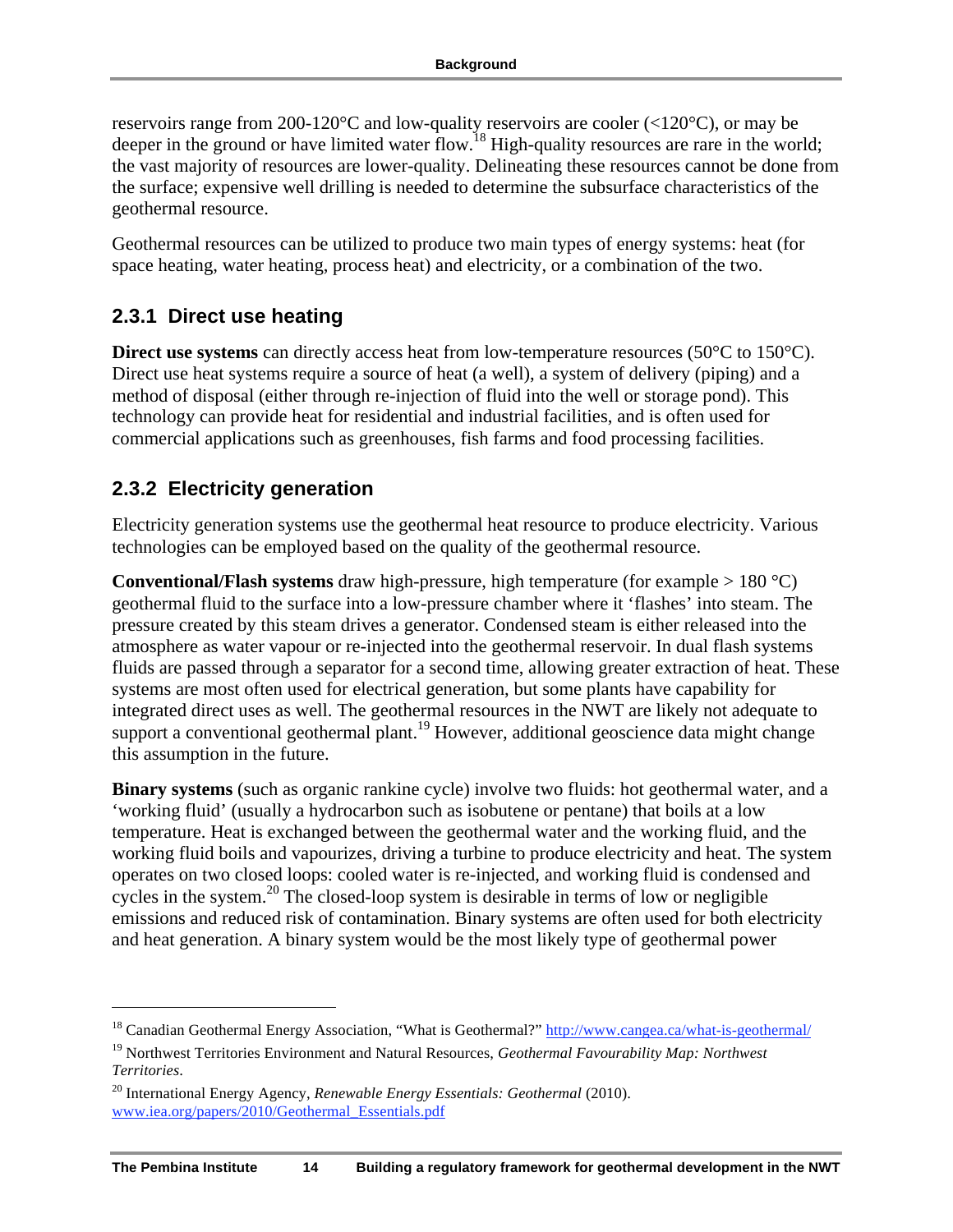<span id="page-14-0"></span>production in the NWT considering the estimated temperature range of the geothermal resources.21

**Enhanced Geothermal Systems** (EGS) involves creation or enhancement of a geothermal resource. The permeability and porosity of the reservoir can be increased through fracturing after deep drilling, and additional water may be added (from groundwater or other sources) to create a reservoir.<sup>22</sup> EGS can increase energy availability from drier reservoirs, or extend the life of a depleted reservoir. EGS technologies and processes are still under development, though there have been some successful applications of EGS in Europe, Australia, and the United States. A study by the Massachusetts Institute of Technology estimated that 100,000 MW of power generation from EGS could be in place in the United States by 2050 with adequate research and development support. $^{23}$ 

Each geothermal energy project has an economic profile that depends on the quality of the resource, the drilling costs and associated risk, the production technology and other factors. Figure 2 describes how the classification of the resource by temperature and flow rates influences the extraction technology.





Source: Thompson and Dunn 2010.<sup>24</sup>

 $\overline{a}$ 

As shown above, differences in temperature and flow rates of the geothermal energy resources affect the type of technology that can be employed. The economic profile for the development of

<sup>21</sup> Northwest Territories Environment and Natural Resources, *Geothermal Favourability Map: Northwest Territories*.

<sup>&</sup>lt;sup>22</sup> International Energy Agency, *Renewable Energy Essentials: Geothermal*, 1-3.<br><sup>23</sup> Massachusetts Institute of Technology, *The Future of Impact of Enhanced Geothermal Systems (EGS) on the United States in the 21st Century* (Boston, MA: Massachusetts Institute of Technology, 2007), 1-3.

<sup>24</sup> Tim Thompson and Craig Dunn, *Policy Recommendations for Advancing Geothermal Energy in Canada*. (Canadian Geothermal Energy Association, 2010), 128.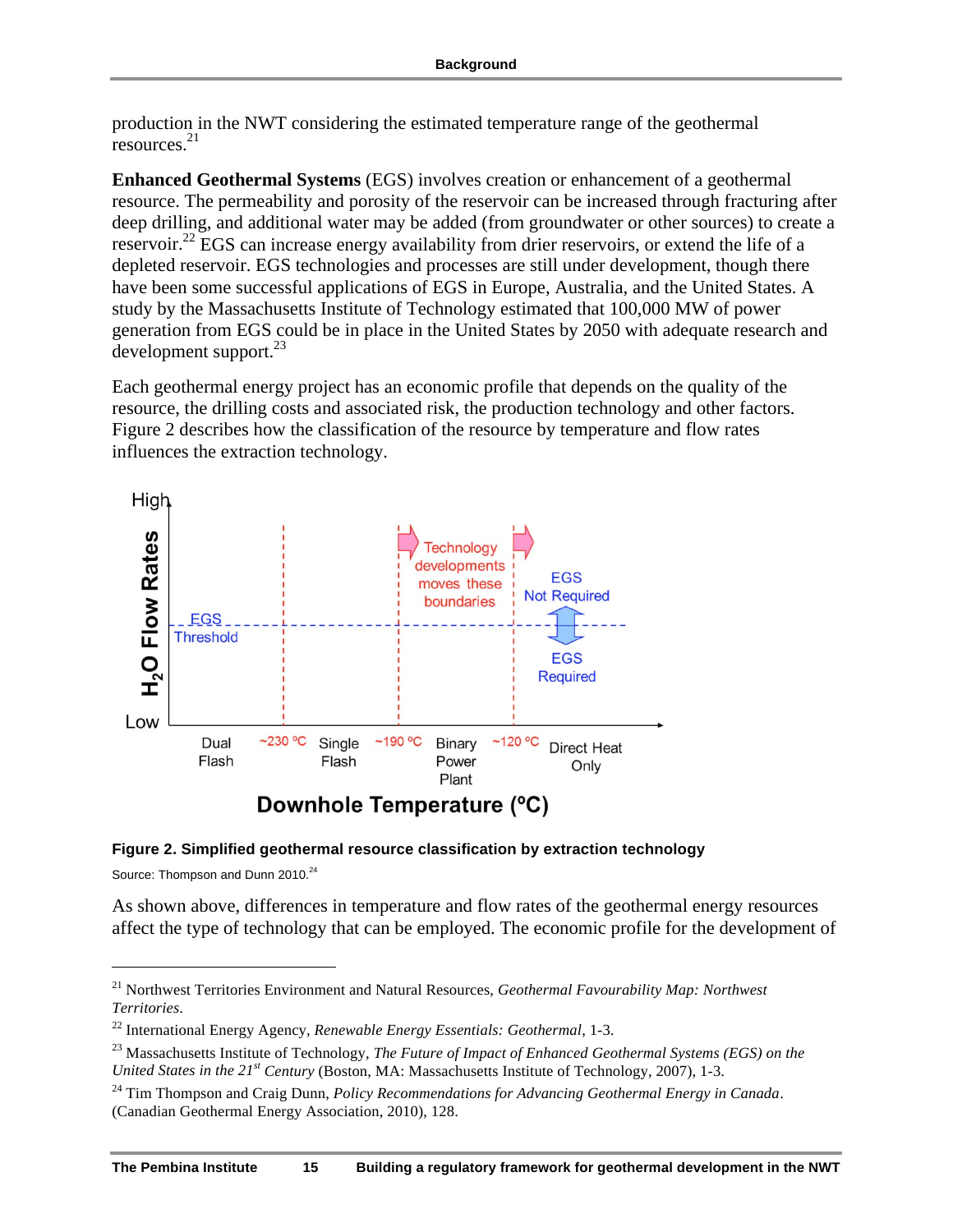<span id="page-15-0"></span>high-quality geothermal resources is very different from low-medium geothermal resources that use other technologies. The economics of a project are affected by the drilling depth in order access the geothermal heat. The risk of geothermal projects can be reduced over time with improvements in technology. While technology is well-established for accessing high-quality geothermal resources, recent advances in technology are creating more opportunities for heat and power production from resources with low temperatures or limited water flow.

## **2.4 Overview of regulatory framework in the NWT**

Although the legislative framework exists for energy and natural resource management in the NWT, there is currently no geothermal-specific legislative framework. The regulatory requirements would depend on whether a geothermal energy project is located on Crown lands, municipal lands or privately owned lands (including Aboriginal land), as well as the nature of project activities.

Government policies and regulations are required for a number of stages of energy development. These stages are described in Table 1 with examples of the policies needed for each stage.

| <b>Stage of development</b>             | <b>Example of policy/ regulation</b>                                             |
|-----------------------------------------|----------------------------------------------------------------------------------|
| Regional planning                       | Energy strategy/policy, land use planning, strategic<br>environmental assessment |
| Disposition of subsurface resources     | Tenure issuance/bidding process                                                  |
| Permitting for exploration and drilling | Exploration/ drilling permit, water permit                                       |
| Development, operations and royalties   | Environmental impact assessment, development permit,<br>royalty fees             |

**Table 1. Stages of development of energy development and associated government policies and regulations** 

#### **2.4.1 Regional planning**

1

In NWT, regional planning is completed by land use planning boards, as mandated by the Mackenzie Valley Resource Management Act. These boards develop land use plans that designate areas for protection, special management (where some development is allowed with conditions), and general zones where development is allowed. In addition, land may be nominated for protection under the Protected Area Strategy. There is an approved land use plan in the Gwich'in Settlement Area and planning processes are underway in the other regions.<sup>25</sup>

<sup>25</sup> Northwest Territories Environment and Natural Resources, "Protected Areas & Land Use Plans," *State of the Environment Report 2010* (2010).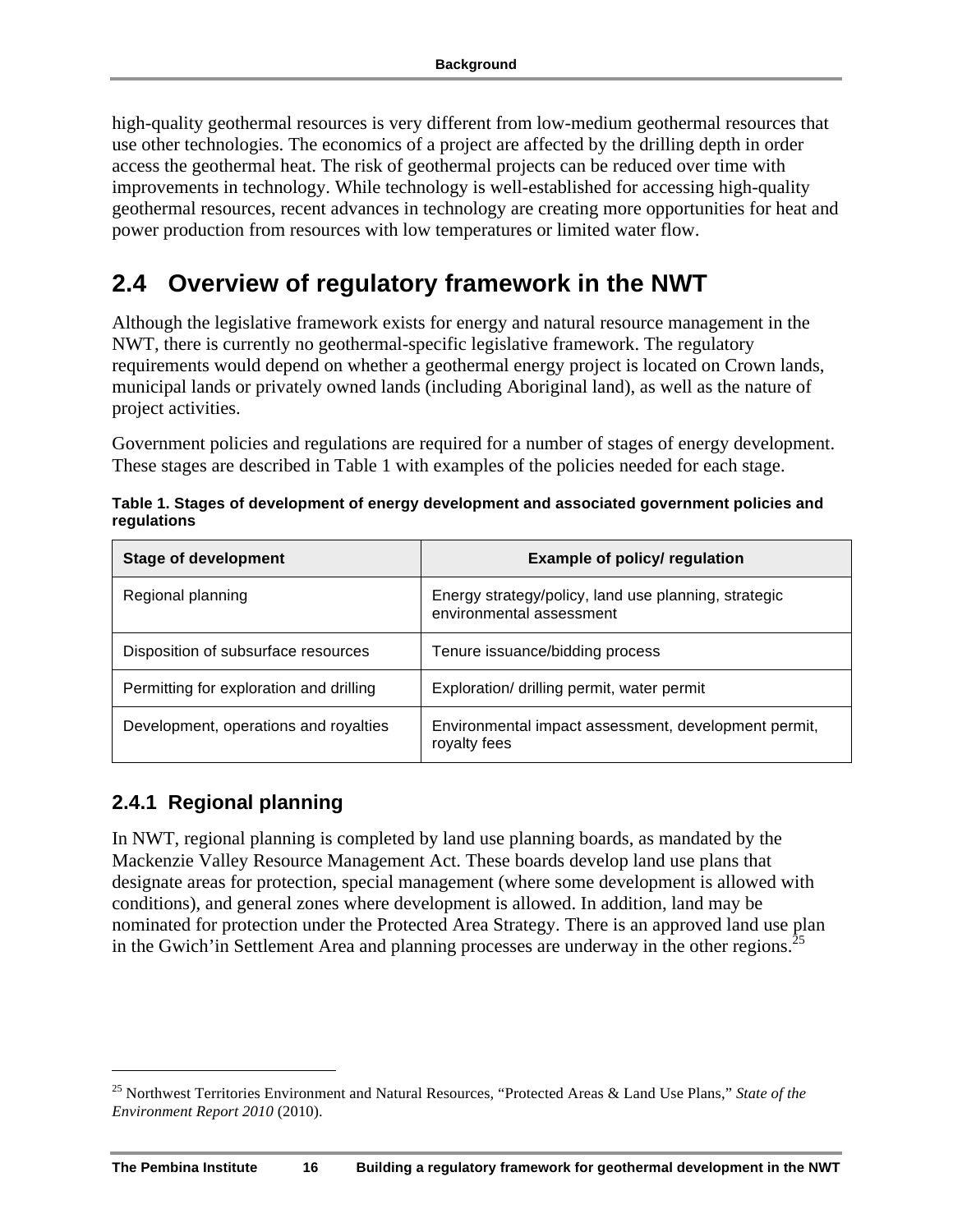#### **2.4.2 Disposition of subsurface resources**

In the NWT, subsurface resources are owned by either the Crown or Aboriginal governments through land claim agreements. Issuance of rights for specific subsurface resources on federal land, such as minerals or petroleum, is administered by Indian and Northern Affairs Canada.<sup>26</sup> On Commissioner's Lands (lands in or near communities), the administration and control of surface activities has been transferred to the territorial government but subsurface rights are retained by Indian and Northern Affairs.<sup>27</sup> On land where aboriginal governments own subsurface resource rights, these rights are administered by these governments.

The disposition of mineral rights to the private sector is regulated by the Territorial Lands  $Act^{28}$ and the NWT and Nunavut Mining Regulations. Petroleum rights are issued under the Canada Petroleum Resources Act.<sup>29</sup>

#### **2.4.3 Permitting for exploration and drilling**

Drilling for geothermal wells in NWT would fall under the Canada Oil and Gas Operations Act, administered by the National Energy Board. In the Act a well is defined as an opening in the ground made "for the purpose of injecting gas, air, water or other substance into an underground formation" or, "for any purpose, if made through sedimentary rocks to a depth of at least one hundred and fifty metres."<sup>30</sup> Thus, any geothermal wellhole deeper than 150 metres or any hole for re-injection of geothermal fluids would fall under this Act. This Act also contains requirements for authorizations for geological/geophysical operations and drilling.

#### **2.4.4 Development, operations and royalties**

#### **2.4.4.1 Development**

Land and water use activities in the Mackenzie Valley on Crown land are regulated under the Mackenzie Valley Resource Management  $Act<sub>1</sub><sup>31</sup>$  with the exception of the Inuvialuit Settlement Region and Wood Buffalo National Park. Water use for cooling for geothermal energy developments could be regulated under the NWT Waters Act,  $32$  the Mackenzie Valley Resource Management Act, and in the Inuvialuit Region under the Northwest Territories Waters Act. A water licence could be issued by a regional land and water board, or, within unsettled lands, by the Mackenzie Valley Land and Water Board.

The Mackenzie Valley Land and Water Board has provided for geothermal development in its licensing criteria for power production. The criteria delineates categories for production, ranging

1

<sup>26</sup> Indian and Northern Affairs Canada, *Your Guide to Who Manages Crown Land in the Northwest Territories*. (2006). http://www.ainc-inac.gc.ca/ai/scr/nt/ntr/pubs/clg-eng.asp

<sup>27</sup> Government of Canada, *Territorial Lands Act* (R.S., 1985, c. T-7)

 $28$  Ibid.

<sup>29</sup> Government of Canada, *Canada Petroleum Resources Act* (1985, c.36)

<sup>&</sup>lt;sup>30</sup> Government of Canada, *Canada Oil and Gas Operations Act* (R.S.C. 1985, c. O-7 – Consolidation. 2007) <sup>31</sup> Government of Canada, *Mackenzie Valley Resource Management Act* (1998, c. 25)

<sup>32</sup> Government of Canada, *Northwest Territories Waters Act* (1992, c. 39)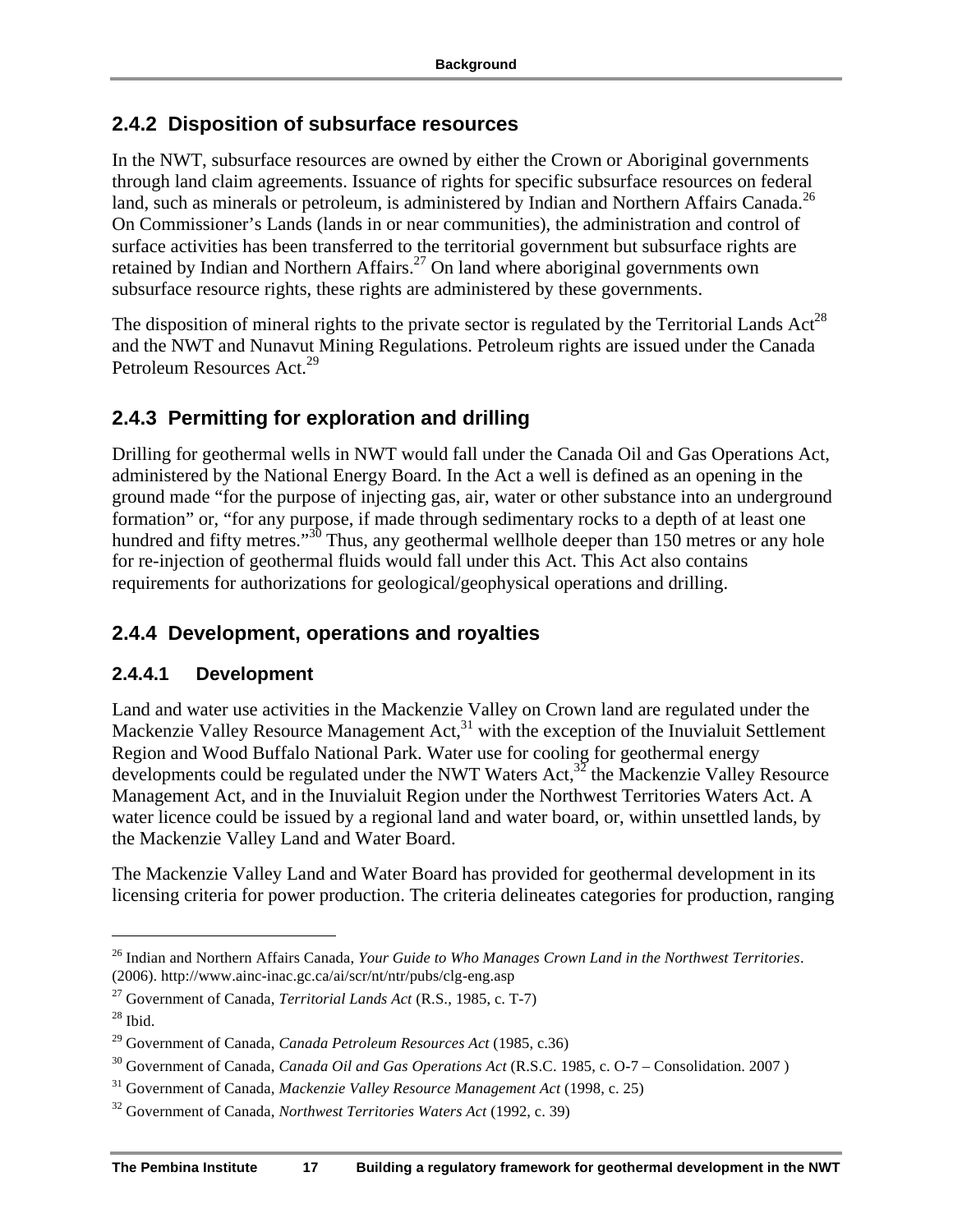from Class (0–150 kilowatts) to Class 6 (100,000 kilowatts or more). A Class 0 power project requires a Class B Water Licence (which does not require a public hearing), and Class 1-6 power projects require a Class A water licence (which covers use of groundwater and deposit of waste, and requires a public hearing).  $33,34$ 

Land and water boards also regulate surface land activities (such as construction of a geothermal plant) as specified in the Mackenzie Valley Resource Management Act. A Type A land use permit would be required for the construction of roads, drill pads and camps, and the clearing of land for wells, facilities and fuel storage.<sup>35</sup> In the Inuvialuit Settlement Region, land use permits can be obtained from Indian and Northern Affairs Canada, and on Inuvialuit owned lands, from the Inuvialuit Land Administration Office.

Land use permit and water use permit applications undergo a preliminary screening to determine if the project is expected to cause significant environmental or social impact. If the environmental or social impacts of a proposed project merit further review, the proposal would be passed on the Mackenzie Valley Environmental Impact Review Board (in the Mackenzie Valley) or the Environmental Impact Review Board (in the Inuvialuit Settlement Region) for an environmental assessment. Environmental assessment can take between one to two years to complete and the land use and water use permits would be issued at the end of the environmental assessment process if the project is approved.

Surface access permits for lands within municipal boundaries would be required from the municipality or from the Government of the NWT Department of Municipal and Community Affairs. This would be similar to the access permits that were acquired by the operators of Con and Giant mine for mining activities on land within the boundaries of the City of Yellowknife.

#### **2.4.4.2 Operations**

<u>.</u>

Anyone can produce electricity for their own needs, subject to permission of an electrical inspector as per the NWT Electrical Protection Act.<sup>36</sup>

To connect to the electricity grid system in any community, the producer would need to negotiate with the utility provider in that community. The Northwest Territories Power Corporation, for example, provides power for 27 communities in the territory. An independent power producer would have to set up a purchase agreement with the NWT Power Corporation (NTPC) in order to integrate power from geothermal into the existing power system. Alternatively, a geothermal energy project could be developed and operated by the NTPC or formed through a public-private partnership.

<sup>33</sup> Mackenzie Valley Land and Water Board, *Activities Requiring a Water Licence* (2004). http://www.mvlwb.com/doc/WL%20Criteria%20Nov%202004.pdf

<sup>34</sup> Mackenzie Valley Land and Water Board, *Guide to Completing Water License Application* (2001). http://www.mvlwb.ca/mv/AppForms/Guide%20to%20Completing%20Water%20Use%20Applications.pdf

<sup>35</sup> Mackenzie Valley Land and Water Board, *Activities Requiring a Land Use Permit* (2004). http://www.mvlwb.com/doc/LUP%20Criteria%20Nov%202004.pdf

<sup>36</sup> Government of the Northwest Territories, *Electrical Protection Act* (R.S.N.W.T. 1998, c. E-3)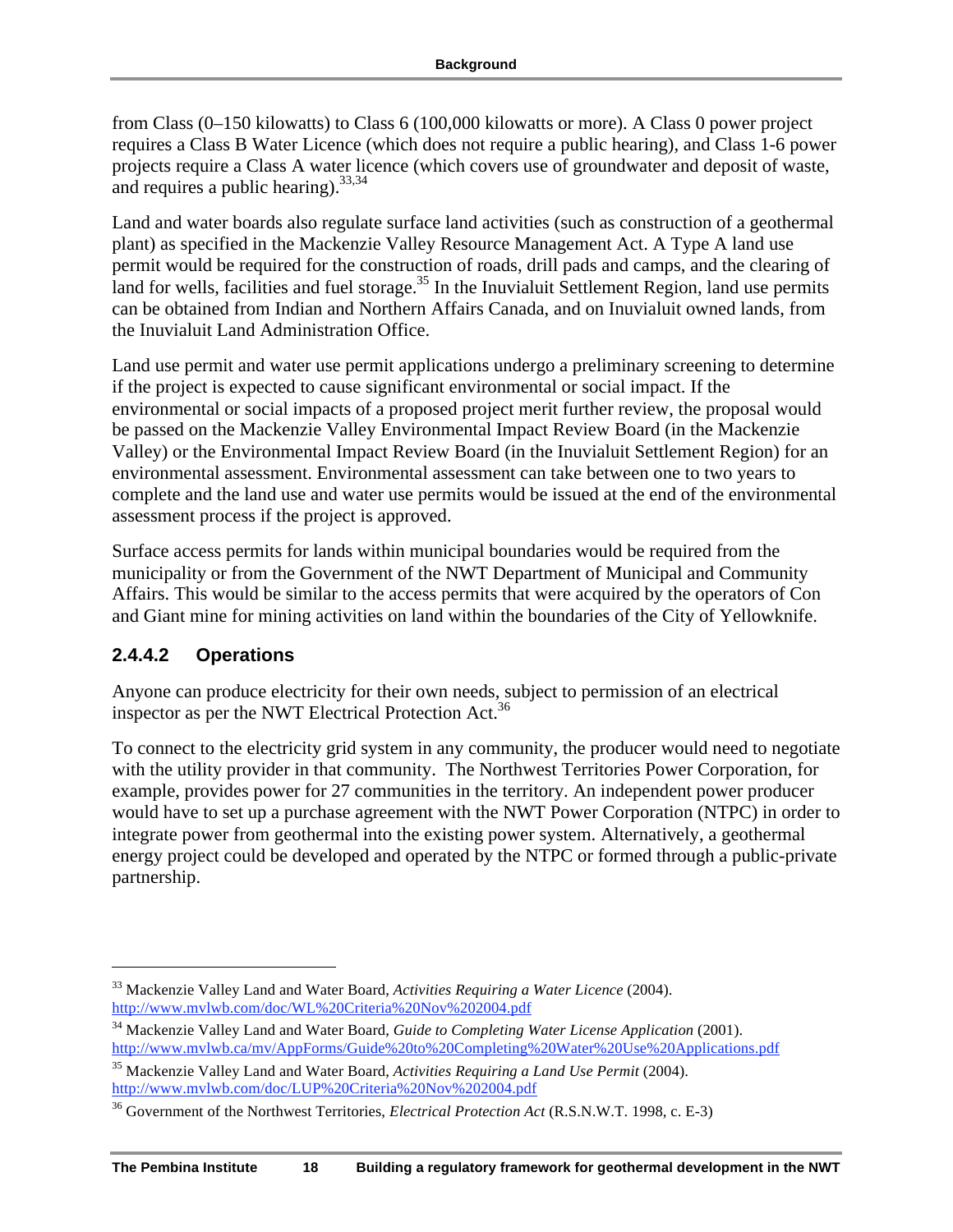A geothermal plant may fall under the jurisdiction of the NWT Public Utilities Board and the Boilers and Pressure Vessels Act (administered by the GNWT Department of Public Works and Services).<sup>37</sup>

#### **2.4.4.3 Royalties**

 $\overline{a}$ 

No royalties are being charged for other renewable energy projects such as wind and solar in the Northwest Territories, as the energy source is never depleted.

Currently, there are no royalties specified for geothermal energy development in the Northwest Territories. Royalties are charged for petroleum and mineral development. Petroleum royalties are outlined in the Frontier Lands Petroleum Royalty Regulations, and range from 1 to 5 % of gross revenue until the costs of the project are covered, then are set at 5% of the gross revenue or 30% of the net revenue, whichever is greater.<sup>38</sup> Mineral royalties range from 0 to 14 % of the value of the output depending on the size of the mine.<sup>39</sup>

<sup>&</sup>lt;sup>37</sup> Government of the Northwest Territories, *Boilers and Pressure Vessels Act* (R.S.N.W.T. 1988, c. B-2)<br><sup>38</sup> Northern Oil and Gas Directorate Indian and Northern Affairs Canada, "Calculating Royalties," http://www.aincinac.gc.ca/nth/og/flprr/calc-eng.asp.

<sup>39</sup> Indian and Northern Affairs Canada, *Discussion Paper: The Frontier Lands Petroleum Royalty Regulations, Proposed Amendments,* http://www.ainc-inac.gc.ca/nth/og/flprr/am/discu-eng.asp.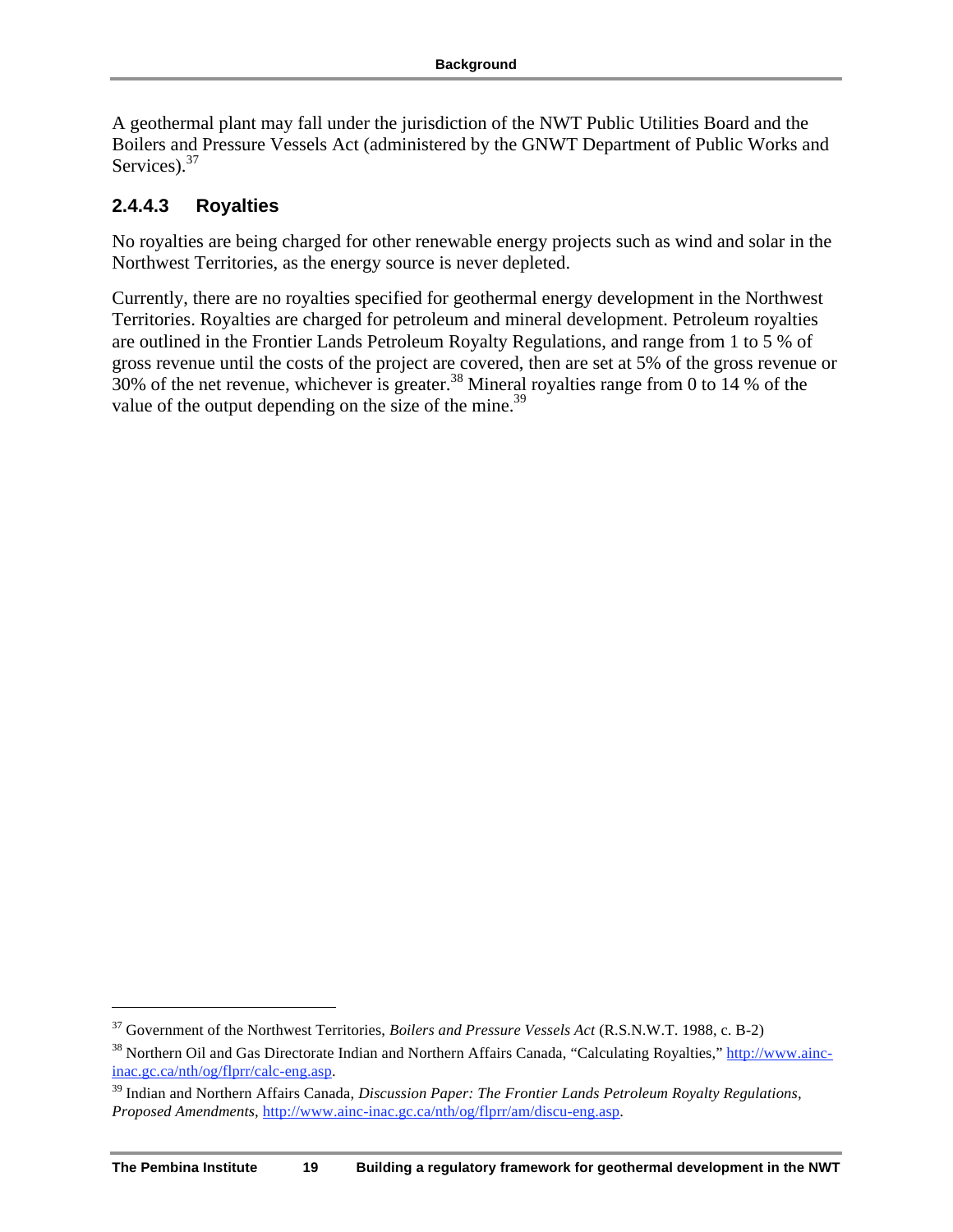# <span id="page-19-0"></span>**3. Jurisdictional review**

The following chapter provides an overview of geothermal energy development and regulations in a number of countries in the world. The review is focused on seven countries, providing a summary of the resource potential, installed capacity, geothermal legislation, resource ownership regulations, leasing processes and royalty systems. The countries reviewed are: United States, (federal lands plus the states of Nevada and California), Canada (province of British Columbia), Australia, New Zealand, Iceland, Italy and Germany. These countries were selected because of their significant development of geothermal resources (United States, New Zealand, Iceland and Italy) or because of unique or recent development of government policies in support of geothermal energy development (British Columbia, Australia and Germany).

## **3.1 United States federal lands**

| <b>Resource</b><br>potential and<br>installed<br>capacity | In the United States there 35 generating facilities in 8 states with an<br>installed capacity of 3086.6 MW. <sup>40</sup> There are a total of 789 geothermal<br>leases covering $6,475 \text{ km}^2$ . <sup>41</sup> Estimates of geothermal potential<br>(without EGS) are $36,000$ MW. <sup>42</sup> In total, 530 million acres of<br>federally owned land in the western U.S. has potential for geothermal |
|-----------------------------------------------------------|-----------------------------------------------------------------------------------------------------------------------------------------------------------------------------------------------------------------------------------------------------------------------------------------------------------------------------------------------------------------------------------------------------------------|
|                                                           | electrical generation or direct heat applications. <sup>43</sup>                                                                                                                                                                                                                                                                                                                                                |

<sup>40</sup> Dan Jennejohn, *U.S. Geothermal Power Production and Development Update,* (Geothermal Energy Association, 2010) http://www.geo-energy.org/pdf/reports/April\_2010\_US\_Geothermal\_Industry\_Update\_Final.pdf.

<sup>&</sup>lt;sup>41</sup> Kermit Witherbee, "Geothermal Leasing and Operations on BLM Managed Lands," (presented during Geothermal Legal and Regulatory Challenges Webinar by EUCI, September 20, 2010).

<sup>&</sup>lt;sup>42</sup> Chad Augustine, Arlene Anderson, and Katherine R. Young (National Renewable Energy Laboratory), "Updated U.S. Geothermal Supply," (presented at Stanford Geothermal Workshop, Stanford, California February 1, 2010).

<sup>43</sup> U.S. Bureau of Land Management, *Programmatic Environmental Impact Statement- Geothermal* http://www.blm.gov/wo/st/en/prog/energy/geothermal/geothermal\_nationwide/Documents/Final\_PEIS.html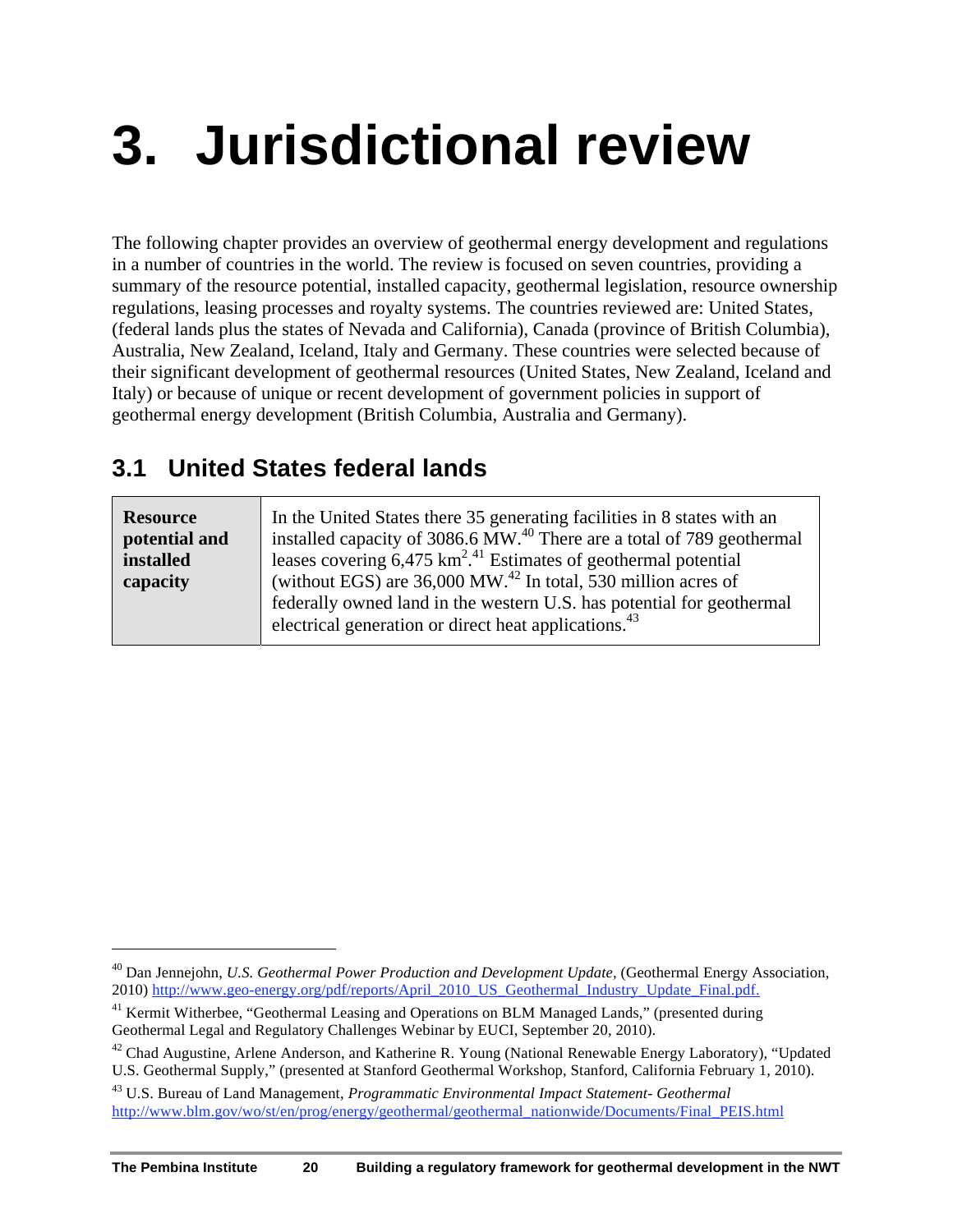| <b>Definition of</b><br>geothermal<br>resource                 | The Geothermal Steam Act of $1970^{44}$ defines geothermal resources as:<br>"(i) all products of geothermal processes, embracing indigenous steam,<br>hot water and hot brines; (ii) steam and other gases, hot water and hot<br>brines resulting from water, gas, or other fluids artificially introduced<br>into geothermal formations; (iii) heat or other associated energy found<br>in geothermal formations; and (iv) any byproduct derived from them.<br>"(d) "byproduct" means any mineral or minerals (exclusive of oil,<br>hydrocarbon gas, and helium) which are found in solution or in<br>association with geothermal steam and which have a value of less than<br>75 per centum of the value of the geothermal steam or are not, because<br>of quantity, quality, or technical difficulties in extraction and<br>production, of sufficient value to warrant extraction and production by<br>themselves."                                                                                                                                                                                                                                                                                                                                                                                                                                                                                                                                                                                                                                                        |
|----------------------------------------------------------------|-------------------------------------------------------------------------------------------------------------------------------------------------------------------------------------------------------------------------------------------------------------------------------------------------------------------------------------------------------------------------------------------------------------------------------------------------------------------------------------------------------------------------------------------------------------------------------------------------------------------------------------------------------------------------------------------------------------------------------------------------------------------------------------------------------------------------------------------------------------------------------------------------------------------------------------------------------------------------------------------------------------------------------------------------------------------------------------------------------------------------------------------------------------------------------------------------------------------------------------------------------------------------------------------------------------------------------------------------------------------------------------------------------------------------------------------------------------------------------------------------------------------------------------------------------------------------------|
| <b>Resource</b><br>ownership,<br>rights issuance<br>and tenure | In an effort to identify and prioritize opportunities for geothermal<br>development on federal land, Bureau of Land Management (BLM) and<br>the U.S. Forest Service completed a programmatic Environmental<br>Impact Statement (PEIS) in 2008.<br>This top-down approach to identifying land for lease sales was<br>completed as part of the implementation of the National Environmental<br>Policy Act of 1969, and the National Energy Policy Act of 2005. The<br>PEIS was a collaborative effort between public, tribal governments,<br>universities and research institutions, stakeholder organizations, and<br>industry. <sup>45</sup> The Statement covered 12 western states <sup>46</sup> and over 142<br>million acres of BLM land. The PEIS evaluated land allocation,<br>procedures and best management practices for development. The<br>recommendations from the PEIS were proposed as amendments to<br>existing land use plans (also known as resource management plans).<br>The PEIS can provide a template for project-level environmental<br>reviews and may be adequate for project-level cumulative effects<br>assessment. <sup>47</sup> However, the PEIS may be challenged in court within 6<br>years of adoption, and if this occurs, any project-level environmental<br>assessment that relies on the PEIS will be undermined. <sup>48</sup> The PEIS did<br>not cover induced seismicity or impact of fluids on water quality,<br>which must be addressed at a project level.<br>Permits and leases for geothermal energy exploration or development |

<sup>44</sup> Government of the United States, *Geothermal Steam Act,* Public Law 91-581, 84 Stat. 1566, 30 U.S.C. 1001- 1025.

<sup>&</sup>lt;sup>45</sup> U.S. Bureau of Land Management, *Programmatic Environmental Impact Statement- Geothermal*.<br><sup>46</sup> States included Alaska, Arizona, California, Colorado, Idaho, Montana, Nevada, New Mexico, Oregon, Utah, Washington, and Wyoming.

<sup>&</sup>lt;sup>47</sup> Kermit Witherbee, "Geothermal Leasing and Operations on BLM Managed Lands" (presented during Geothermal Legal and Regulatory Challenges Webinar by EUCI, September 20, 2010).  $48$  Ibid.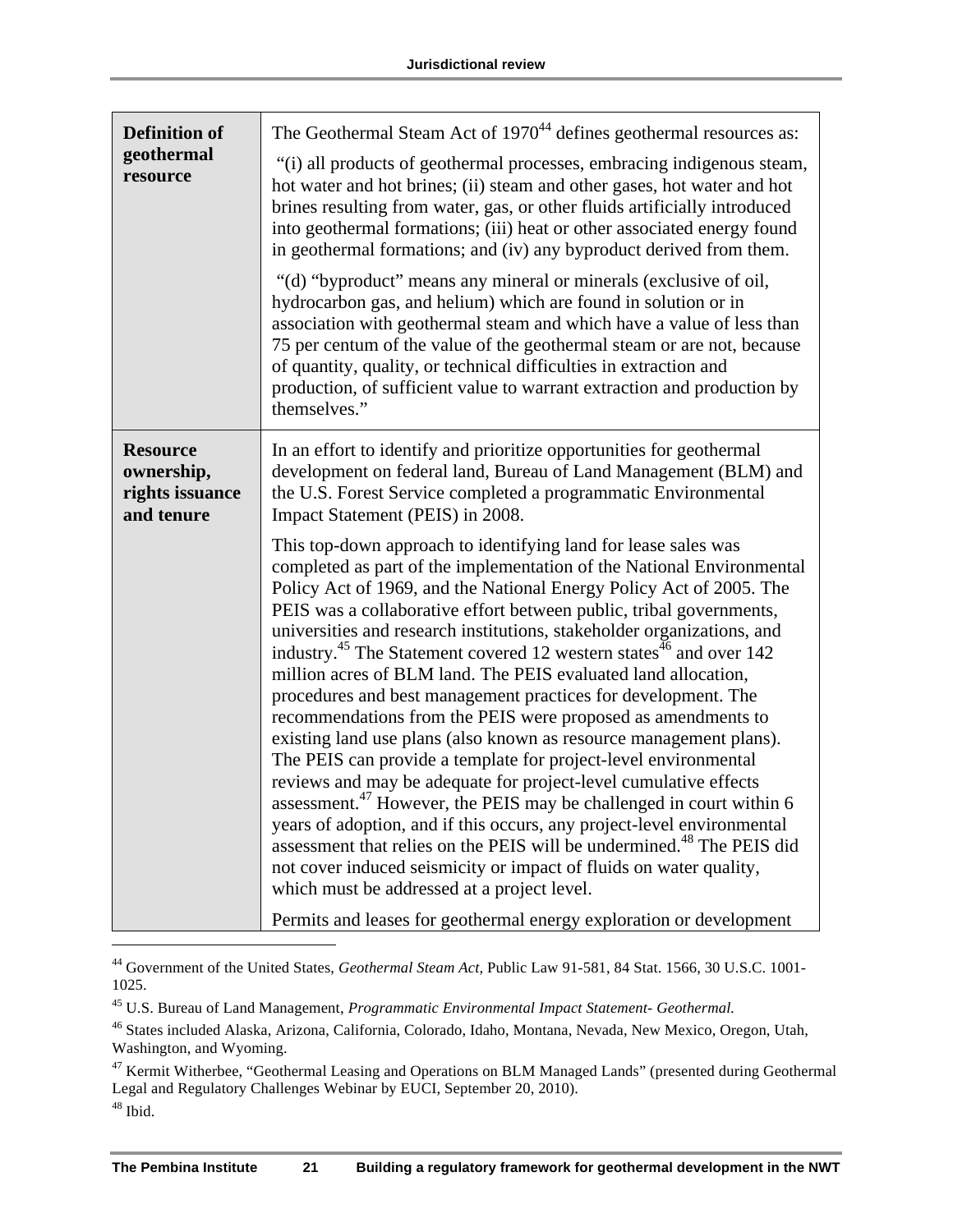| on BLM or Forest Service land are administrated by the BLM.<br>Exploration permits carry with requirement for a bond of \$5,000-<br>\$100,000 depending on the scale of the project. <sup>49</sup> Exploration activities<br>include drilling for determination of temperature gradient, for seismic<br>operations and construction related to drilling.                                                                                                                                                                                                                                                                                                                                                                                                                                                               |
|------------------------------------------------------------------------------------------------------------------------------------------------------------------------------------------------------------------------------------------------------------------------------------------------------------------------------------------------------------------------------------------------------------------------------------------------------------------------------------------------------------------------------------------------------------------------------------------------------------------------------------------------------------------------------------------------------------------------------------------------------------------------------------------------------------------------|
| BLM holds a competitive lease sale every two years, at minimum. <sup>50</sup><br>For lease issuance, a Lease Sale Notice is published 45 days prior to<br>the lease sale, which details the time, date and place of the lease sale<br>and any stipulations for each parcel. <sup>51</sup> At the lease sale, oral bids are<br>submitted and the lease is given to the highest qualified bidder. If land<br>is not sold during the lease sale, it is available for two years, in which<br>time anyone can submit bids. On the first day after the competitive<br>lease sale date, BLM will randomly select an application among the<br>received bids to receive the lease (for either electricity or heat<br>generation). After that first day, the first qualified applicant will<br>received the lease. <sup>52</sup> |
| Rent fees for a lease obtained under competitive bidding are \$2/acre for<br>the first year, \$3/acre for Years 2 to 10, and \$10/acre beyond 10 years.                                                                                                                                                                                                                                                                                                                                                                                                                                                                                                                                                                                                                                                                |
| Rent fees for a lease obtained under non-competitive bidding are<br>\$1/acre for Years 1 to 10 and \$5/acre beyond 10 years.                                                                                                                                                                                                                                                                                                                                                                                                                                                                                                                                                                                                                                                                                           |
| A lease is held for 10 years, with up to two five-year extensions<br>(assuming the minimum work requirements are met). <sup>53</sup>                                                                                                                                                                                                                                                                                                                                                                                                                                                                                                                                                                                                                                                                                   |
| For direct use projects, land can be nominated by State, Tribal or local<br>Governments. <sup>54</sup> The parcel is posted for 90 days. If expressions of<br>interest from more than one party are received, then the parcel must<br>follow the competitive leasing process. There are nominal fees charged<br>for direct use, outlined in a fee schedule. <sup>55</sup>                                                                                                                                                                                                                                                                                                                                                                                                                                              |
| In 2010, a Geothermal Production Expansion Act was proposed to<br>amend the Geothermal Steam Act to allow developers to expand<br>geothermal leases to adjacent lands on a non-competitive basis. <sup>56</sup>                                                                                                                                                                                                                                                                                                                                                                                                                                                                                                                                                                                                        |

 49 California Geothermal Energy Collaborative, *Expanding California's Confirmed Geothermal Resources Base - Geothermal Permitting Guide* (prepared for California Energy Commission, 2007).

<sup>50</sup> "Competitive Leasing," U.S. Code of Federal Regulations Title 43, Pt. 3203.13.

51 "Competitive Leasing," U.S. Code of Federal Regulations Title 43, Pt. 3203.14.

52 "Noncompetitive Leasing Other Than Direct Use Leases," U.S. Code of Federal Regulations Title 43, Pt. 3204. 53 Ibid.

54 "Direct Use Leasing," U.S. Code of Federal Regulations Title 43, Pt. 3205.

55 "Product Valuation," U.S. Code of Federal Regulations Title 30, Pt. 206.356.

57 U.S. Department of Energy, *Geothermal Energy Production with Co-produced and Geopressured Resources,* Factsheet Geothermal Technologies Program (2010) http://www1.eere.energy.gov/geothermal/pdfs/low\_temp\_copro\_fs.pdf

**The Pembina Institute 22 Building a regulatory framework for geothermal development in the NWT** 

<sup>56</sup> L.X. Richter, "Geothermal Production Expansion Act Introduced in the Senate," *Sustainable Business* (December 6, 2010) http://thinkgeoenergy.com/archives/6569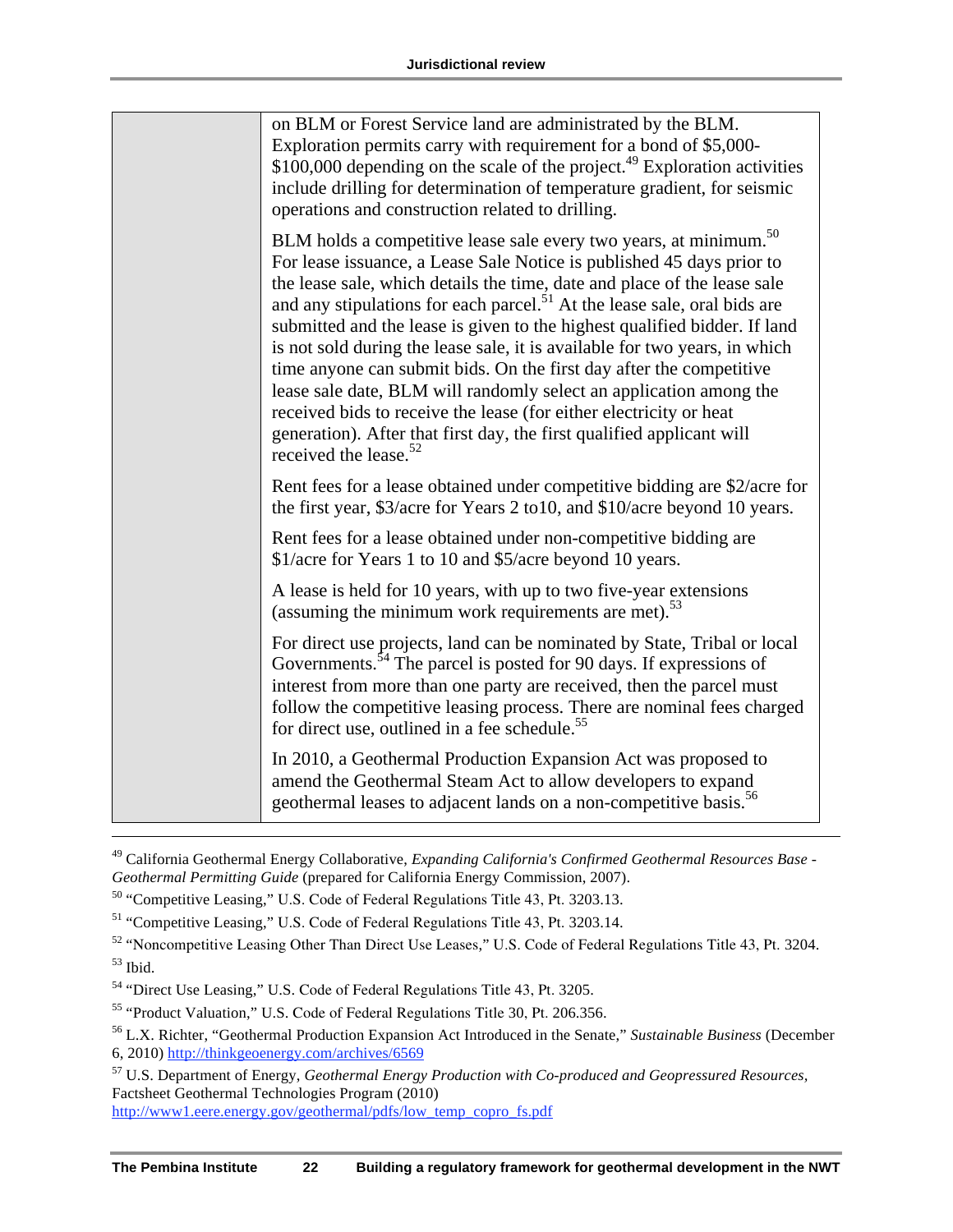<span id="page-22-0"></span>

|                  | The U.S. Department of Energy, through the Geothermal Technology<br>Program, is supporting the development and demonstration of<br>coproduction of geothermal fluids at oil and gas production fields.<br>Geothermal energy, in the form of heat or pressure, which is produced<br>as a byproduct of oil and gas development is now being considered as a<br>resource to produce electricity. <sup>57</sup> |
|------------------|-------------------------------------------------------------------------------------------------------------------------------------------------------------------------------------------------------------------------------------------------------------------------------------------------------------------------------------------------------------------------------------------------------------|
| <b>Royalties</b> | For both competitive and non-competitive leasing, a royalty rate of<br>1.75% for Years 1 to 10 and 3.5% for Years 10+, charged on the gross<br>proceeds derived from the sale of electricity. <sup>58</sup>                                                                                                                                                                                                 |

## **3.2 California**

| <b>Resource</b><br>potential and<br>installed<br>capacity      | As of 2010, the installed capacity for geothermal power generation in<br>California was 2565.5 MW, <sup>59</sup> with approximately 2000 MW additional<br>capacity in development. <sup>60</sup> As of summer 2010 there were 92 leases<br>covering $451 \text{ km}^2$ . <sup>61</sup>                                                                                                                                                                                                                                                                    |
|----------------------------------------------------------------|-----------------------------------------------------------------------------------------------------------------------------------------------------------------------------------------------------------------------------------------------------------------------------------------------------------------------------------------------------------------------------------------------------------------------------------------------------------------------------------------------------------------------------------------------------------|
| <b>Definition of</b><br>geothermal<br>resource                 | The California Public Resource Code defines geothermal resources as<br>"the natural heat of the earth, the energy, in whatever form, below the<br>surface of the earth present in, resulting from, or created by, or which<br>may be extracted from, such natural heat, and all minerals in solution or<br>other products obtained from naturally heated fluids, brines, associated<br>gases, and steam, in whatever form, found below the surface of the<br>earth, but excluding oil, hydrocarbon gas or other hydrocarbon<br>substances." <sup>62</sup> |
| <b>Resource</b><br>ownership,<br>rights issuance<br>and tenure | Leasing of state land and mineral rights for renewable energy is under<br>the authorization of California Environmental Quality Act $\frac{63}{ }$ by the State<br>Land Commission.<br>Geothermal tenure can be obtained through two methods: competitive<br>bidding leases and prospecting/exploration permits.<br>For competitive bidding leases, the Commission selects land to be made<br>available, and disposes of rights with an auction similar to the federal<br>system. <sup>64</sup>                                                           |

<sup>58 &</sup>quot;Distribution and Disbursement of Royalties, Rentals, and Bonuses," U.S. Code of Federal Regulations Title 30, Pt. 219.

<sup>59</sup> Jennejohn, *U.S. Geothermal Power Production and Development Update.*

 $^{60}$  Ibid.

<sup>&</sup>lt;sup>61</sup> Witherbee, "Geothermal Leasing and Operations on BLM Managed Lands."<br><sup>62</sup> Geothermal Resources Act, California Public Resources Code S. 6903.

<sup>&</sup>lt;sup>63</sup> California Environmental Quality Act, California Public Resources Code S. 21000-21177.

<sup>64</sup> *Geothermal Resources Act,* California Public Resource Code S. 6901-6925.2.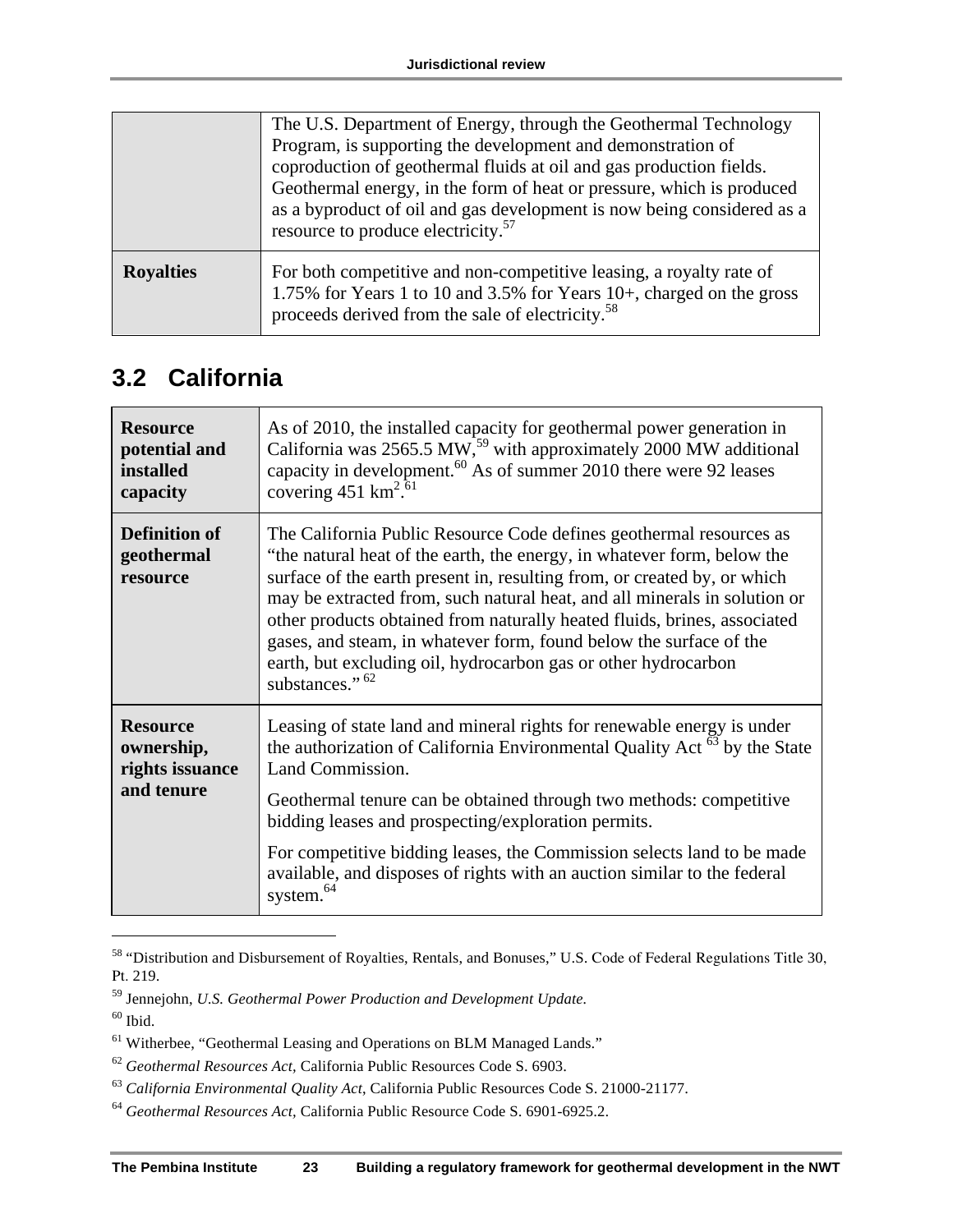<span id="page-23-0"></span>

|                  | A Prospecting Permit gives the exclusive right to explore an area for two<br>years with a possible two-year extension. Prospecting Permits can be<br>issued to the first qualified applicant (for lands that have not been<br>selected for competitive public bid). If the permit holder discovers<br>geothermal resources in commercial quantities within their prospecting<br>permit area, they are entitled to a lease for production. <sup>65</sup> Rental fees for a<br>prospecting permit prior to drilling a well are \$1/acre for Year 1, not<br>more than \$5/acre for Year 2, and not more than \$25/acre for Years 3<br>and 4. Permits are available for a maximum of four years. The primary<br>term for a lease is 10 years, with extension. |
|------------------|-----------------------------------------------------------------------------------------------------------------------------------------------------------------------------------------------------------------------------------------------------------------------------------------------------------------------------------------------------------------------------------------------------------------------------------------------------------------------------------------------------------------------------------------------------------------------------------------------------------------------------------------------------------------------------------------------------------------------------------------------------------|
| <b>Royalties</b> | For production from a site established under a prospecting permit,<br>royalties of not less than 10% of the gross revenue are charged at the<br>point of delivery to the purchaser. <sup>66</sup><br>For competitive bidding lease royalties are not more than 16 <sup><math>2/3</math></sup> % of the<br>gross revenue at the point of delivery to the purchaser. <sup>67</sup>                                                                                                                                                                                                                                                                                                                                                                          |

#### **3.3 Nevada**

| <b>Resource</b><br>potential and<br>installed capacity | Nevada has issued the most number of leases for geothermal energy<br>development in the United States. There are 55 existing leases covering<br>over 4909 km <sup>2</sup> . <sup>68</sup> As of 2010, Nevada had 433.4 megawatts of installed<br>capacity and approximately 3700 MW of capacity in development. <sup>69</sup> In<br>2010, there were 19 geothermal plants, at 11 different locations. <sup>70</sup> |
|--------------------------------------------------------|---------------------------------------------------------------------------------------------------------------------------------------------------------------------------------------------------------------------------------------------------------------------------------------------------------------------------------------------------------------------------------------------------------------------|
| <b>Definition of</b><br>geothermal<br>resource         | The Nevada Revised Statutes define geothermal resources as "the natural<br>heat of the earth and the energy associated with that natural heat,<br>pressure and all dissolved or entrained minerals that may be obtained<br>from the medium used to transfer that heat, but excluding hydrocarbons<br>and helium." <sup>71</sup>                                                                                     |
| <b>Resource</b><br>ownership,<br>rights issuance       | In Nevada the surface owner is the presumed owner of geothermal<br>resources, unless it has otherwise been "reserved or conveyed to another<br>person" <sup>72</sup> under the Stock-Raising Homestead Act of 1916, which<br>granted surface lands to homesteaders, but retained the subsurface rights,                                                                                                             |

<sup>&</sup>lt;sup>65</sup> Ibid., S. 6910.

68 Witherbee, "Geothermal Leasing and Operations on BLM Managed Lands."

<sup>&</sup>lt;sup>66</sup> Ibid., S. 6913.

 $67$  Ibid.

<sup>69</sup> Jennejohn, *U.S. Geothermal Power Production and Development Update.*

<sup>70</sup> Nevada Commission on Mineral Resources, Division of Minerals, "Nevada Geothermal Resources/Production." http://minerals.state.nv.us/ogg\_nvgeorespro.htm

<sup>71 &</sup>quot;Geothermal Resources," Nevada Revised Statutes 534A.010.

<sup>72 &</sup>quot;Underground Water and Wells," Nevada Revised Statutes 534.050.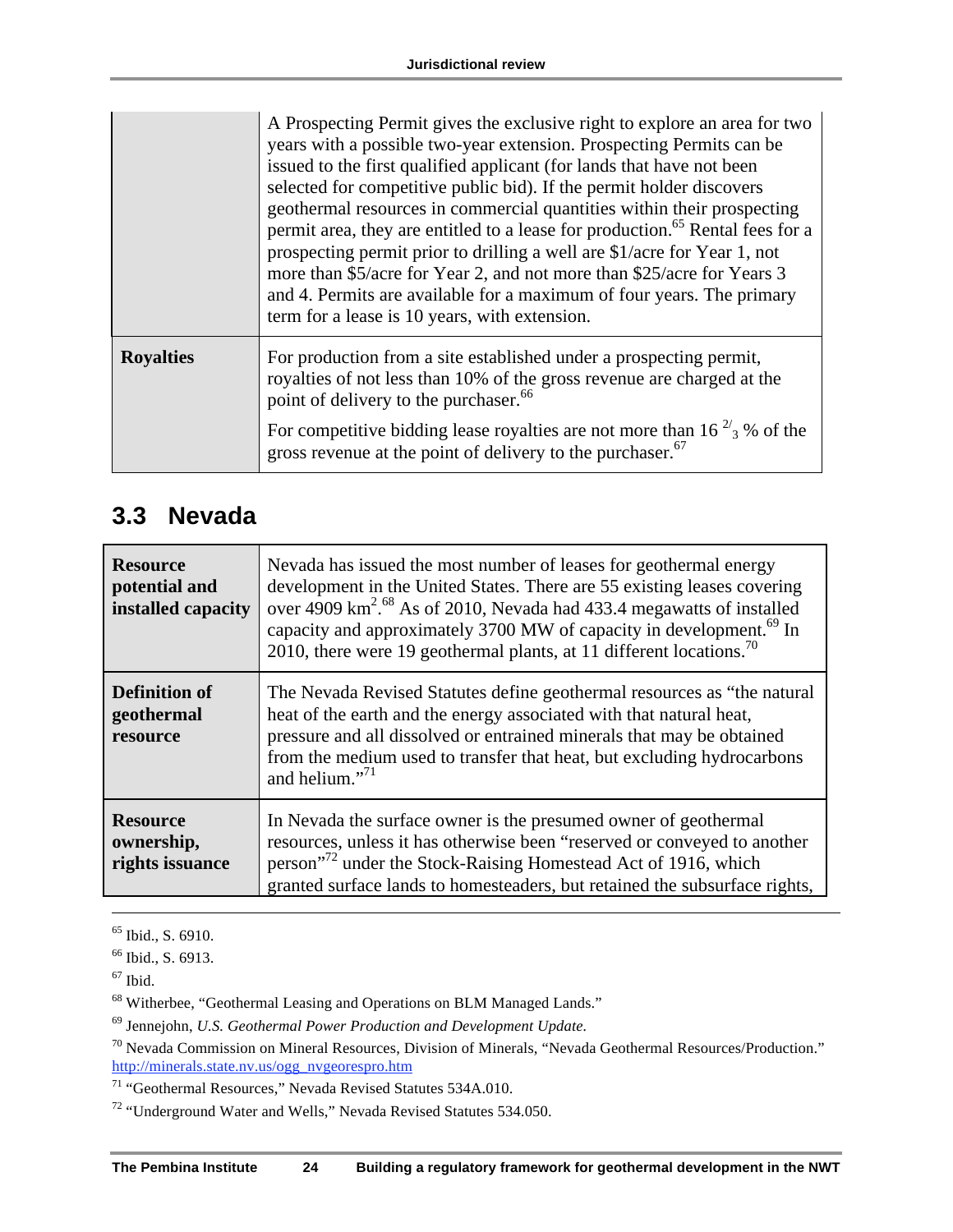<span id="page-24-0"></span>

| and tenure       | or from subsequent sale.                                                                                                                                                                                                                                                                                                                                                                                                                                                               |
|------------------|----------------------------------------------------------------------------------------------------------------------------------------------------------------------------------------------------------------------------------------------------------------------------------------------------------------------------------------------------------------------------------------------------------------------------------------------------------------------------------------|
|                  | Geothermal development is regulated by the Nevada Commission on<br>Mineral Resources. <sup>73</sup> Applicants apply for geothermal tenure from the<br>Commission. A permit to drill or operate a geothermal well will be<br>issued if the application is deemed consistent with policies to protect air,<br>water and wildlife. <sup>74</sup> The permit is issued for two years but may be<br>extended upon request. <sup>75</sup>                                                   |
|                  | A permit from the Commission is required to drill or operate a<br>geothermal well. Other aspects of geothermal development are regulated<br>by other state agencies: water appropriation permits for a geothermal<br>flash system are required from the Division of Water Resources, sewage<br>disposal permits are required from the Bureau of Health Protection<br>Services, and water injection permit are required from the Division of<br>Environmental Protection. <sup>76</sup> |
|                  | An initial fee of \$200 to \$500 is required for the permit to drill industrial<br>or commercial wells. Additional fees are required annually and/or based<br>on the depth of the well. <sup>77</sup> A minimum bond of \$10,000 is required for<br>each well that is drilled or operated.                                                                                                                                                                                             |
|                  | Some counties have regulations and fees related to well drilling. Specific<br>requirements depend on the county.                                                                                                                                                                                                                                                                                                                                                                       |
| <b>Royalties</b> | Geothermal operators must pay tax at a varying rate that is dependent on<br>the ratio of the net proceeds to the gross proceeds. <sup>78</sup>                                                                                                                                                                                                                                                                                                                                         |

## **3.4 British Columbia**

| <b>Resource</b><br>potential and | One study suggests there is a potential of 1070 MW from the top six<br>geothermal energy sites in British Columbia, but more studies are                                         |
|----------------------------------|----------------------------------------------------------------------------------------------------------------------------------------------------------------------------------|
| installed                        | needed to estimate the full potential of geothermal resources. <sup>79</sup> The                                                                                                 |
| capacity                         | Canadian Geothermal Energy Association has estimated that there is a<br>minimum of 5000MW in western Canada, but encourages greater<br>geoscience data collection. <sup>80</sup> |

 <sup>73</sup> Nevada Commission on Mineral Resources, Division of Minerals, *Energy Resource Permitting in Nevada* (2007). http://minerals.state.nv.us/forms/ogg/\_EnergyResourcePermittingInNV.pdf

<sup>74 &</sup>quot;Geothermal Resources," Nevada Revised Statutes 534A.070.

 $75$  Ibid.

<sup>76</sup> Nevada Commission on Mineral Resources, Division of Minerals, *Energy Resource Permitting in Nevada*.

<sup>77 &</sup>quot;Geothermal Resources," Nevada Revised Statutes 534A.

<sup>78 &</sup>quot;Taxes on Patented Mines and Proceeds of Minerals," Nevada Revised Statutes 362.140. 79 BC Hydro, Green and Alternative Energy Division, *Green Energy Study for British Columbia* (2002) http://www.bchydro.com/planning\_regulatory/energy\_technologies/green\_energy\_research.html

<sup>&</sup>lt;sup>80</sup> Personal communication, Alison Thompson, Canadian Geothermal Energy Association, January19, 2011.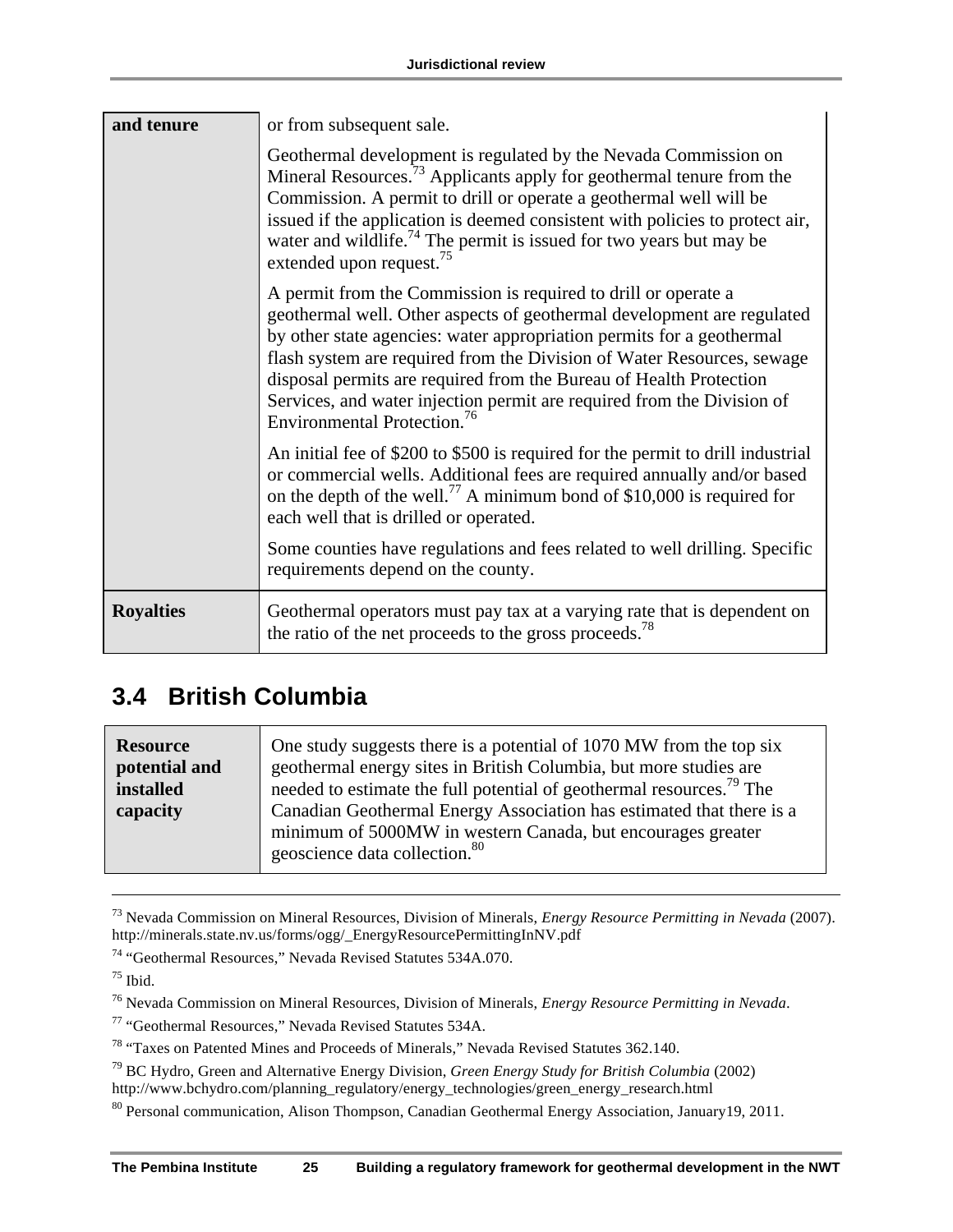|                                                                | One production lease has been issued (South Meager Geothermal<br>Project), which has the potential of 100 MW of electricity production. A<br>flow test of the wells has been completed (where electricity was<br>generated but not hooked to the grid), but no commercial production is<br>occurring as of 2010. <sup>81</sup> After a seven-year pause in rights allocation<br>while the government reviewed policies, four new parcels were made<br>available for tenure in 2010. <sup>82</sup>                                                                                                                                                           |
|----------------------------------------------------------------|-------------------------------------------------------------------------------------------------------------------------------------------------------------------------------------------------------------------------------------------------------------------------------------------------------------------------------------------------------------------------------------------------------------------------------------------------------------------------------------------------------------------------------------------------------------------------------------------------------------------------------------------------------------|
| <b>Definition of</b><br>geothermal<br>resource                 | The Geothermal Resources Act of 1982 defines a geothermal resource<br>as "the earth's natural heat and all substances that get added value from<br>it, including steam, water, water vapour and any dissolved<br>substances." <sup>83</sup>                                                                                                                                                                                                                                                                                                                                                                                                                 |
|                                                                | Surface hot springs that have a temperature greater than $80^{\circ}$ C at the<br>surface are considered a geothermal resource, but waters less than 80°C<br>are excluded.                                                                                                                                                                                                                                                                                                                                                                                                                                                                                  |
|                                                                | The original geothermal legislation of 1973 defined geothermal as<br>heated water, gas and steam with a temperature higher than $121^{\circ}$ C at the<br>lowest locations underground. This act did not include any leasing<br>regulations. It also included minerals that "may be obtained from the<br>geothermal resource or be obtained by means of geothermal resource".                                                                                                                                                                                                                                                                               |
|                                                                | This very open definition led to conflicts with the Mineral Act. To<br>address this, the Geothermal Resources Act was created in 1982. <sup>84</sup>                                                                                                                                                                                                                                                                                                                                                                                                                                                                                                        |
| <b>Resource</b><br>ownership,<br>rights issuance<br>and tenure | The geothermal legislation in B.C. is modeled on the petroleum and<br>natural gas legislation when it comes to disposition of tenure. A<br>company acquires a permit through auction, and there is no minimum<br>bid.                                                                                                                                                                                                                                                                                                                                                                                                                                       |
|                                                                | Land that is of interest for geothermal resources is nominated by<br>proponents to the Ministry of Energy. Potential parcels of land undergo<br>a referral process, where the Ministry solicits comments about the parcel<br>from First Nations, local government and other affected agencies. This<br>is to determine existing land uses and environmental sensitivities, and to<br>consult land use plans. From these comments, conditions may be set on<br>the tenure. Tenure availability is posted for six weeks prior to a sealed<br>auction where cash bids or work bids are submitted and tenure is<br>awarded to the highest bidder. <sup>85</sup> |

<sup>81</sup> Personal communication, Garth Thoroughgood, Ministry of Energy, October 17, 2010.

<sup>&</sup>lt;sup>82</sup> B.C. Ministry of Energy, "Notice of Public Tender: Competition For The Right To Explore Crown Geothermal Resources," October 26, 2010.

http://www.empr.gov.bc.ca/Titles/OGTitles/geothermal/Pages/SaleNoticeOctober2010.aspx

<sup>83</sup> Government of British Columbia, *Geothermal Resources Act* (1996). 84 A.M. Jessop, M. Ghomshei and M. Drury, "Geothermal Energy In Canada," *Geothermics* 20 (1991):369.

<sup>&</sup>lt;sup>85</sup> Garth Thoroughgood, "Geothermal Energy in British Columbia," (presented to the B.C. Sustainable Energy Association, February 16, 2009).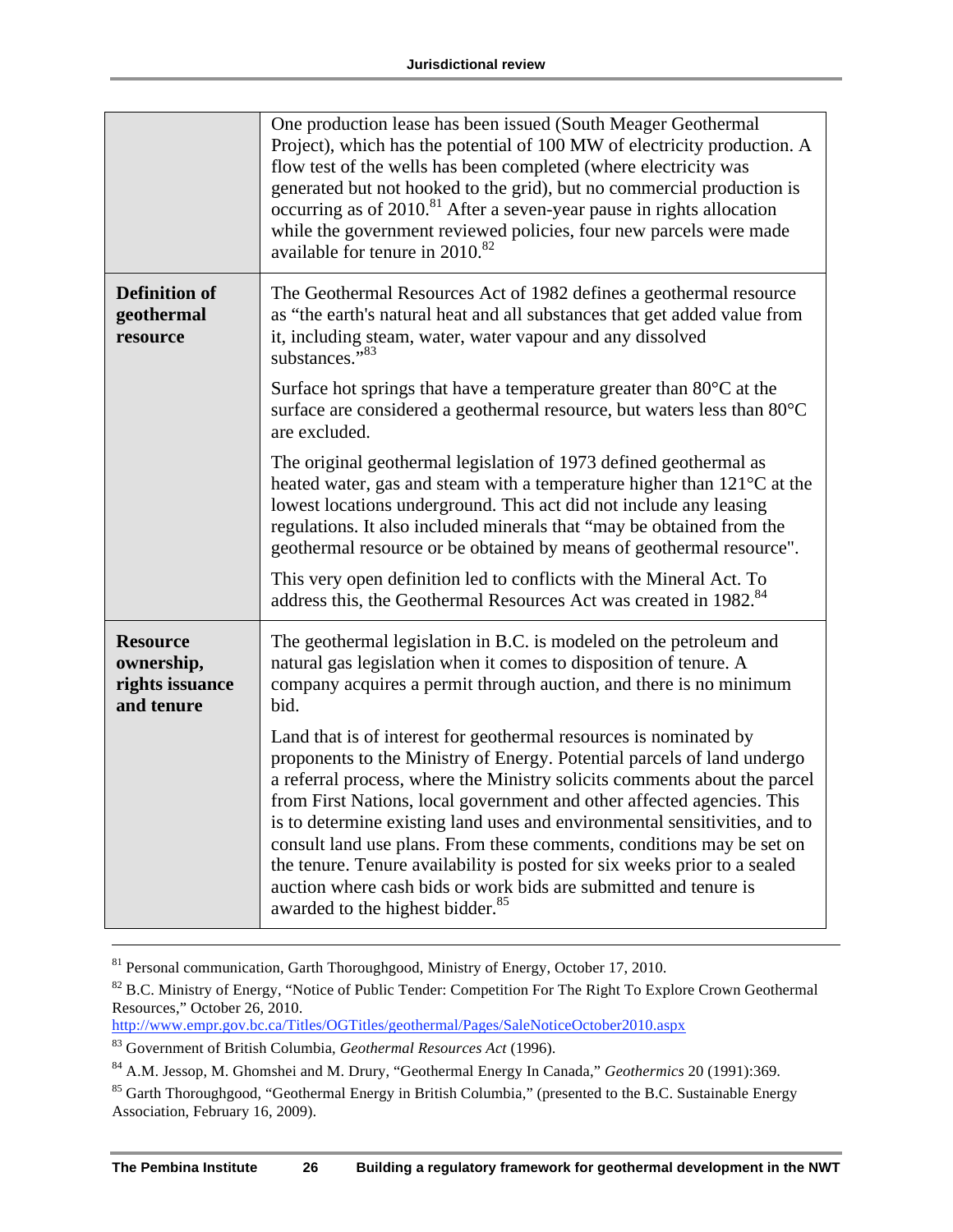|                  | Exploration permits are for one year and can be extended for up to eight<br>years. A permit carries an obligation to explore for geothermal<br>resources, and gives the holder the right to apply for authorization to<br>drill wells. After a well has been drilled and a plan for production<br>submitted, this can be extended to a lease for 20 years with many<br>renewals. Geoscience exploration (such as drilling a test hole) does not<br>require subsurface rights or land tenure (but does require a geophysical<br>licence).                                                                                                                                                                                                                                   |
|------------------|----------------------------------------------------------------------------------------------------------------------------------------------------------------------------------------------------------------------------------------------------------------------------------------------------------------------------------------------------------------------------------------------------------------------------------------------------------------------------------------------------------------------------------------------------------------------------------------------------------------------------------------------------------------------------------------------------------------------------------------------------------------------------|
|                  | The average auction price for geothermal tenure is \$3/ha (versus<br>\$2400/ha for oil and gas). $86$                                                                                                                                                                                                                                                                                                                                                                                                                                                                                                                                                                                                                                                                      |
|                  | The Geothermal Resources Act does not address problems that may<br>arise from overdevelopment (such as restrictions on the rate of<br>production or conflicts that may arise from multiple development of a<br>single reservoir). $87$                                                                                                                                                                                                                                                                                                                                                                                                                                                                                                                                     |
|                  | The fee for the issuance or renewal of a permit is \$500. Yearly rent for a<br>permit is \$1/ha for Years 1 to 3, \$2/ha for Years 4 to 5, \$4/ha for Years<br>6 to 7, and \$5/ha for Years 8+. <sup>88</sup> A lease can be issued after a permit<br>holder drills a geothermal well and submits a development plan for the<br>location of a well. A lease is given for 20 years and can be renewed. The<br>fee for issuance of a lease is \$200. Yearly rent is \$10/ha. <sup>89</sup>                                                                                                                                                                                                                                                                                   |
|                  | In 2008, in response to a large increase in requests for geothermal<br>tenure, the government struck a Geothermal Task Force to examine<br>whether change to the tenure system was required in B.C. <sup>90</sup> The Task<br>Force was in discussion with industry players, who highlighted that<br>accessibility to Crown land for exploration purposes was difficult, and<br>made requests for fiscal and non-fiscal incentives to support a<br>geothermal industry. <sup>91</sup> Despite this process, the government has made<br>no major changes to legislation and regulation in the short term. <sup>92</sup> The<br>province did make tenure available in four areas of the province where<br>there was existing interest in geothermal resources. <sup>93</sup> |
| <b>Royalties</b> | There is currently no royalty system in place in B.C.<br>While the B.C. government feels it is necessary to have public benefit                                                                                                                                                                                                                                                                                                                                                                                                                                                                                                                                                                                                                                            |

 <sup>86</sup> Personal communication, Garth Thoroughgood, Ministry of Energy, October 17, 2010.

89 Ibid.

http://www.empr.gov.bc.ca/Titles/OGTitles/InfoLetters/IssueDate/Pages/TITLES-08-09.aspx

<sup>87</sup> Jessop et al, "Geothermal Energy In Canada."

<sup>88</sup> Government of B.C., *Geothermal Resources Administrative Regulation*, Reg. 132/83 O.C. 623/83 ().

<sup>90</sup> B.C. Energy, Titles Division, "Information Letter 08-09: Geothermal."

<sup>&</sup>lt;sup>91</sup> B.C. Energy, Titles Division, "Information Letter 09-01: Geothermal Update." http://www.empr.gov.bc.ca/TITLES/OGTITLES/INFOLETTERS/ISSUEDATE/Pages/TITLES-09-01.aspx

<sup>92</sup> Thoroughgood, "Geothermal Energy in British Columbia."

<sup>&</sup>lt;sup>93</sup> B.C. Energy, Titles Division, "Information Letter 09-01: Geothermal Update."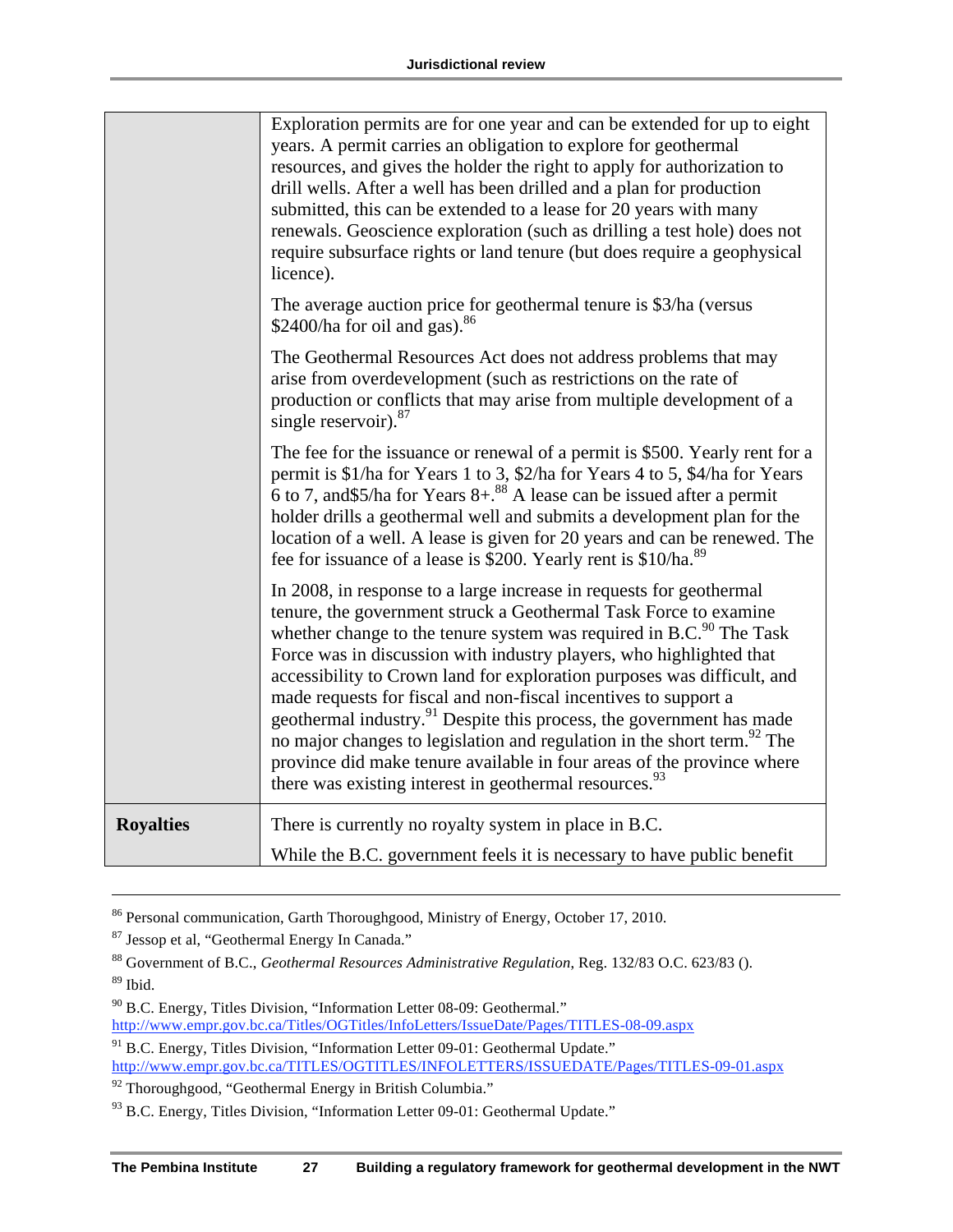<span id="page-27-0"></span>

| for the use of a public resource, they feel an overly onerous royalty       |
|-----------------------------------------------------------------------------|
| system could kill a new industry. <sup>94</sup> When production begins, the |
| Ministry will likely set up a one-time agreement temporarily until they     |
| can evaluate the effect of the royalty. Options for designing a royalty     |
| system include net profit royalty, similar to an existing royalty program   |
| for oil and gas, $95$ which charges no or minimal royalties until a         |
| proponent starts making profits on sale of a resource. Royalties would      |
| either be charged on transmission of power at the grid connection or        |
| measured as flow coming out a well.                                         |
|                                                                             |

### **3.5 Australia**

| <b>Resource</b><br>potential and<br>installed capacity | Australia has 0.2 MW capacity installed geothermal at the time of<br>writing this report. <sup>96</sup> This is not a significant part of Australia's energy<br>mix, but this could change in the future given rising public and private<br>interest in geothermal energy development and new government policies<br>promoting research and development. It is estimated that geothermal<br>could supply 2200 MW of base-load capacity by 2020 based on current<br>government policies. <sup>97</sup> Since 2001, 48 companies have applied for 386<br>licences for various geothermal exploration and development projects<br>covering $360,000 \text{ km}^2$ . <sup>98</sup> Australia's geology is suitable for EGS, low<br>temperature systems and direct use projects. |
|--------------------------------------------------------|-----------------------------------------------------------------------------------------------------------------------------------------------------------------------------------------------------------------------------------------------------------------------------------------------------------------------------------------------------------------------------------------------------------------------------------------------------------------------------------------------------------------------------------------------------------------------------------------------------------------------------------------------------------------------------------------------------------------------------------------------------------------------------|
| <b>Definition of</b><br>geothermal<br>resource         | Definitions depend on the state or territory within Australia. Some states<br>such as New South Wales, and Tasmania define geothermal resources as<br>a mineral. Other states have specific legislation for geothermal resources,<br>such as Victoria and Queensland where geothermal energy is "heat<br>energy derived from the earth's natural (subsurface heat)." <sup>99</sup>                                                                                                                                                                                                                                                                                                                                                                                          |
| <b>Resource</b><br>ownership,<br>rights issuance       | Geothermal legislation and regulation is unique to each of the states and<br>territories in Australia. The legislation in these six states is described<br>below. $100$                                                                                                                                                                                                                                                                                                                                                                                                                                                                                                                                                                                                     |

 <sup>94</sup> Personal communication, Garth Thoroughgood, Ministry of Energy, October 17, 2010.

<sup>95</sup> Government of British Columbia, *Petroleum and Natural Gas Act Net Profit Royalty Regulation*, Reg. 98/2008 O.C. 281/2008.

<sup>96</sup> Australia Resources, Energy and Tourism, *Australian Geothermal Industry Development Framework* (2008). http://www.ret.gov.au/energy/clean\_energy\_technologies/energy\_technology\_framework\_and\_roadmaps/hydrogen\_ technology\_roadmap/Documents/GEOTHERMAL%20FRAMEWORK.pdf  $97$  Ibid.

<sup>98</sup> Australian Geothermal Association Inc., "Australian Projects Overview." http://www.agea.org.au/geothermalenergy/australian-projects-overview/

<sup>99</sup> Government of Queensland, *Draft Geothermal Energy Act* (2010).

<sup>&</sup>lt;sup>100</sup> Andre Dauwalder, "Australia: Geothermal Energy in Queensland and Australia," Mondaq, October 5, 2009, http://www.mondaq.com/australia/article.asp?articleid=87074; South Australia Primary Industries and Resources,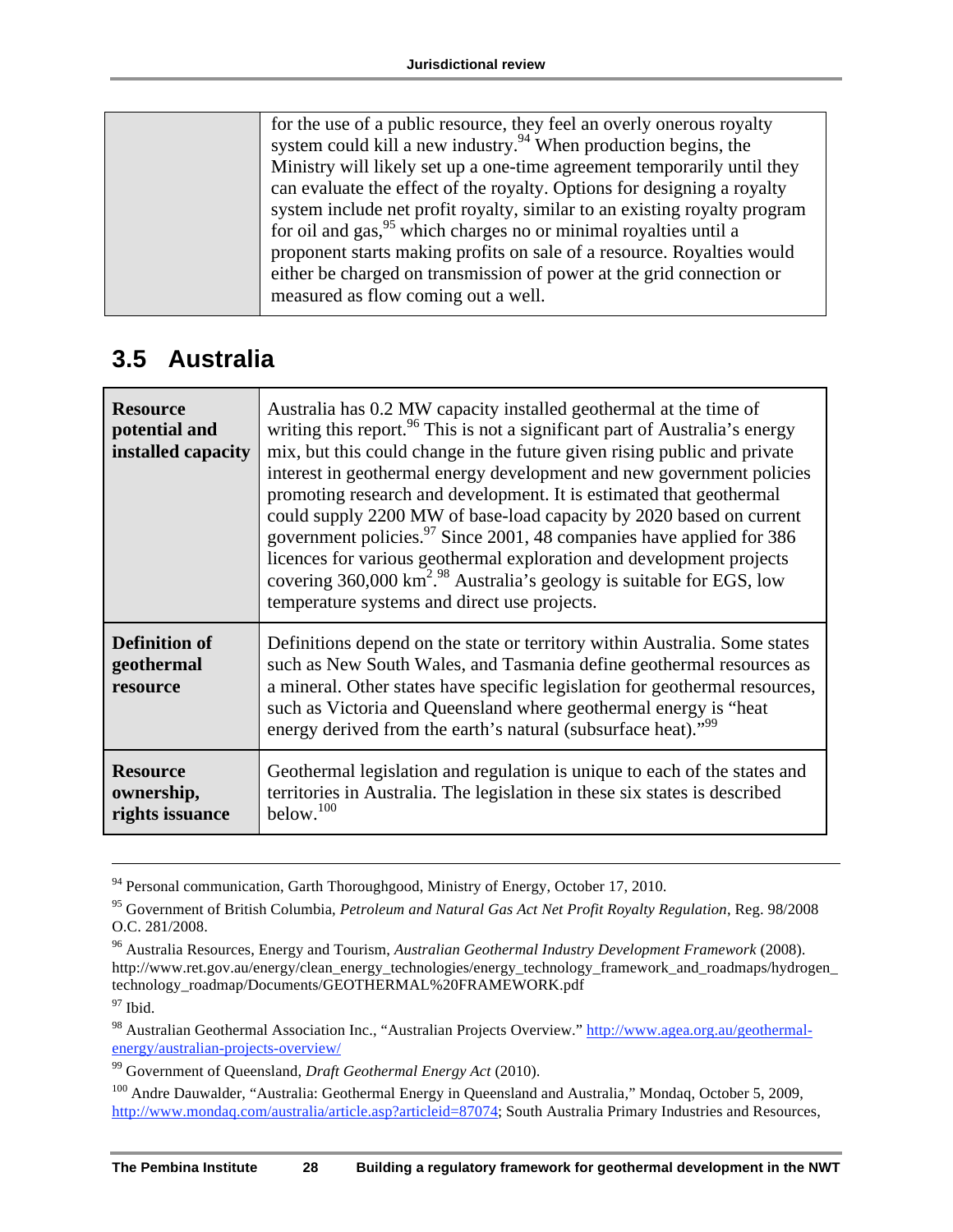| and tenure | <b>Queensland</b> regulates geothermal energy under the Geothermal<br>Exploration Act of 2004. The Act will be replaced by the Geothermal<br>Energy Act <sup>101</sup> in 2011 which is intended to be more comprehensive<br>legislation covering both exploration and production. <sup>102</sup> The new Act<br>will support the goals of the Queensland Renewable Energy Plan to<br>advance geothermal developments in the State. Currently, under the<br>Exploration Act, a call for tenders is made and the winner is granted an<br>exploration permit. The bids must include a proposed work program, and<br>evidence that the applicant has the technical and financial resources to<br>carry out the proposed work. The permit holder is required to conduct<br>geothermal exploration and report on the resources to the State. <sup>103</sup> Other<br>parcels for land can be accessed through application, provided that is it<br>not in a restricted zone. |
|------------|------------------------------------------------------------------------------------------------------------------------------------------------------------------------------------------------------------------------------------------------------------------------------------------------------------------------------------------------------------------------------------------------------------------------------------------------------------------------------------------------------------------------------------------------------------------------------------------------------------------------------------------------------------------------------------------------------------------------------------------------------------------------------------------------------------------------------------------------------------------------------------------------------------------------------------------------------------------------|
|            | Permits are granted for a maximum of five years and can be renewed for<br>up to three years. <sup>104</sup> The initial permit fee is \$1,150. <sup>105</sup>                                                                                                                                                                                                                                                                                                                                                                                                                                                                                                                                                                                                                                                                                                                                                                                                          |
|            | New South Wales took a different approach than Queensland by<br>incorporating geothermal provisions into the state Mining Act of 1992,<br>by including geothermal resources as a mineral. <sup>106</sup> Geothermal tenure<br>can be issued based on a company's request on first-come, first-served<br>basis, or as a result of tender of designated mineral allocation areas. <sup>107</sup><br>The state issues an exploration licence that gives the holder the right to                                                                                                                                                                                                                                                                                                                                                                                                                                                                                           |
|            | explore for the minerals for up to five years (and can be renewed for up<br>to five years). If the exploration proves positive, an assessment lease is                                                                                                                                                                                                                                                                                                                                                                                                                                                                                                                                                                                                                                                                                                                                                                                                                 |

<sup>&</sup>quot;Geothermal Energy: Royalties and Fees." http://www.pir.sa.gov.au/geothermal/investing in\_sa/royalties\_and\_fees; Australia Resources, Energy and Tourism, *Australian Geothermal Industry Development Framework*.

<sup>101</sup> Government of Queensland, *Draft Geothermal Energy Act* (2010).

<sup>&</sup>lt;sup>102</sup> Queensland Mines and Energy, Queensland Geothermal Legislation Proposed Changes Fact Sheet. http://www.dme.qld.gov.au/Energy/geothermal\_energy.cfm; Queensland Mines and Energy, "Mines Legislation and Policy," 2010. http://www.dme.qld.gov.au/mines/mines\_legislation\_policy.cfm

<sup>103</sup> Government of Queensland, *Geothermal Exploration Act* (2004).

 $104$  Ibid.

<sup>105</sup> Government of Queensland, *Licenses, Permits and Royalties*.

<sup>106</sup> Government of New South Wales, *Mining Act* 1992 No. 29.

<sup>&</sup>lt;sup>107</sup> Personal communication, Melanie Brown, Government of New South Wales, Australia.

<sup>&</sup>lt;sup>108</sup> Dauwalder, "Australia: Geothermal Energy in Queensland and Australia."

<sup>109</sup> Government of Victoria, *Geothermal Energy Resources Act and Regulations* (2005).

<sup>110</sup> Government of Victoria, *Geothermal Energy Resources Act* (2005), S. 18..

 $111$  Ibid., S. 20.

<sup>112</sup> South Australia, *Petroleum and Geothermal Energy Act* (2000).

<sup>113</sup> Dauwalder, "Australia: Geothermal Energy in Queensland and Australia." 114 Western Australia, *Petroleum and Geothermal Energy Act* (1967).

<sup>115</sup> Dauwalder, "Australia: Geothermal Energy in Queensland and Australia." 116 Government of Tasmania, *Mineral Resources Development Act* (1995).

<sup>&</sup>lt;sup>117</sup> Dauwalder, "Australia: Geothermal Energy in Queensland and Australia."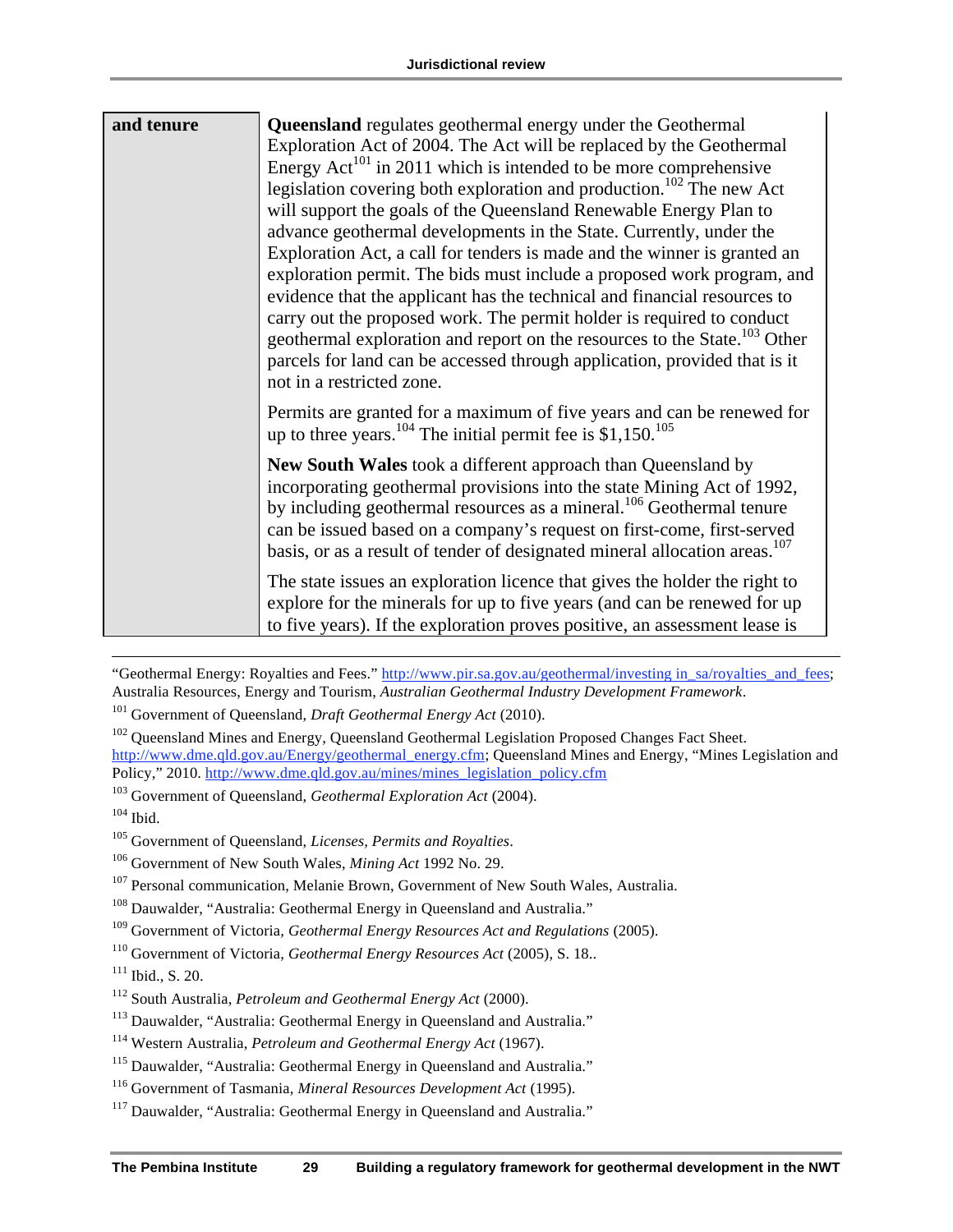| issued to evaluate the extent of the resource. Companies must pay a<br>security bond, reach an agreement with the landowner for surface access<br>(including compensation for damages) and demonstrate their financial<br>and technical ability to carry out the project. <sup>108</sup>                                                                                                                                                                                                                                                                                                                                                                                                                                                                                                                                                              |
|-------------------------------------------------------------------------------------------------------------------------------------------------------------------------------------------------------------------------------------------------------------------------------------------------------------------------------------------------------------------------------------------------------------------------------------------------------------------------------------------------------------------------------------------------------------------------------------------------------------------------------------------------------------------------------------------------------------------------------------------------------------------------------------------------------------------------------------------------------|
| Victoria has specific legislation for high-end geothermal resources<br>(more than 70°C at a depth of 1000 m) under the Geothermal Energy<br>Resources Act. <sup>109</sup> Lower-temperature resources are regulated under<br>existing planning and environmental laws. Applications from proponents<br>are accepted for established parcels of land. <sup>110</sup> Competing applications<br>are evaluated on the merits of the work program proposed, the benefit for<br>society, and the social and environmental impacts of exploration. <sup>111</sup>                                                                                                                                                                                                                                                                                           |
| Exploration permits (to explore in an area) can last up to 15 years.                                                                                                                                                                                                                                                                                                                                                                                                                                                                                                                                                                                                                                                                                                                                                                                  |
| Retention leases (for discovered but not yet commercial projects) and<br>extraction leases (to produce geothermal resources) can also both last up<br>to 15 years.                                                                                                                                                                                                                                                                                                                                                                                                                                                                                                                                                                                                                                                                                    |
| South Australia regulates geothermal development under the Petroleum<br>and Geothermal Act. <sup>112</sup> A call for tenders is put out for areas that have a<br>potentially high-value resource. Lower-value resource areas require only<br>an application for exploration. The following types of licences are issued:<br>exploration licences (five years), retention licences (five-plus years),<br>production licences, pipeline licences, preliminary and speculative<br>survey licences (one year) and associated facilities licences. More than<br>one exploration or production licence may be issued for petroleum and<br>geothermal for the same parcel. An applicant must submit a work bid<br>(commitment to spend a certain amount on exploration) and prove<br>technical and financial resources to complete the work. <sup>113</sup> |
| Western Australia regulates geothermal resources under existing<br>petroleum legislation. <sup>114</sup> The act covers the process for exploration<br>permits (six years), specific prospecting authorities, access authorities,<br>drilling reservations, retention leases (five years) and production licences<br>(21 years). Like South Australia, different licences may be issued in an<br>area for different resources (geothermal and petroleum). <sup>115</sup>                                                                                                                                                                                                                                                                                                                                                                              |
| <b>Tasmania</b> regulates geothermal development (greater than $70^{\circ}$ C and<br>below 1000 m) under the Mineral Resources Development Act. <sup>116</sup><br>Companies must apply for areas that they want to explore and<br>geothermal tenure is granted as a "Special Exploration Licence." The Act<br>provides for a number of different licences, including exploration<br>licences (issued for up to 15 years), retention licences (up to 15 years),<br>prospecting licences and mining leases. <sup>117</sup>                                                                                                                                                                                                                                                                                                                              |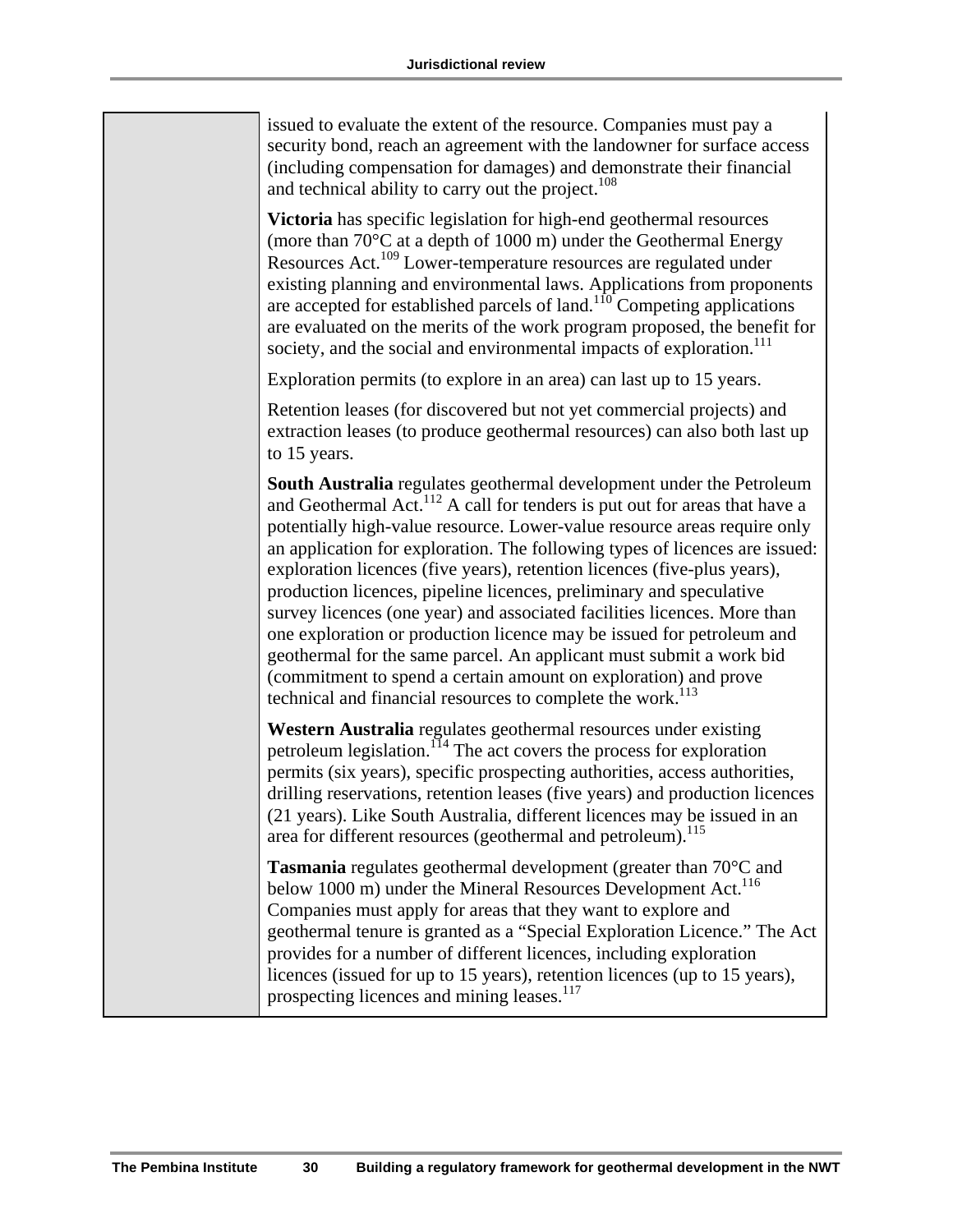<span id="page-30-0"></span>

| <b>Royalties</b> | In South Australia, Tasmania and Western Australia, the royalty rate for<br>geothermal energy is 2.5% of the value at the wellhead. <sup>118</sup> In New South<br>Wales, the royalty rate is 4% of the value of recovered resource. <sup>119</sup> |
|------------------|-----------------------------------------------------------------------------------------------------------------------------------------------------------------------------------------------------------------------------------------------------|
|                  | Victoria charges a varying rate of royalty agreed upon in the lease<br>conditions. <sup>120</sup>                                                                                                                                                   |

#### **3.6 New Zealand**

| <b>Resource</b><br>potential and<br>installed<br>capacity      | New Zealand has an abundance of premium high-temperature<br>geothermal systems. In 2010, there were 4,000 MW of installed capacity<br>with an additional 1,100 MW of high temperature resources available. <sup>121</sup><br>Geothermal energy is primarily for electricity generation, but is also<br>extensively used for direct use purposes. 90% of New Zealand's<br>primary geothermal energy development is found in one region<br>(Waikato), $^{122}$ however there are also significant resources in other<br>regions. |
|----------------------------------------------------------------|--------------------------------------------------------------------------------------------------------------------------------------------------------------------------------------------------------------------------------------------------------------------------------------------------------------------------------------------------------------------------------------------------------------------------------------------------------------------------------------------------------------------------------|
| <b>Definition of</b><br>geothermal<br>resource                 | The Resource Management Act (1991) defines geothermal energy as<br>"energy derived or derivable from and produced within the earth by<br>natural heat phenomena; and includes all geothermal water."<br>Geothermal water is defined as "water heated within the earth by natural<br>phenomena to a temperature of 30 degrees Celsius or more; and<br>includes all steam, water, and water vapour, and every mixture of all or<br>any of them that has been heated by natural phenomena." <sup>123</sup>                        |
| <b>Resource</b><br>ownership,<br>rights issuance<br>and tenure | Existing geothermal licences distributed under the former Geothermal<br>Energy Act of 1953 were converted to water permits when the Resource<br>Management Act came into effect in 1991.<br>Under the new Act, resource allocation and the management of<br>development are handled by regional governments. Each region<br>develops a Regional Policy Statement and a Regional Plan as an<br>integrated framework for all development, including geothermal. <sup>124</sup>                                                   |

<sup>&</sup>lt;sup>118</sup> South Australia Primary Industries and Resources "Geothermal Energy: Royalties and Fees." http://www.pir.sa.gov.au/geothermal/investing\_in\_sa/royalties\_and\_fees; Australia Resources, Energy and Tourism, *Australian Geothermal Industry Development Framework*.

<sup>119</sup> Government of New South Wales, *Mining Regulations* (2003).

<sup>120</sup> Government of Victoria, *Geothermal Energy Resources Act* (2005), S. 103.

<sup>121</sup> Colin Harvey et al. "2005–2010 New Zealand Country Update," in *Proceedings of the World Geothermal Congress 2010* (Bali, Indonesia, April 25-30, 2010). http://www.nzgeothermal.org.nz/Publications/2005-2010-New-Zealand-Country-Update\_0168.pdf

<sup>&</sup>lt;sup>122</sup> Environment Waikato, *Operative Waikato Regional Policy Statement* (2000).<br><sup>123</sup> Government of New Zealand, *Resource Management Act* (1991).

<sup>124</sup> Ibid., S. 88.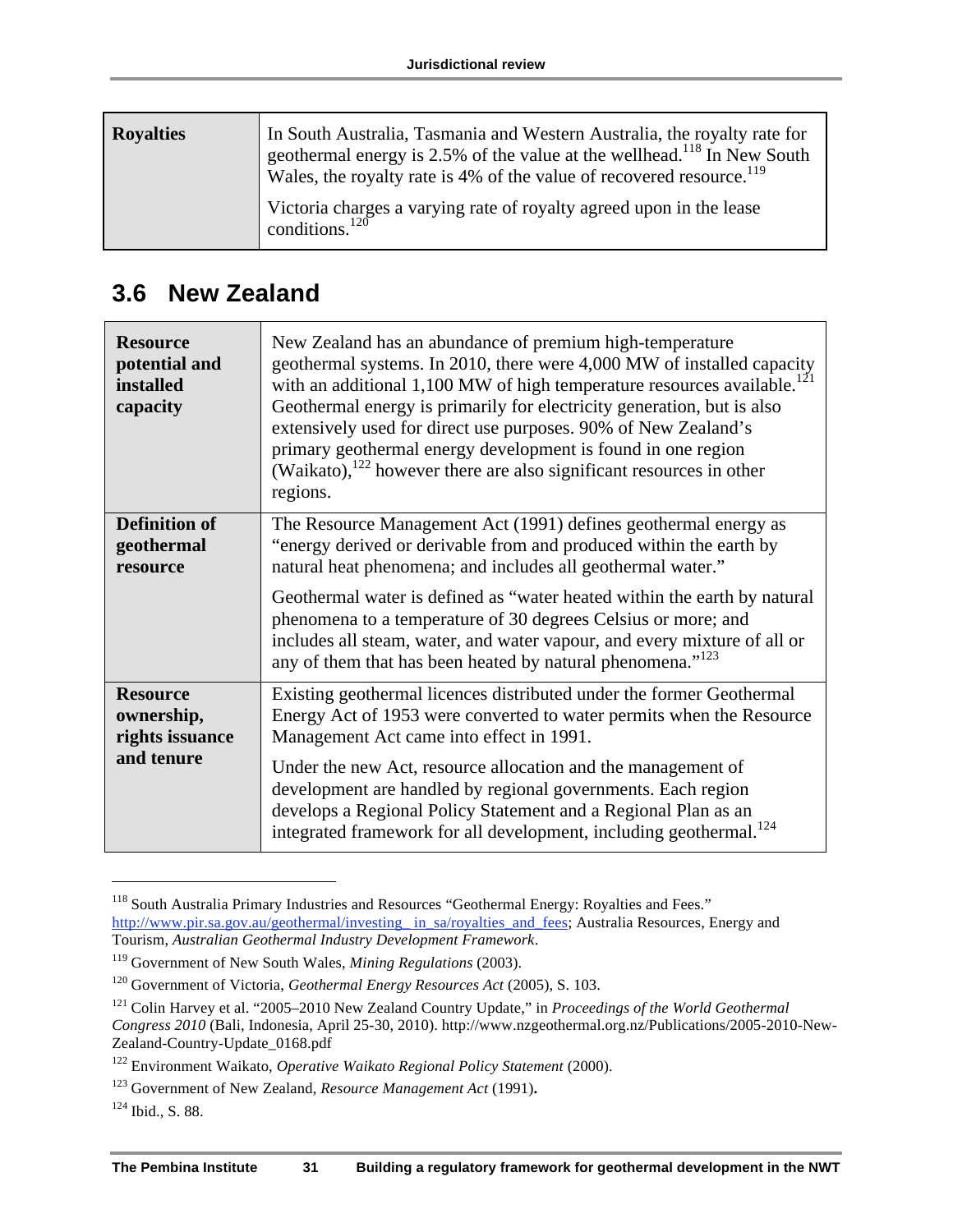|                  | In Waikato, the Regional Policy Statement divides geothermal resources<br>into hydrologically distinct management units known as Geothermal<br>Systems. Systems are classified as Large (up to 350 °C) and Small (less<br>than 100 °C). Systems are also classified for future development<br>potential according to vulnerability of significant features to<br>development and the level of existing use. There are four system<br>categories: Development, Limited Development, Protected, and<br>Research (systems where insufficient information is available to<br>classify). $^{125}$ |
|------------------|----------------------------------------------------------------------------------------------------------------------------------------------------------------------------------------------------------------------------------------------------------------------------------------------------------------------------------------------------------------------------------------------------------------------------------------------------------------------------------------------------------------------------------------------------------------------------------------------|
|                  | Proponents interested in a new development file a Resource Consent<br>Application which is assessed by both regional and territorial local<br>authorities. This application must include a System Management Plan<br>that describes how the proponent will manage the reservoir, mitigate<br>surface effects, avoid damage to significant features, and monitor and<br>report data. $126$ When there is more than one operator in a system,<br>protocols must be in place to divide responsibility for system<br>management between the operators.                                           |
|                  | The rights to geothermal tenure are distributed through the allocation of<br>water withdrawals (known as Takes) and Discharges, which are<br>regulated for each category of geothermal system. <sup>127</sup> Takes and<br>discharges are issued for 10 to 35 years. $128$                                                                                                                                                                                                                                                                                                                   |
| <b>Royalties</b> | No royalty rates are charged today. <sup>129</sup><br>In contrast to other jurisdictions, New Zealand has actually used a heavy<br>royalty regime in the past to create a disincentive to production, in<br>response to declining reservoir pressures and depletion of geothermal                                                                                                                                                                                                                                                                                                            |
|                  | resources. Operators that used re-injection or heat exchangers received a<br>reprieve from the high royalty rates, in order to incent the switch to<br>more sustainable production methods. This royalty regime was repealed<br>after improvements in pressures were seen. <sup>130</sup>                                                                                                                                                                                                                                                                                                    |

 <sup>125</sup> Environment Waikato, *Operative Waikato Regional Policy Statement*.

<sup>&</sup>lt;sup>126</sup> Environment Waikato, "Waikato Regional Plan." http://www.ew.govt.nz/policy-and-plans/Regional-Plan/Waikato-Regional-Plan/#geothermal

 $127$  Ibid.

<sup>&</sup>lt;sup>128</sup> Personal communication, Jim Lawless, Sinclair Knight Merz, December 9, 2010.

<sup>&</sup>lt;sup>129</sup> Personal communication, Jim Lawless, Sinclair Knight Merz, December 9, 2010 and Chris Bromley, GNS Science, December 9, 2010.

<sup>&</sup>lt;sup>130</sup> Brett O'Shaughnessy, "Use of economic instruments in management of Rotorua geothermal field, New Zealand" *Geothermics* 29 (2000): 539.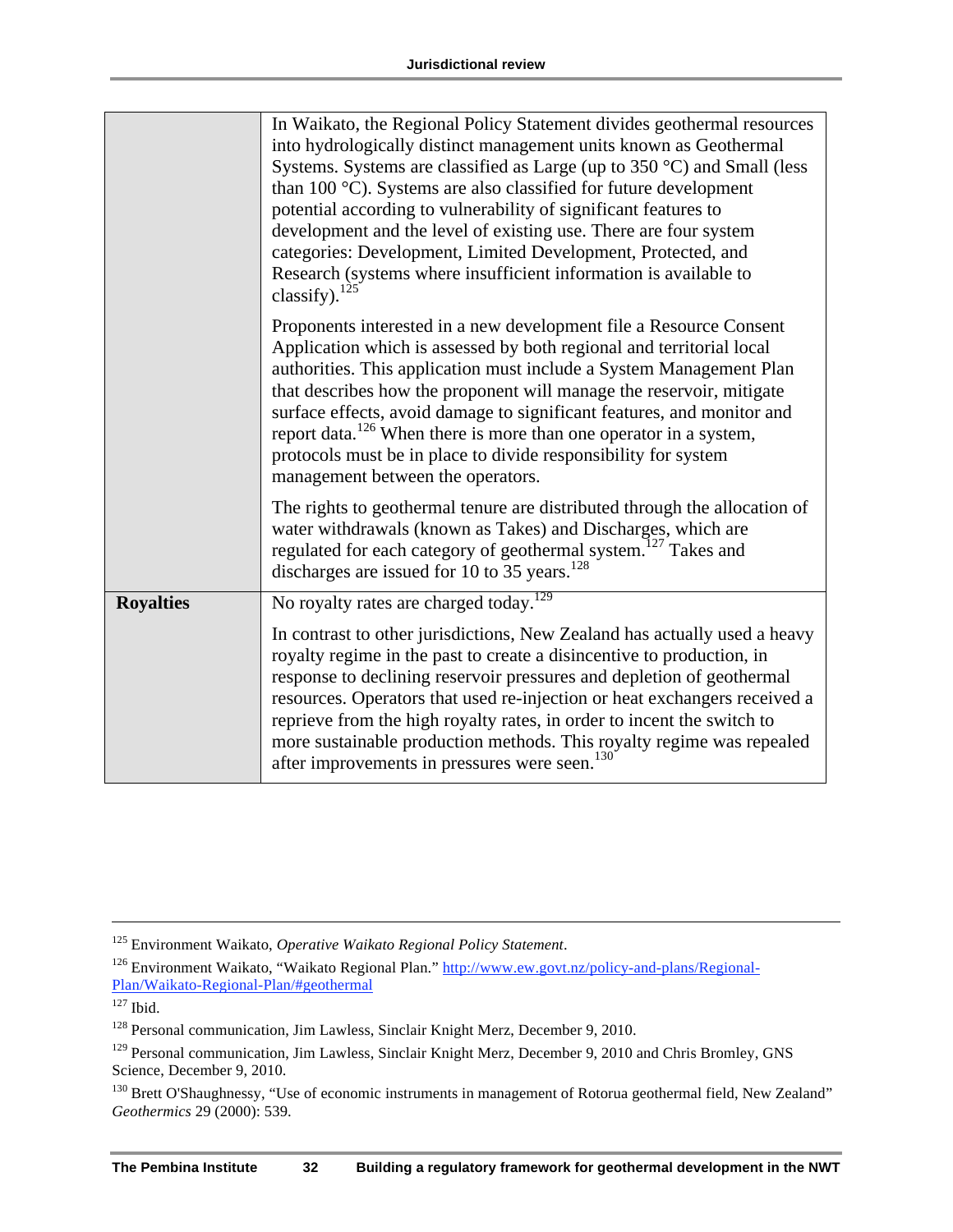<span id="page-32-0"></span>

| <b>Resource</b><br>potential and<br>installed<br>capacity | Italy is the fifth-largest geothermal electricity producer in the world<br>with an installed capacity of 843 MW. <sup>131</sup> Italy is the oldest producer of<br>geothermal energy; the world's first geothermal power plant was<br>constructed in 1911 in Larderello, Tuscany. There are two major<br>geothermal areas in Italy, producing high temperature steam.<br>Geothermal power produces 1.8% of the country's electricity, and 25%<br>for the Tuscany region. <sup>132</sup>                                                                                                                                                                                                                                                                                                                                                                                                                                                                                                                                                                                                                                                                                                                                                                                                                                                                                                  |  |
|-----------------------------------------------------------|------------------------------------------------------------------------------------------------------------------------------------------------------------------------------------------------------------------------------------------------------------------------------------------------------------------------------------------------------------------------------------------------------------------------------------------------------------------------------------------------------------------------------------------------------------------------------------------------------------------------------------------------------------------------------------------------------------------------------------------------------------------------------------------------------------------------------------------------------------------------------------------------------------------------------------------------------------------------------------------------------------------------------------------------------------------------------------------------------------------------------------------------------------------------------------------------------------------------------------------------------------------------------------------------------------------------------------------------------------------------------------------|--|
| <b>Definition of</b><br>geothermal<br>resource            | A new law, Legislative Decree, was approved on February 15, 2010,<br>providing rules for exploration and production of geothermal resources<br>in Italy. The general provisions of that law are as follows.<br>1. Exploration and production of geothermal resources for energy<br>purposes made in Italy, its territorial seas, and on its continental<br>shelves, are considered in the public ( <i>national community</i> ) interest<br>( <i>importance</i> ) and public ( <i>national community</i> ) <b>utility</b> ( <i>usefulness</i> ).<br>In accordance with the effects of this law, geothermal resources are<br>2.<br>defined as being in one of three categories:<br>a. high-enthalpy, characterized by fluid temperatures above<br>$150^{\circ}$ C;<br>medium-enthalpy, characterized by fluid temperatures<br>b.<br>between 90°C and 150°C;<br>c. low-enthalpy, with fluid temperatures $< 90^{\circ}$ C.<br>High-enthalpy geothermal resources, or that which are economically<br>3.<br>usable for the construction of a geothermal project ensuring certified<br>power output of at least 20 MW, are of national interest, as well as<br>those geothermal resources found in marine areas which are<br>economically usable.<br>4. Medium- and low-enthalpy geothermal resources, or that which is<br>economically usable for the construction of a geothermal project of |  |
| <b>Resource</b><br>ownership,                             | power less than 20 MW geothermal fluid, are of local interest. <sup>133</sup><br>The authorities responsible for issuance of exploration permits and<br>production licences relating to geothermal resources, including the                                                                                                                                                                                                                                                                                                                                                                                                                                                                                                                                                                                                                                                                                                                                                                                                                                                                                                                                                                                                                                                                                                                                                              |  |
| rights issuance                                           | functions of monitoring the application of the rules of mining                                                                                                                                                                                                                                                                                                                                                                                                                                                                                                                                                                                                                                                                                                                                                                                                                                                                                                                                                                                                                                                                                                                                                                                                                                                                                                                           |  |

<sup>&</sup>lt;sup>131</sup> Geothermal Energy Association, *Geothermal Energy: International Market Update* (2010).<br><sup>132</sup> G. Cappetti et al., "Geothermal Power Generation in Italy 2005–2009 Update Report," in *Proceedings of the World Geothermal Congress 2010* (Bali, Indonesia, April 25-30, 2010).

<sup>&</sup>lt;sup>133</sup> Personal communication, Fausto Batini, January 31, 2011.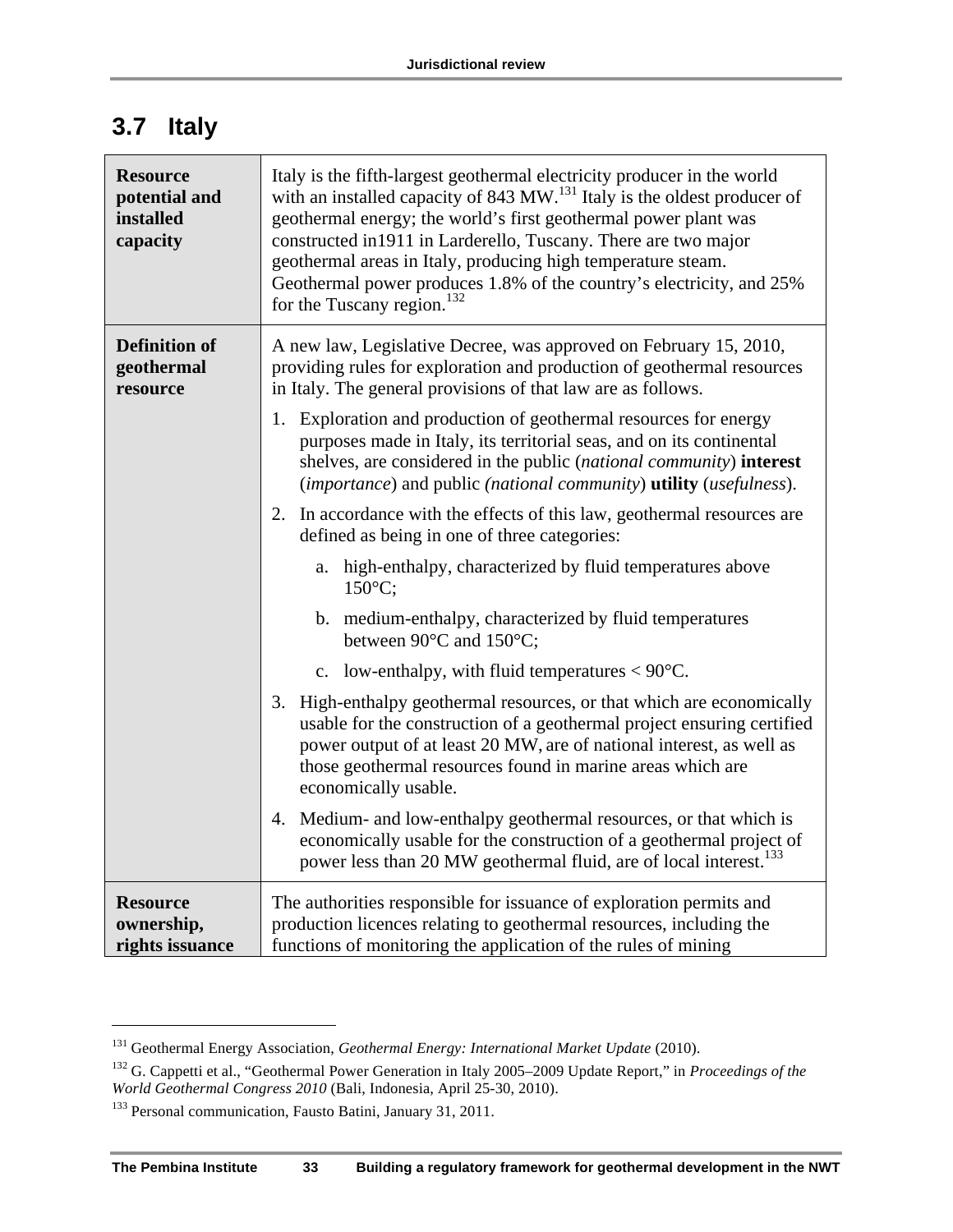<span id="page-33-0"></span>

| and tenure       | regulations, are the Ministry of Economic Development in cooperation<br>with the Ministry for the Environment. <sup>134</sup> Administrative functions for<br>the issuance of exploration permits and exploitation concessions have<br>been delegated to the regional governments. <sup>135</sup> Exploration for, and<br>utilization of, thermal water, meaning those waters to be used for<br>therapeutic purposes, are excluded from regulation under this law. The<br>injection of water and the reinjection of geothermal fluids from the same |  |
|------------------|-----------------------------------------------------------------------------------------------------------------------------------------------------------------------------------------------------------------------------------------------------------------------------------------------------------------------------------------------------------------------------------------------------------------------------------------------------------------------------------------------------------------------------------------------------|--|
|                  | formations, or at least below aquifers usable in civil or industrial<br>purposes, including marine area, are regionally regulated. <sup>136</sup> Operations<br>and productions are regulated by the National Mining Office for<br>Hydrocarbons and Geothermal, but also delegated to regional<br>authoritities.                                                                                                                                                                                                                                    |  |
| <b>Royalties</b> | Royalties are paid to the regional authorities. In addition to an<br>exploitation fee a royalty is required of 0.13 euro cents per kWh of<br>electricity produced in the geothermal field. <sup>137</sup>                                                                                                                                                                                                                                                                                                                                           |  |

### **3.8 Iceland**

| <b>Resource</b><br>potential and<br>installed<br>capacity | Iceland is at the global forefront of geothermal development. It ranks<br>seventh in the world for overall electrical generation with 575 MW<br>installed electrical capacity in 2010, which is an increase of 184% from<br>2005. <sup>138</sup> Iceland ranks fourth in the world for direct use, with about<br>6800 GW per year that provides 90% of the house heating needs in the<br>country. <sup>139</sup> Most electrical development occurs on high-temperature<br>resources, but Iceland has considerable low-temperature resources as<br>well, and an experimental low-temperature (120°C) binary plant began<br>production in 2008. <sup>140</sup> |
|-----------------------------------------------------------|---------------------------------------------------------------------------------------------------------------------------------------------------------------------------------------------------------------------------------------------------------------------------------------------------------------------------------------------------------------------------------------------------------------------------------------------------------------------------------------------------------------------------------------------------------------------------------------------------------------------------------------------------------------|
| <b>Definition of</b><br>geothermal<br>resource            | Iceland governs geothermal as a "resource" along with all other<br>subsurface resources. A resource is defined as "any element, compound<br>and energy that can be extracted from the Earth, whether in solid, liquid<br>or gaseous form, regardless of the temperature at which they may be<br>found." $^{141}$                                                                                                                                                                                                                                                                                                                                              |

 <sup>134</sup> Personal communication, Fausto Batini, January 31, 2011.

<sup>135</sup> International Energy Agency, *Energy Policies of IEA Countries: Italy* (2009). www.iea.org/textbase/nppdf/free/2000/italy2003.pdf

<sup>136</sup> US Commercial Service, *Italy: HVAC - Geothermal Heat Pump Market*

<sup>&</sup>lt;sup>137</sup> Personal communication, Fausto Batini, January 31, 2011.

<sup>&</sup>lt;sup>138</sup> Bertani, "Geothermal Power Generation in the World 2005–2010 Update Report."

<sup>&</sup>lt;sup>139</sup> Islandsbanki Geothermal Research, *Iceland Geothermal Energy Market Report* (2010).<br><sup>140</sup> Bertani, "Geothermal Power Generation in the World 2005–2010 Update Report."

<sup>141</sup> Government of Iceland, *Act on Survey and Utilization of Ground Resources* (No. 57/1998)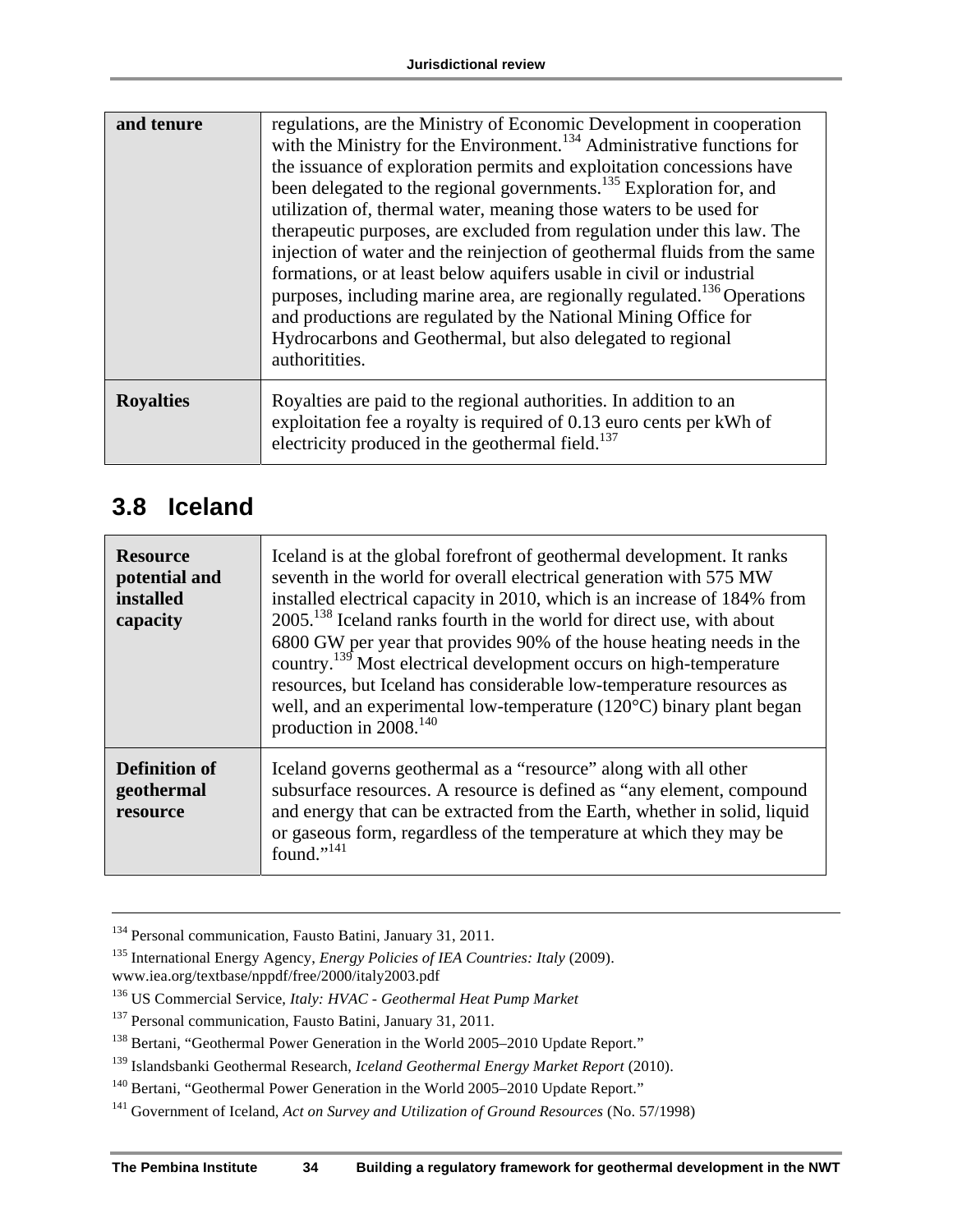| <b>Resource</b><br>ownership,<br>rights issuance<br>and tenure | In Iceland, subsurface resources are owned by the private landowner,<br>while resources on public land are federal property.<br>In 2008 laws were passed that disallowed public owners (the state or<br>municipalities) to sell any land or resource that could produce more than<br>7 MW of power to private owners. Prior to this, private companies<br>could buy surface land with the purpose of gaining access to high-value<br>subsurface resources, but this is no longer the case. The resource can, |
|----------------------------------------------------------------|--------------------------------------------------------------------------------------------------------------------------------------------------------------------------------------------------------------------------------------------------------------------------------------------------------------------------------------------------------------------------------------------------------------------------------------------------------------------------------------------------------------|
|                                                                | however, be leased to a private development.<br>Exploration of all subsurface resources are subject to the Act on Survey<br>and Utilization of Ground Resources which allows the government to<br>conduct (or issue a licence to conduct) surveying and prospecting for<br>resources anywhere, on both public and private land.                                                                                                                                                                              |
|                                                                | In order to gain a licence for utilization (production), a holder of a<br>survey licence must prove there are adequate resources on the land, and<br>must strike a deal for use with the surface owner for access. Production<br>or use must start within three years of the issuance of the licence or it<br>can be canceled. <sup>142</sup>                                                                                                                                                                |
|                                                                | Power plants with a capacity greater than 1 MW or that plan to<br>distribute energy into the grid must gain a licence under the Electricity<br>Act. Large or significant projects are subject to review under the<br>Environmental Impact Assessment Act. Proponents of plants less than 1<br>MW must submit technical details of their project to the National<br>Energy Authority in Iceland, the body which is also responsible for<br>official monitoring of the resource.                               |
|                                                                | Tenure for development on public land can extend for a maximum of 65<br>years. <sup>143</sup>                                                                                                                                                                                                                                                                                                                                                                                                                |
|                                                                | Iceland has developed the Master Plan for Hydro and Geothermal<br>Energy Resources, which provides an overview on the various potential<br>hydro and geothermal energy projects and ranks them based economic<br>feasibility, and environmental and natural heritage impacts. <sup>144</sup> The plan<br>designates resources are available for development, resources to be<br>protected and areas for further investigation. <sup>145</sup> The Master Plan is a                                           |

<sup>&</sup>lt;sup>142</sup> J. Ketilsson et al., "Legal Framework and National Policy for Geothermal Development in Iceland," in *Proceedings of the World Geothermal Congress 2010* (Bali, Indonesia, April 25-30, 2010).

<sup>143</sup> Orkustofnun (National Energy Authority) *Geothermal Development and Research in Iceland* (2010). www.nea.is/media/utgafa/GD\_loka.pdf

<sup>&</sup>lt;sup>144</sup> B. Steingrímsson et al., "Master Plan For Geothermal And Hydropower Development In Iceland," (presented at Short Course on Geothermal Development in Central America – Resource Assessment and Environmental Management, San Salvador, El Salvador, November 25–December 1, 2007). http:// www.os.is/gogn/unu-gtpsc/UNU-GTP-SC-02-15.pdf

<sup>&</sup>lt;sup>145</sup> Personal communication, Jonas Ketilsson, National Energy Authority of Iceland, January 13, 2011.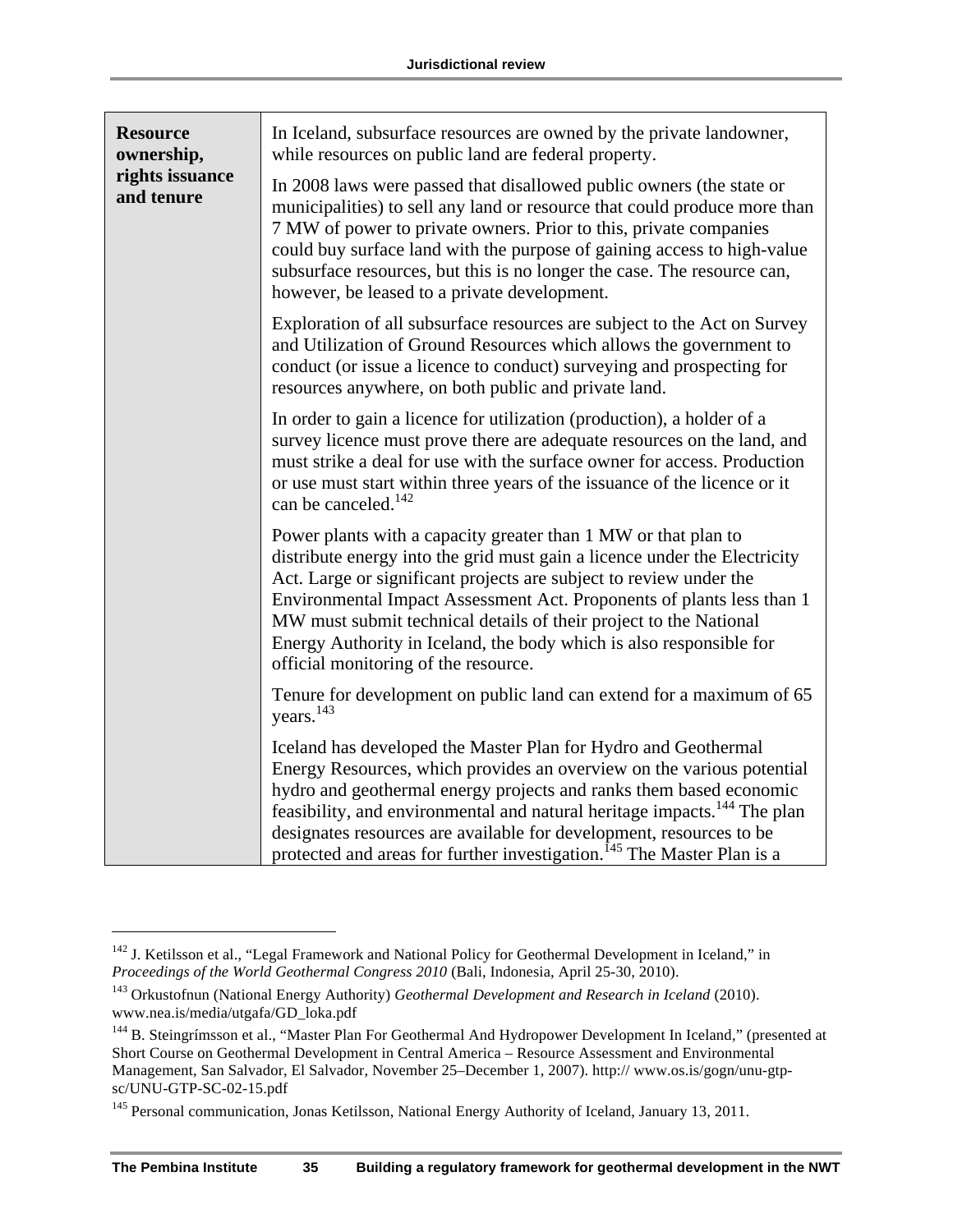<span id="page-35-0"></span>

|                  | strategic environmental assessment of geothermal energy resources and<br>is in the process of being turned into legislation. <sup>146</sup>  |
|------------------|----------------------------------------------------------------------------------------------------------------------------------------------|
| <b>Royalties</b> | Iceland is currently developing a royalty system on land owned by the<br>state and applies royalties on a case by case basis. <sup>147</sup> |

### **3.9 Germany**

| <b>Resource</b><br>potential and<br>installed<br>capacity      | Germany has only low-temperature resources and is thus limited to<br>binary systems. Geothermal energy use is mainly in small plants and<br>geothermal energy for space heating providing 144.0 MWh/yr. <sup>148</sup> There<br>are three geothermal plants for power generation (two of these are<br>combined with district heating) for a total of 6.6 MW installed in<br>$2010^{149}$<br>Germany is actively pursuing research in EGS technologies to improve<br>the use of their hydrological resources. |
|----------------------------------------------------------------|--------------------------------------------------------------------------------------------------------------------------------------------------------------------------------------------------------------------------------------------------------------------------------------------------------------------------------------------------------------------------------------------------------------------------------------------------------------------------------------------------------------|
| <b>Definition of</b><br>geothermal<br>resource                 | Geothermal resources are considered a mineral under the federal mining<br>laws. Geothermal heat and geothermal fluids are included under this<br>law.                                                                                                                                                                                                                                                                                                                                                        |
| <b>Resource</b><br>ownership,<br>rights issuance<br>and tenure | Geothermal energy is considered a federal resource.<br>Any drilling deeper than 100 metres is administered under the Mining<br>Act. Exploration and production licences are required, and water<br>protection and environmental issues are jointly dealt with by the mining<br>authorities and environmental authorities. <sup>150</sup> Environmental assessments<br>are required for all geothermal development.                                                                                           |
|                                                                | Rights to sub-surface area are allocated by the Minister of Energy<br>without a depth limitation. A licence for exploration is given for a<br>maximum of five years with the possibility of a three-year extension.                                                                                                                                                                                                                                                                                          |
|                                                                | If the exploration proves that a viable resource exists, a licence for<br>production is given for up to 20 years. <sup>151</sup>                                                                                                                                                                                                                                                                                                                                                                             |

 $146$  Ibid.

149 Ibid.

<sup>150</sup> L. Rybach, "Regulatory Framework for Geothermal in Europe – with Special Reference to Germany, France, Hungary, Romania, and Switzerland," (presented at International Geothermal Conference - Short Course, Reykjavík, Iceland, September 2003). http://www.os.is/gogn/flytja/JHS-Skjol/IGC2003ShortCourse/04Part2Rybach.pdf

151 European Geothermal Energy Council, *Regulations for Geothermal Energy* (2003).

<sup>147</sup> Ibid.

<sup>148</sup> R. Schellschmidt et al. "Geothermal Energy Use in Germany," in *Proceedings of the World Geothermal Congress 2010* (Bali, Indonesia, April 25-30, 2010).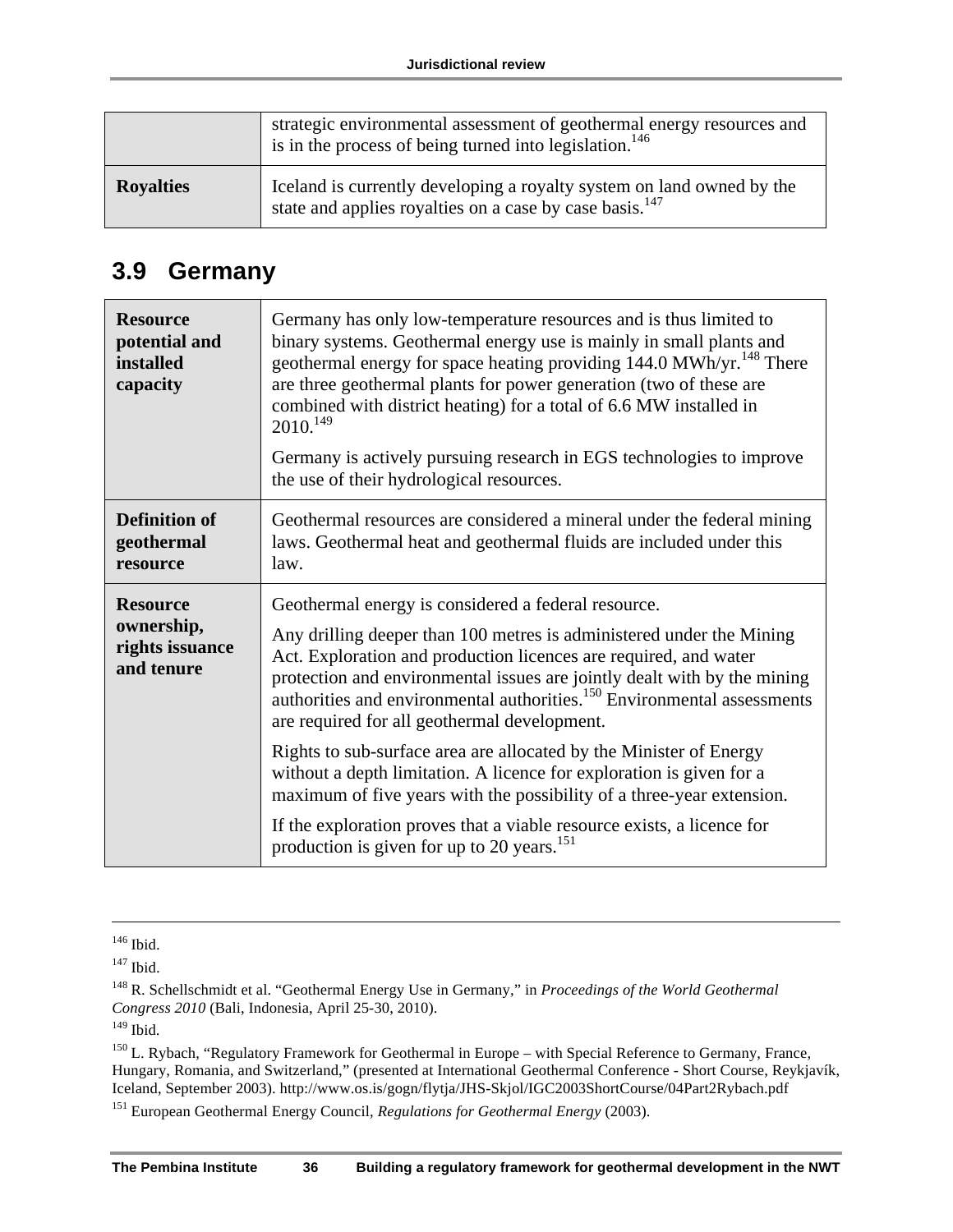| <b>Royalties</b> | Germany does not apply any royalty charges on geothermal energy, in<br>order to support renewable energy options. <sup>152</sup> |
|------------------|----------------------------------------------------------------------------------------------------------------------------------|
|                  |                                                                                                                                  |

<sup>&</sup>lt;sup>152</sup> B. Sanner and W. Bussmann, "Current Status, Prospects and Economic Framework of Geothermal Power Production in Germany," in "Selected Papers from the European Geothermal Conference 2003," ed. F.H. Karman et. al, special issue, *Geothermics* 32 (2003). doi:10.1016/S0375-6505(03)00059-2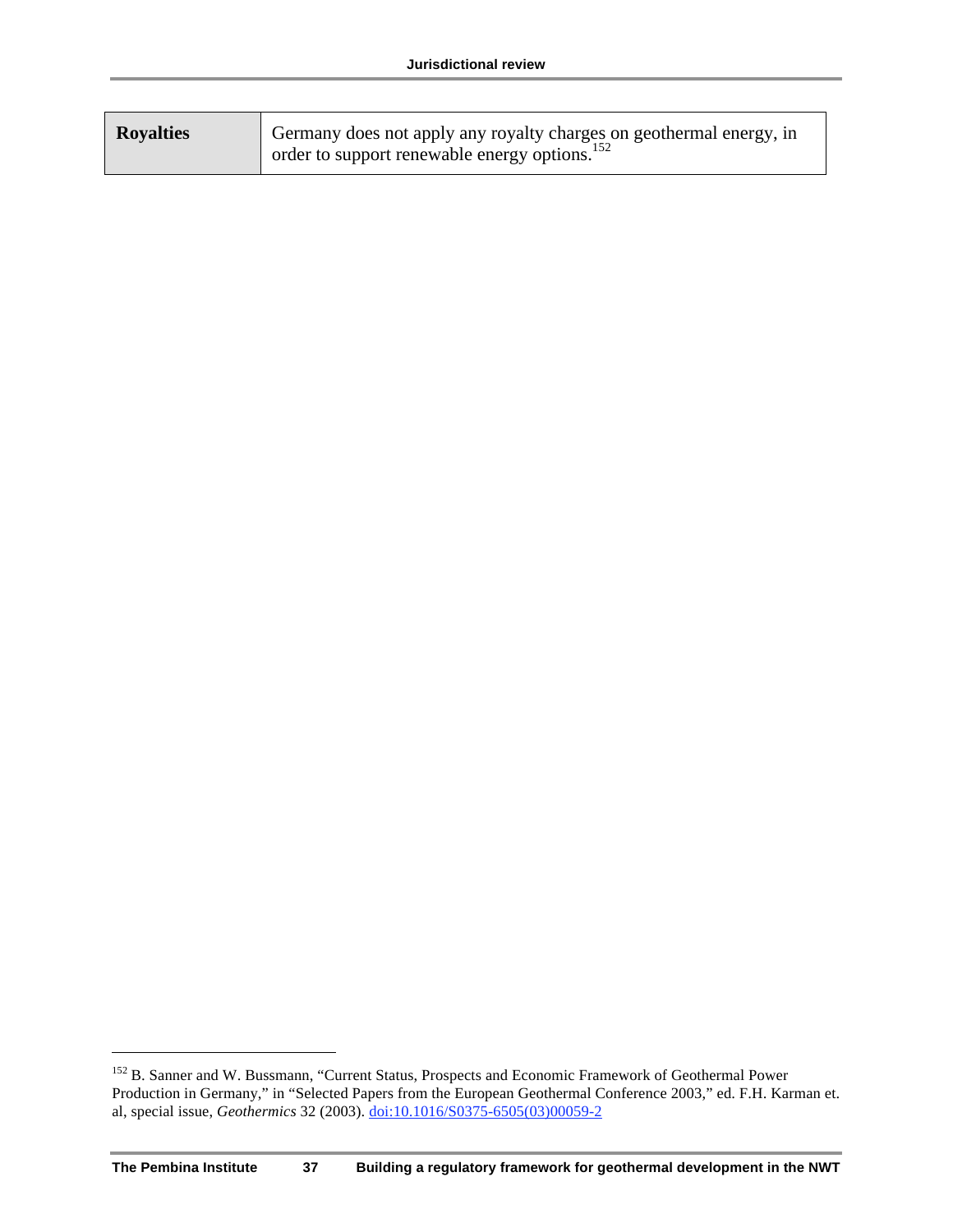## <span id="page-37-0"></span>**4. Lessons from other jurisdictions**

Several key themes emerge from the jurisdictional review of legislation and policy for geothermal energy development. These themes are combined with the results of interviews with geothermal experts in the jurisdictions. For a list of interviewees, see Appendix A. These themes are categorized under the following headings: definition of geothermal energy; legislation; resource ownership; tenure and leasing system; fees and royalties; research; and fiscal and nonfiscal incentive policies.

## **4.1 Definition of geothermal energy**

A clear definition of geothermal energy can help determine whether geothermal energy can be regulated under existing mining, petroleum or water legislation, or whether new legislation is necessary. There are multiple definitions of geothermal energy used in other jurisdictions, as shown in the jurisdiction review in Chapter 3. It has been defined as a mineral, water or as energy/heat. For example, one of the most simple and common definition is "energy stored in the form of heat beneath the surface of the Earth."

Geothermal energy is commonly classified according to depth, temperature or end use. Other, less commonly-used parameters to define geothermal can include flow rate, pressure and installed thermal capacity.

A depth limit can be used to differentiate between shallow and deep geothermal resources. Many countries use a range of greater than 400 metres to up to 1 kilometre to define shallow geothermal.153

Some jurisdictions define geothermal resources by a temperature threshold. The goal of this definition may be to differentiate hot springs developments from commercial geothermal operations. However, commercial energy production from lower-temperature resources is increasingly feasible with advances in technology.<sup>154</sup>

For example, in B.C, the definition of geothermal resources excludes waters at the surface with a temperature of less than 80°C. In the state of Victoria in Australia, geothermal is defined as 70°C or 1 km of depth, whichever is first. A definition of geothermal resources based on surface temperature alone may exclude valuable resources that are at a higher temperatures at depth.

<sup>&</sup>lt;sup>153</sup> S. Haehnlein, P. Bayer, P. Blum, "International Legal Status of the Use of Shallow Geothermal Energy" *Renewable and Sustainable Energy Reviews* 14 (2010):2611; Personal communication, Barry Goldstein, Dept. Primary Industries, South Australia, December 15, 2010.

<sup>&</sup>lt;sup>154</sup> Jessop et al, "Geothermal Energy In Canada."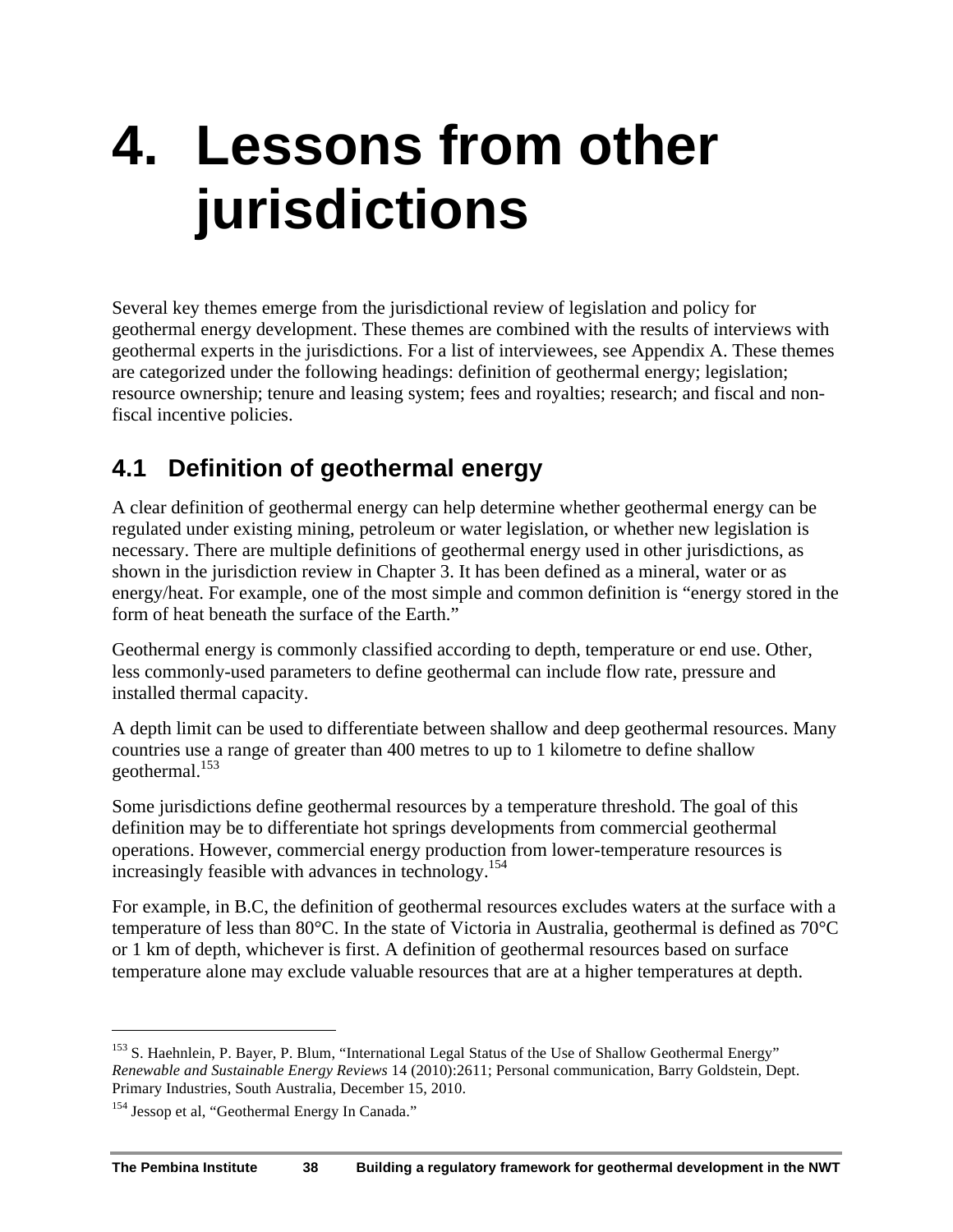<span id="page-38-0"></span>Some jurisdictions divide geothermal resources based on the technology used. This definition may create confusion or conflict as technology changes and energy production becomes even more economically viable from low-temperature resources. Although not highlighted in the jurisdictional review above, in Washington State, a geothermal resource is defined as the heat of the earth "from which it is technologically practical to produce electricity commercially."155 This definition is flexible and does not restrict geothermal to a particular type of technology.

## **4.2 Geothermal legislation**

The jurisdictions reviewed showed a varied approach to geothermal legislation. There are four approaches to legislation for geothermal resources as found in the jurisdictional review:

| <b>Legislation for geothermal</b> | Jurisdiction(s)                                      |
|-----------------------------------|------------------------------------------------------|
| Petroleum                         | South Australia, Western Australia                   |
| Mineral                           | Germany, Iceland, Nevada, New South Wales, Tasmania  |
| Water                             | New Zealand                                          |
| Geothermal-specific               | B.C., U.S. federal, California, Queensland, Victoria |

There are often compelling reasons for regulating geothermal under existing regulation. Because the exploration strategy for geothermal is similar to mineral exploration, it has often been classified as a mineral. Conversely, it fits well under the petroleum regime because extraction methods are similar. Because geothermal relies on water, it is often linked to the water management regulations. In addition, new legislation can be tailored to the unique impacts and benefits of geothermal energy.

Interviewees were asked if geothermal energy resources should be covered under existing legislation for other resources or if separate legislation should be developed. Several interviewees stated that is does not matter which approach is taken, as long as it is effective.<sup>156</sup> Effective legislation was described by interviews through its implementation; the process of issuing tenure and permits is timely, not onerous, and the responsibility of regulating agencies is clearly outlined.

Several experts interviewed in preparation of this report suggested that geothermal energy development is best managed by regulators familiar with petroleum, where the skill set and knowledge required is somewhat analogous. Oil and gas development involves drilling processes and plant operations that can be related to geothermal energy development. It is for this reason that the State of South Australia decided to link geothermal regulations with petroleum legislation and as a result did not have to expand their regulatory capacity.<sup>157</sup>

<sup>&</sup>lt;sup>155</sup> Government of Washington, *Geothermal Resources Act*, RCW 78.60.030 ().<br><sup>156</sup> Personal communication, Jim Lawless, Sinclair Knight Merz, December 9, 2010; Alison Thompson, Canadian Geothermal Energy Association, January 26, 2011.

<sup>&</sup>lt;sup>157</sup> Personal communication, Barry Goldstein, Government of South Australia, November 23 2010.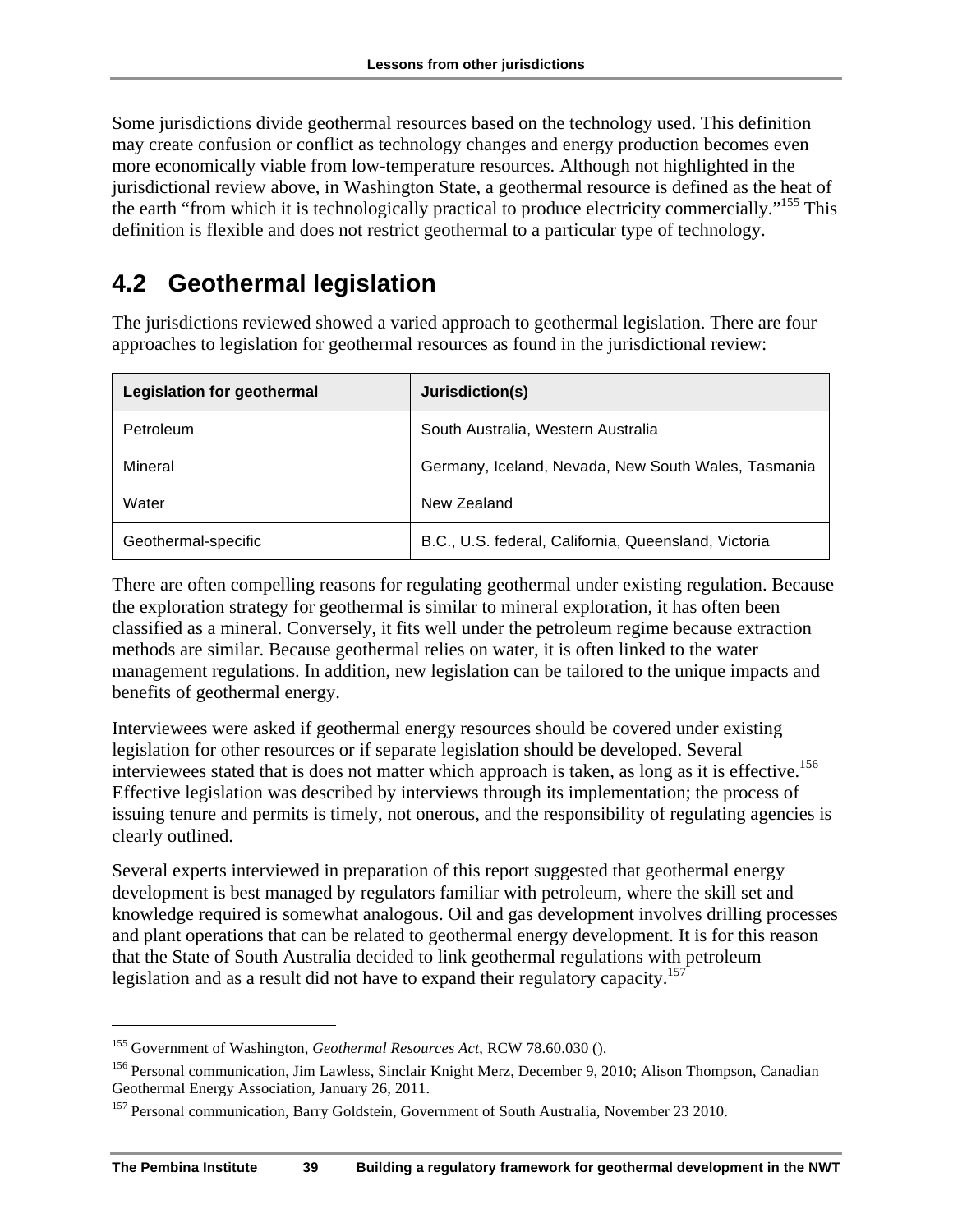<span id="page-39-0"></span>One interviewee suggested that geothermal energy should fit under the legislation and regulations that exist for a mature industry, whether from mining or petroleum, as the capacity, efficiency and effectiveness of the regulators' management of resources would have been tested.158

For shallow geothermal resources, some countries use water laws or rules for other surface activities to regulate the resources, in an effort to simplify and expedite the development of the resource. This is the case in New Zealand, where the resource is at high temperatures relatively close to the surface.

If geothermal is not regulated directly but regulated under water legislation, the difference between geothermal and water should be defined in order to avoid conflict between water legislation and geothermal legislation. For example, Nevada defines geothermal resources in terms of extractable heat resources. By separate statute, Nevada law provides that the state's water code does apply to use of fluid resources in geothermal projects, and then selectively excludes certain categories of water use (for geothermal production, followed by reinjection).

Still there are many differences between geothermal energy development and other resource developments that should be reflected in the legislation and regulations, even if geothermal energy development is linked to legislation for another resource. For example, the environmental impacts and economics are unique to geothermal energy development. Some interviewees stated that new, separate legislation for geothermal energy development should be created to reflect the unique nature of the industry.<sup>159</sup>

Creating a separate geothermal energy act can take a long time, and in the interim, some jurisdictions choose to incorporate geothermal energy into legislation developed for another industry. In these cases separate regulations for geothermal energy may be created at a later date once the industry begins to mature. For example, in Queensland, Australia an exploration law was first created and then replaced later by more comprehensive legislation relating to both exploration and production, once the industry became more established. The risk with this approach is that the interim regulations may not be adequate to begin with and may restrict development through inadequate and poorly defined rules for the specifics of geothermal energy development. Geothermal specific legislation and regulations developed from the beginning would help to avoid the problems created by trying to fit geothermal energy management into the regulations for other resource developments.

## **4.3 Geothermal resource ownership**

 $\overline{a}$ 

Ownership of geothermal resources should be defined by law. The legislation should clarify who is responsible for issuing the right to explore, develop and produce geothermal energy.

Lack of clarity on ownership can lead to conflict among surface and subsurface owners, as well as delays for project companies that can affect their ability to attract and maintain investors. Interviewees cited lack of certainty of resource ownership as a barrier to geothermal energy

<sup>&</sup>lt;sup>158</sup> Personal communication, Mory Ghomshei, University of British Columbia, November 10 2010.

<sup>&</sup>lt;sup>159</sup> Personal communication, Tim Sadlier-Brown, Sadlier-Brown Associates, November 1, 2010, and Gary Thompson, Sierra Geothermal Power Corp, October 17, 2010.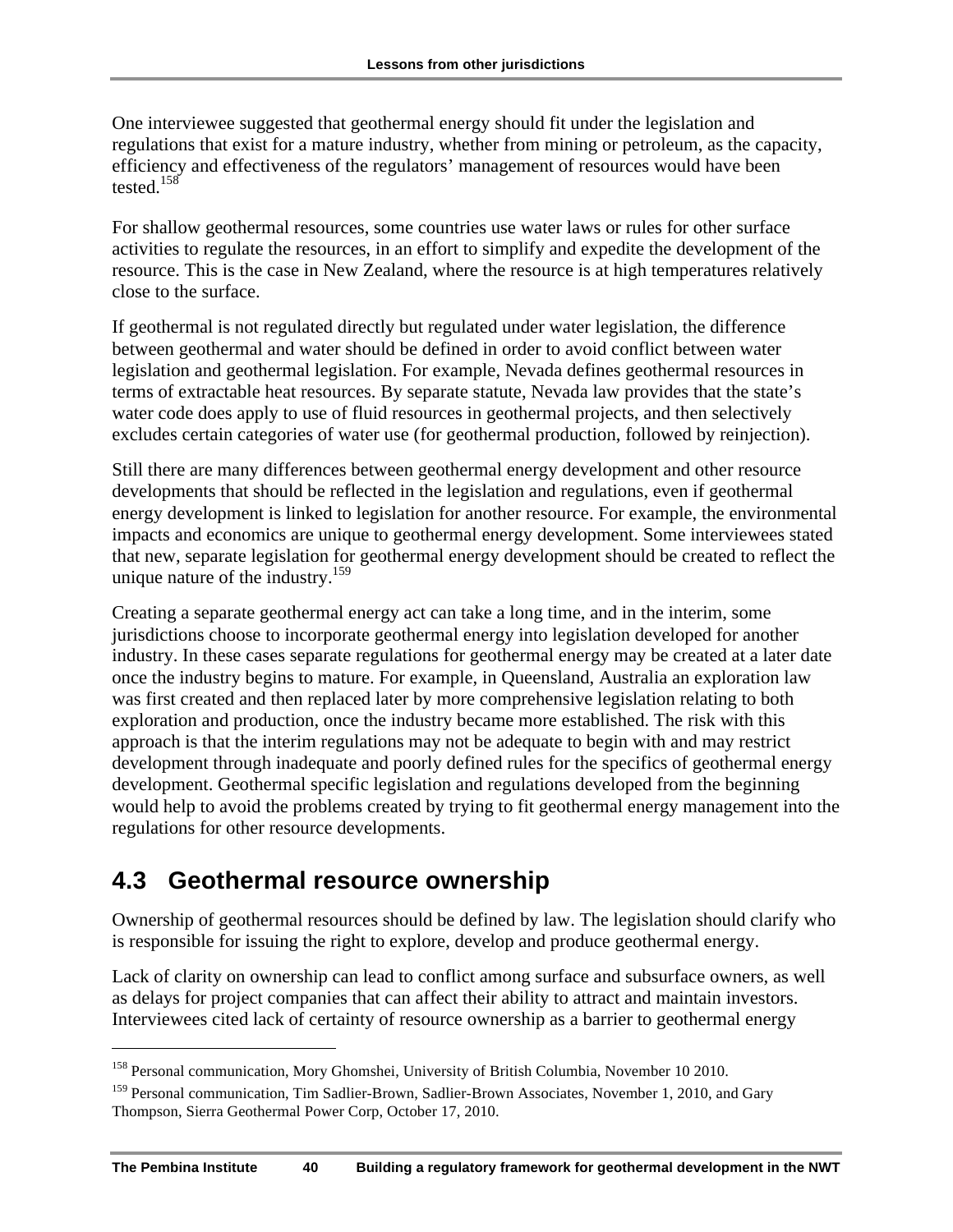<span id="page-40-0"></span>development in B.C.<sup>160</sup> Where land claims had not been settled, questions about subsurface resource ownership arose. From an industry perspective, this represents a risk that at a later date the geothermal rights issued may be repealed or no longer valid as the ownership of the resource is called into question or changed.

## **4.4 Geothermal tenure and leasing system**

An effective, efficient and fair system for licensing exploration of geothermal is a critical first step to encouraging geothermal energy development. As noted, a barrier to geothermal energy development in other jurisdictions has been uncertain or ill-defined rules and timelines for licensing and permitting. In addition, where multiple agencies are responsible for permitting, the process can be confusing and time consuming.<sup>161</sup>

One approach to permitting geothermal energy developments is to provide a single window for project applications so that the company does not have to apply to separate agencies for different permits. A single agency would be responsible for coordinating public consultation and government agencies' reviews. In South Australia, for example, all companies must submit a Statement of Environmental Objectives, which outlines the type of activities they will conduct, the risks associated with the activities and what mitigation they will implement. This document is submitted to all of the regulating agencies and to the general public, and all parties have an opportunity to comment on the specific proposed activities and mitigation.<sup>162</sup> The approach in Australia has been to place strong emphasis on policies for right issuance and resource mapping and to streamline regulations as a means of encouraging geothermal exploration.

#### **4.4.1 Leasing system**

 $\overline{a}$ 

An application process for geothermal energy leasing must be developed. Guidelines should be developed that identify the resource owner, leasing rules, and the application process including work commitments, technical inputs, and financial and reporting requirements. Similarly, a plain language version should be developed that outlines for stakeholders the regulations for geothermal energy exploration and development, and opportunities for public consultation.

Bidding and staking processes are both used in other jurisdictions to issue geothermal energy rights. When asked for their opinions on which process is most effective, interviewees gave varying responses. There are advantages to both systems, and several people stated that both systems can work, provided they are fair.<sup>163</sup>

• A bidding system can help guarantee that a company has the financial resources to conduct the exploration activities needed to delineate the resource. Bidding processes can, however, be time consuming and may not be appropriate to the level of demand. It

<sup>&</sup>lt;sup>160</sup> Personal communication, Gary Thompson, Sierra Geothermal Power Corp, October 17, 2010, Mory Ghomshei, and Tim Thompson, Borealis GeoPower, December 1, 2010.

<sup>161</sup> Elizabeth Doris, Claire Kreycik and Kathleen Young, *Policy Overview and Options for Maximizing the Role of Policy in Geothermal Electricity Development,* (National Renewable Energy Laboratory, 2009). http://www1.eere.energy.gov/geothermal/pdfs/policy\_overview.pdf

<sup>&</sup>lt;sup>162</sup> Personal communication, Barry Goldstein, Dept. Primary Industries, South Australia, December 15, 2010.

<sup>&</sup>lt;sup>163</sup> Personal communication, Mory Ghomshei, University of British Columbia, November 10, 2010.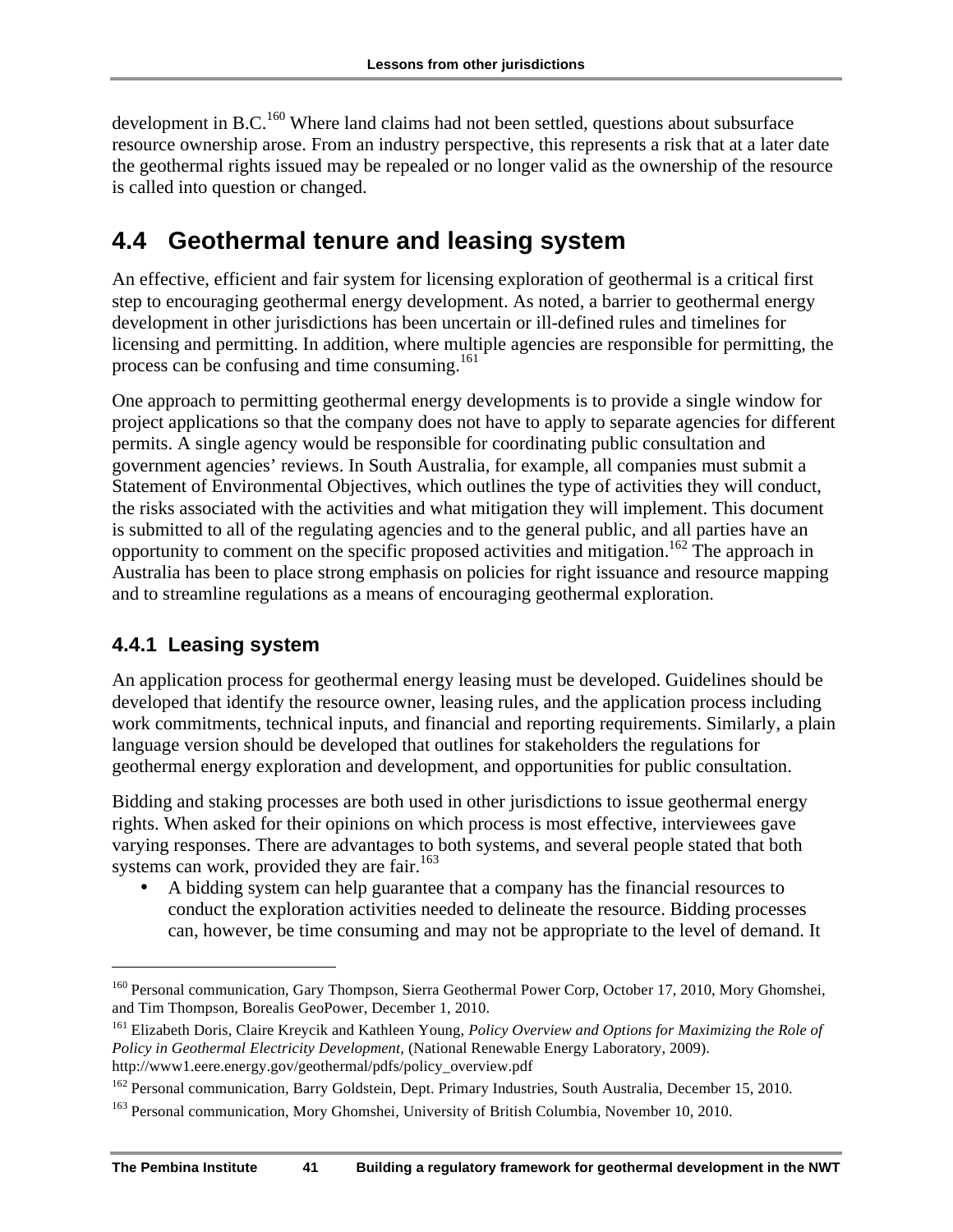can also increase the financial risk that a company has to bear before they have fully explored the resource potential.<sup>164</sup> Bidding processes exist in the U.S., B.C. and Australia. The bidding process was identified as a barrier to geothermal energy development in B.C. because it is onerous to administer.<sup>165</sup> A schedule of regular postings of geothermal leases was cited as an important component of a bidding process so that industry can incorporate the timing into their planning.<sup>166</sup>

• An application process, similar to staking for mineral rights, was suggested as more appropriate for geothermal energy development by some interviewees.<sup>167</sup> In advance of an application, a proponent would have to do preliminary work in geological mapping and geophysical studies. The proponent's application would be assessed based on their technical and financial ability to do the work. An application process is used for noncompetitive lease sales on federal U.S. land, and state land in California. In Australia, several states compare the applicants, and competing applications are evaluated on the merits of the work program proposed and the benefit to society.

Regardless of the system used, the successful company should have requirements to conduct work, report on the resource, and prove their financial and technical capabilities. The conditions of leasing should include work commitments and a requirement to supply data to governments about the resource through exploration (after a blackout period) as is often required of subsurface exploration conducted by other industries.<sup>168</sup> Several interviewees suggested that where data requirements are not mandated, data acquisitions should be mandatory for all industries that conduct subsurface exploration.<sup>169</sup> In New Zealand, while large utility companies conducted much of the exploration of geothermal resources in the country, unfortunately geoscience data was not collected by the government for public policy purposes.<sup>170</sup>

#### **4.4.2 Licensing authority**

 $\overline{a}$ 

The licensing authority for geothermal energy could be the same government agency that is responsible for other subsurface resources.

The capacity and knowledge of regulators to manage geothermal energy development was raised by interviewees. In New Zealand and Italy, where the responsibility to manage resources fell to the regional governments, lack of expertise to properly manage the resource was mentioned as a

<sup>164</sup> Personal communication, Tim Thompson, Borealis GeoPower, February 7, 2011.

<sup>&</sup>lt;sup>165</sup> Personal communication, Tim Sadlier-Brown, Sadlier-Brown Associates, November 1, 2010; Craig Dunn, Borealis GeoPower, December 1, 2010 and Alison Thompson, Canadian Geothermal Energy Association, January 26, 2011.

<sup>&</sup>lt;sup>166</sup> Personal communication, Alison Thompson, Canadian Geothermal Energy Association, January 26, 2011.

<sup>167</sup> Personal communication, Chris Bromley, GNS Science, November 13, 2010, Tim Sadlier-Brown, Sadlier-Brown Associates, November 1, 2010, and Tim Thompson, Borealis GeoPower, December 1, 2010.

<sup>&</sup>lt;sup>168</sup> Personal communication, Jim Lawless, Sinclair Knight Merz, December 9, 2010, and Kermit Witherbee, Bureau of Land Management, December 10, 2010.

<sup>&</sup>lt;sup>169</sup> Personal communication, Craig Dunn, Borealis GeoPower, December 1, 2010 and Alison Thompson, Canadian Geothermal Energy Association, January 20, 2011

<sup>&</sup>lt;sup>170</sup> Personal communication, Jim Lawless, Sinclair Knight Merz, December 9, 2010.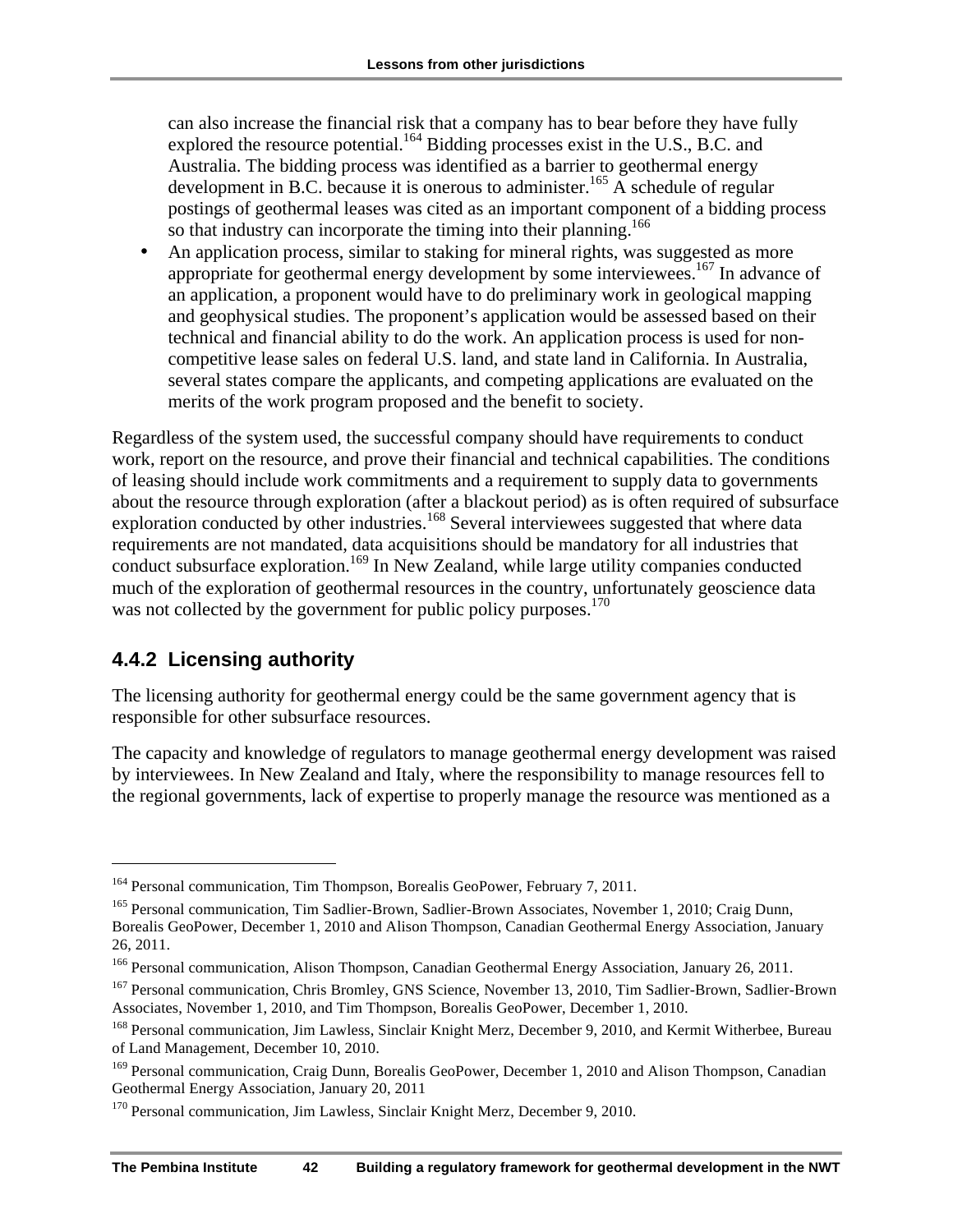limitation of their regulatory model.<sup>171</sup> Alternatively, geothermal resources managed at a more central level was recommended as the regulator would be more informed of the specific of the geothermal development process and nature of the industry. One interviewee suggested that where there is lack of knowledge or capacity of governments about geothermal resources, a panel of experts could be created to evaluate upcoming projects (including the details on exploration data) and provide advice to governments.<sup>172</sup>

#### **4.4.3 Timelines for leasing and permitting**

Delays in the leasing and permitting process in B.C. and the U.S. were cited as barriers to advancements in geothermal energy exploration and development.<sup>173</sup> The geothermal industry depends on investors, who offer conditional financing. If a permitting process takes too long, project financing can be jeopardized. To avoid this, the licensing and permitting process should have clear regulatory deadlines. This would help create certainty and clarity for developers and investors, and reduce risk of their investments. In South Australia, the one-window application process takes an average of four months.<sup>174</sup> In comparison the leasing and permitting process in British Columbia has taken several years.<sup>175</sup>

#### **4.4.4 Existing land uses and planning**

 $\overline{a}$ 

The tenure system grants licencees exclusive rights to explore for and produce geothermal resources in a given area. It is critical that this issuance should take into consideration surface uses and other subsurface mineral rights, and ensure that there are no conflicts with existing land uses.

Land claims, land use plans, and other existing land or water policy or laws can be used to guide which areas are open to geothermal energy. They can help to identify and map the areas that are off-limits for cultural, ecological or other reasons, as well as specify the type or amount of development that is acceptable in a region.

As a complement to land use planning, strategic assessments of geothermal energy development can be used to identify the areas open for geothermal development and the conditions to maximize benefits to the public and minimize environmental impacts. In Iceland, the strategic environmental assessment approach taken through the Master Plan is a way for governments to evaluate economic and environmental impacts of potential projects and regions for development

<sup>&</sup>lt;sup>171</sup> Personal communication, Jim Lawless, Sinclair Knight Merz, December 9, 2010, and Ruggero Bertani, Enel Green Power, October 20, 2010.

<sup>&</sup>lt;sup>172</sup> Personal communication, Chris Bromley. GNS Science, November 13, 2010.

<sup>173</sup> Tim Thompson and Craig Dunn, *Policy Recommendations for Advancing Geothermal Energy in Canada*; Doris, Kreycik and Young, *Policy Overview and Options for Maximizing the Role of Policy in Geothermal Electricity Development*; Personal communication, Tim Sadlier-Brown, Sadlier-Brown Associates, November 1, 2010, and Gary Thompson, Sierra Geothermal Power Corp, October 17, 2010.

<sup>&</sup>lt;sup>174</sup> Personal communication, Barry Goldstein, Dept. Primary Industries, South Australia, December 15, 2010.

<sup>&</sup>lt;sup>175</sup> Personal communication, Alison Thompson, Canadian Geothermal Energy Association, January 20, 2011, Craig Dunn, Borealis GeoPower, December 1, 2010, and Gary Thompson, Sierra Geothermal Power Corp, October 17, 2010.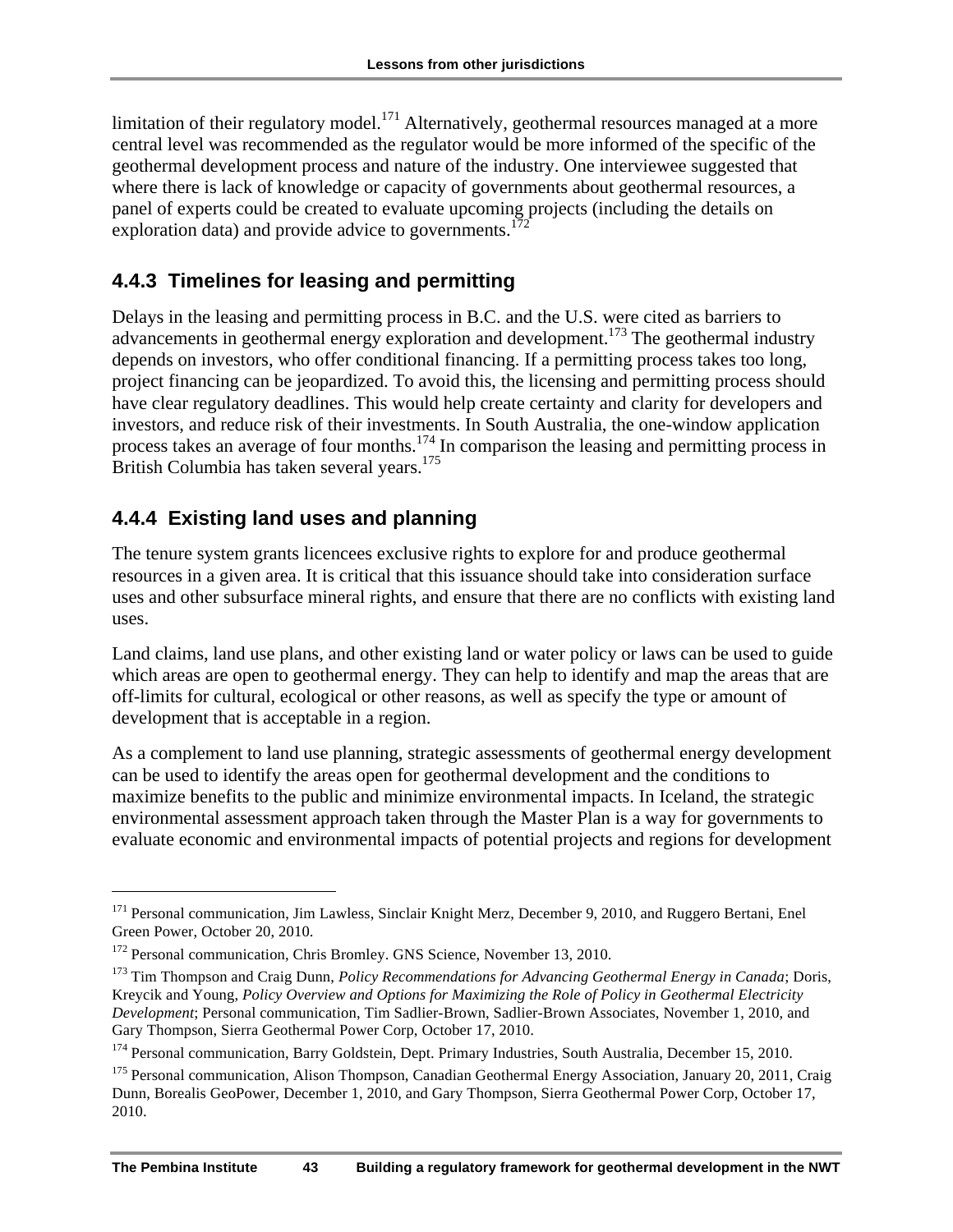<span id="page-43-0"></span>and identify the highest priority areas for development.<sup>176</sup> The Programmatic Environmental Impact Assessment (PEIS) completed in the western U.S. is another example of such a process. The assessment evaluated the potential environmental impacts, evaluated reasonable alternatives, and looked at the potential cumulative impact of geothermal tenure issuance. This assessment does not preclude the requirement for an individual project assessment, but it can help to provide a template for assessing the impacts and considering cumulative impacts. The PEIS also amended regional land use plans in western states, many of which had not previously addressed the geothermal energy potential.<sup>177</sup> In the Western U.S., where different regulatory requirements exist for BLM, Forest Service and Tribal lands, the PEIS helped to streamline the leasing of rights of geothermal energy development and encouraged interagency coordination and public private partnerships in geothermal projects.178

#### **4.4.5 Length of licence**

1

In the jurisdictions reviewed, the granting period for geothermal exploration licences is one or two years, with renewal options. The length of time for geothermal development permits ranged from five to 20 years, with extension options. The length of an exploration licence and development permit should take into consideration the seasonal timing for activities and physical access to the land. An exploration permit does not necessarily provide surface access and time to acquire this should also be considered.<sup>179</sup>

## **4.5 Geothermal fees and royalties**

The licensing fees and royalties for geothermal energy exploration and development are generally lower than for petroleum and mining. This can be justified because of the renewable nature of the resource, the lower rate of return for geothermal energy developments as compared to other natural resources, and often because governments desire to promote geothermal energy as a sustainable energy option.

Royalty fees have been applied in some jurisdictions and not in others. In some cases, the royalty rates for mineral or petroleum development are applied to geothermal, especially if geothermal fits under existing legislation. This can create a barrier to geothermal development, as has been proven in other jurisdictions.<sup>180</sup> Other governments have not set royalty rates, justified on the basis that the resource is renewable and development contributes to achieving national renewable energy targets set out through government policy or plans.<sup>181</sup> Two interviewees suggested that it is appropriate for royalty and/or fees to cover the costs for regulators to administer the

<sup>&</sup>lt;sup>176</sup> Orkustofnun, Iceland National Energy Authority, "Master Plan for Hydro and Geothermal Energy Resources in Iceland," http://www.nea.is/geothermal/master-plan/

<sup>&</sup>lt;sup>177</sup>Personal communication, Kermit Witherbee, Bureau of Land Management, December 10, 2010.

<sup>178</sup> Doris, Kreycik and Young, *Policy Overview and Options for Maximizing the Role of Policy in Geothermal Electricity Development*

<sup>&</sup>lt;sup>179</sup> Personal communication, Alison Thompson, Canadian Geothermal Energy Association, January 20, 2011.<br><sup>180</sup> Personal communication, Tim Thompson, Borealis GeoPower, December 1, 2010.

<sup>181</sup> R. Goodman et al., "GTR-H: Geothermal Legislation in Europe," in *Proceedings of the World Geothermal Congress 2010* (Bali, Indonesia, April 25-30, 2010).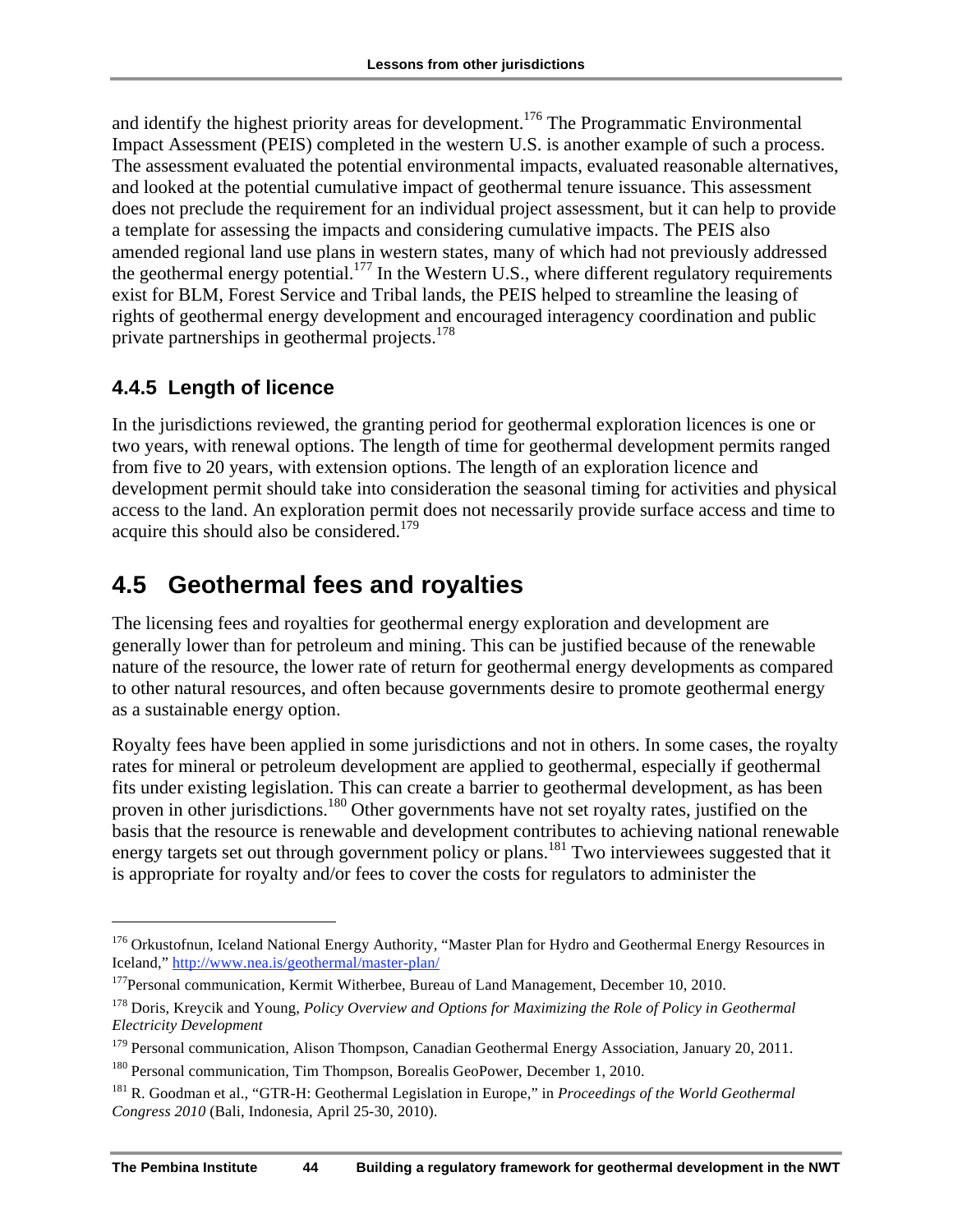<span id="page-44-0"></span>regulations.182 In South Australia, companies are not required to pay royalties until projects are profitable. Royalty rates are applied to gross revenue and companies can deduct their expenses.183

It may be appropriate to apply different royalty rates based on the type of output (electricity or heat), the quality of the resource, or the technology employed to reflect the different economic profiles. Another approach would be to apply royalties to larger projects that are likely to be economic, for example by applying a royalty rate to projects that produce more than 10 MW of electricity.184

Royalties and fees could be phased in over time, or royalty holidays could be applied as a form of financial incentive to encourage exploration and development. The decision to apply royalties needs to be balanced within the wider government policy framework that includes fiscal and non-fiscal incentives (see section 4.7).

### **4.6 Geothermal research**

 $\overline{a}$ 

Governments can contribute to geothermal energy development by establishing geoscience programs to define geothermal energy resources. Through resource mapping, governments can provide advice to the industry on where to explore to reduce the risk and ensure a higher likelihood of drilling success, which can lower project costs and therefore lower energy costs.<sup>185</sup> Quality resource mapping includes defining three components of the resource: the subsurface temperature, fluid and permeability.<sup>186</sup>

In support of public geoscience data, governments can require that data from all future wells (water, gas, oil, geothermal and other) be submitted to a central data agency so that the information can be publicly accessible.187 This role in Canada has been filled by the Geological Survey of Canada, which conducted much geological mapping through its geothermal programs in the 1970s and 1980s; however, the program was later cut due to financial constraints within the government.

## **4.7 Fiscal and non-fiscal incentive policies**

Governments around the world, recognizing the value and need for energy security and emissions reductions, are developing policy for fiscal and non-fiscal incentives to support the development of the geothermal industry.

<sup>&</sup>lt;sup>182</sup> Personal communication, Tim Sadlier-Brown, Sadlier-Brown Associates, November 1, 2010, and Jim Lawless, Sinclair Knight Merz, December 9, 2010.

<sup>&</sup>lt;sup>183</sup> Personal communication, Barry Goldstein, Dept. Primary Industries, South Australia, December 15, 2010.

<sup>&</sup>lt;sup>184</sup> Personal communication, Mory Ghomshei, University of British Columbia, November 10, 2010.

<sup>&</sup>lt;sup>185</sup> Personal communication, Tim Sadlier-Brown, Sadlier-Brown Associates, November 1, 2010, and Mory Ghomshei, University of British Columbia, November 10, 2010.

<sup>&</sup>lt;sup>186</sup> Personal communication, Alison Thompson, Canadian Geothermal Energy Association, January 26, 2011.

<sup>&</sup>lt;sup>187</sup> Personal communication, Craig Dunn, Borealis GeoPower, December 1, 2010.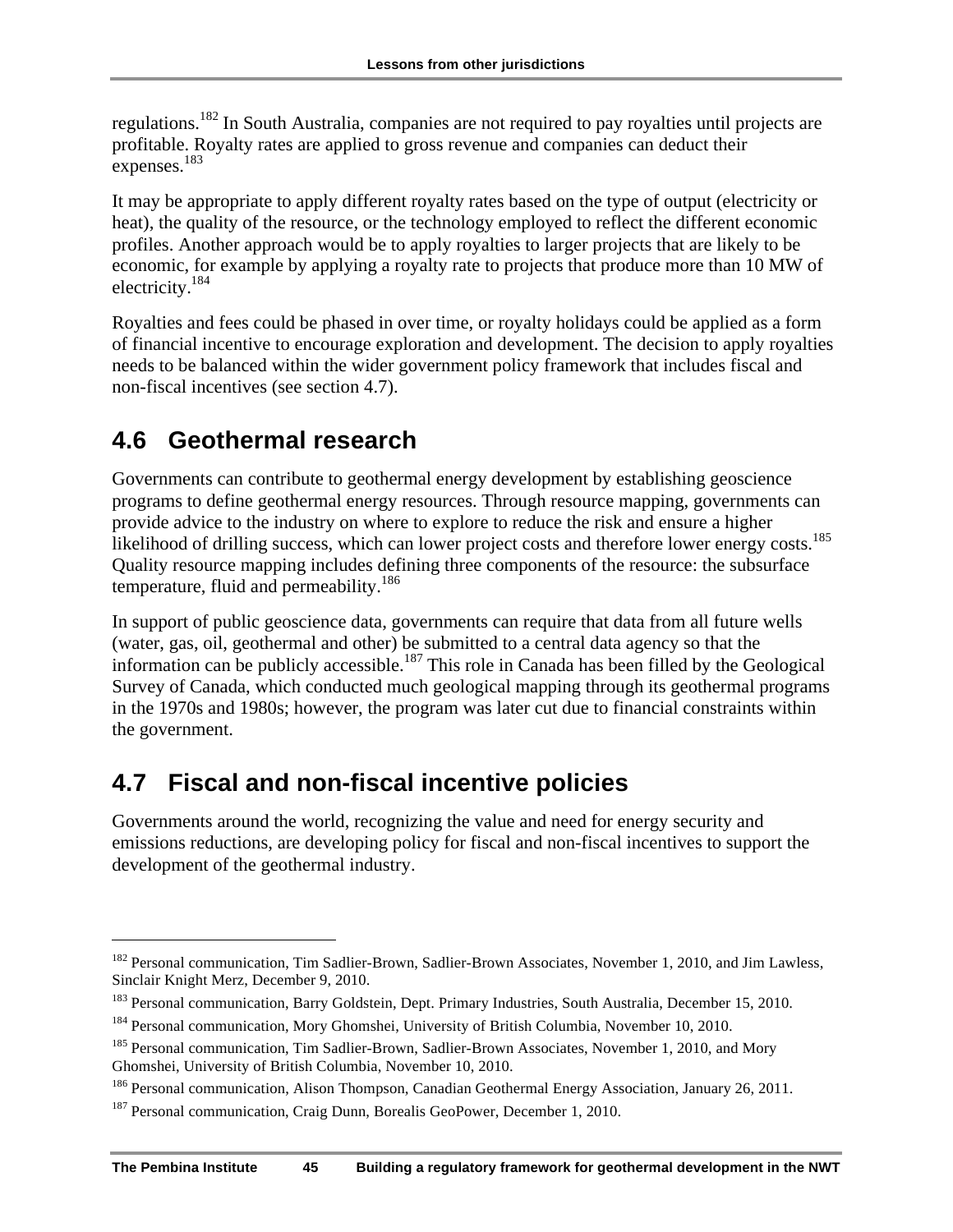Other jurisdictions demonstrate a range of approaches for approaching incentive policy development, depending on the maturity of the industry and the quality of the resource.

In jurisdictions where resources are lower quality or the industry is new, government policies can be designed to encourage development and reduce the considerable risk from exploration and drilling. Incentives can also be used to enable the fullest use of the resource.

Some examples of fiscal incentives include:

- Drilling grants Government grants for companies to drill exploratory wells to delineate geothermal energy resources
- Research grants Grants to delineate the resource or develop a new technology
- Renewable energy targets (also called Renewable Portfolio Standards) Governments set a mandated proportion of electricity generated from renewable sources and encourage utilities to sign purchase power agreements for geothermal power
- Insurance policy Tax breaks or another form of reimbursement for unsuccessful wells
- Flow-through credit scheme Tax incentives for investors' contribution to geothermal developments
- Feed-in tariff Guaranteed purchase price for the output energy generated by geothermal
- Production incentive Top-up to market rates for output energy
- Low or no royalty rates
- Royalty holidays or phased royalties
- Low or no fees for land access and/or permits
- Loan guarantees Government guarantees to investors that a loan will be repaid if the company defaults on it
- Carbon credit systems Can induce investment in geothermal technologies as a greenhouse gas reducing technology
- Public-private partnerships Cost sharing in public-private partnerships can defray risk

Some examples of non-fiscal incentive policies include:

- Public education (e.g., information on websites and other government-produced publications)
- Education and training (e.g., certificate or degree programs specializing in geothermal energy development)
- Infrastructure (e.g., roads, transmission lines)
- Technology research and development Government-supported research to demonstrate new technologies and encourage technology transfer from other industries for geothermal energy development

Many governments apply a variety of fiscal and non-fiscal incentives to advance geothermal energy development. Although outside the scope of this report, further analysis of the impacts of policies and incentives that target geothermal is needed so that governments can choose appropriate mechanisms to reduce barriers and foster geothermal development.

Government policy in other jurisdictions in the world has reflected the type of geothermal resource, the technology employed, the size of the project, the economics of the geothermal industry, the end use of the power or heat, and the desire of governments to see it developed. This has been echoed by the jurisdictional review and interviews conducted for this report. In all cases, key activities to develop a policy framework include defining the resource, establishing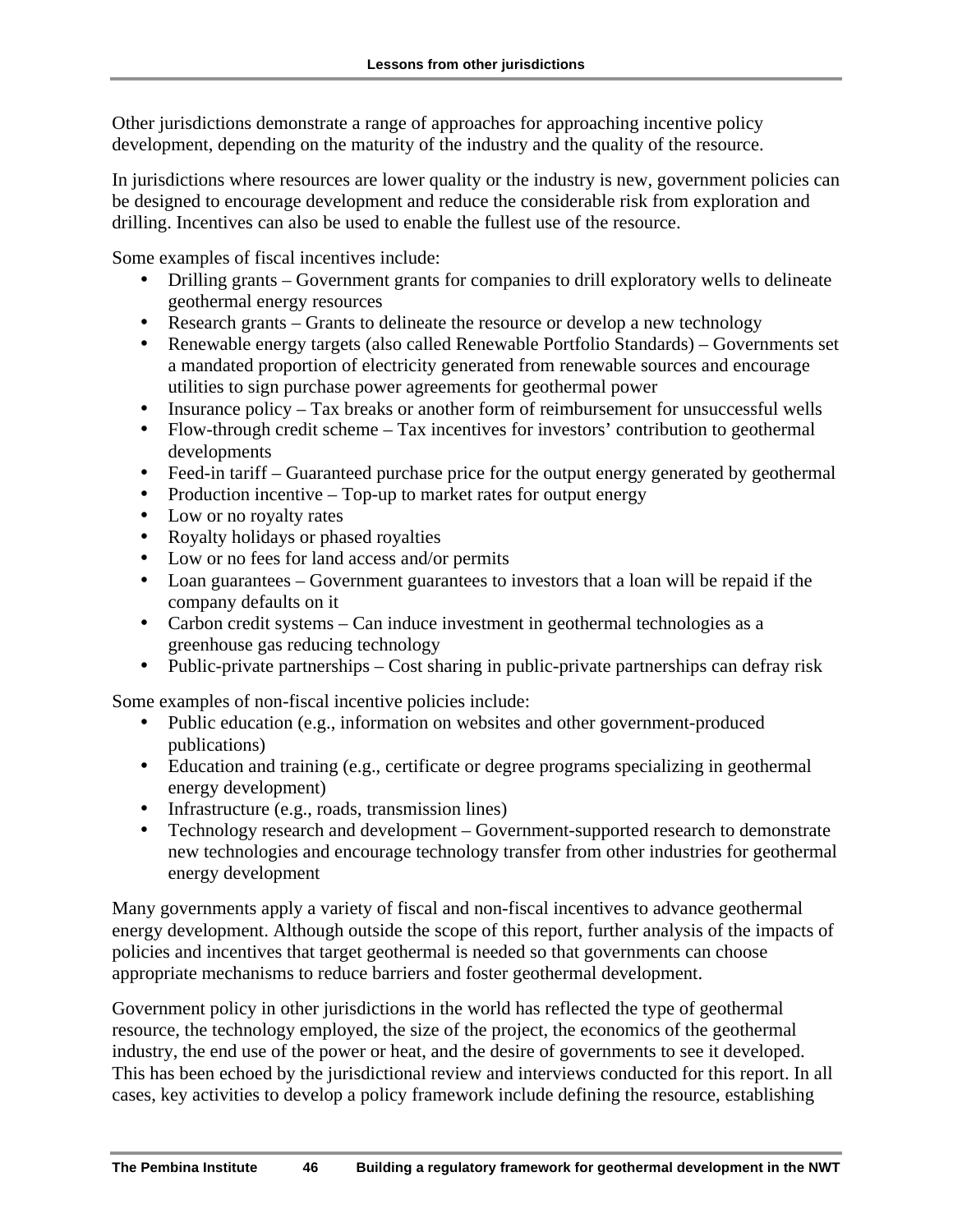the legislative framework, creating the rules for rights issuance, exploration and production activities, and forming a fiscal framework.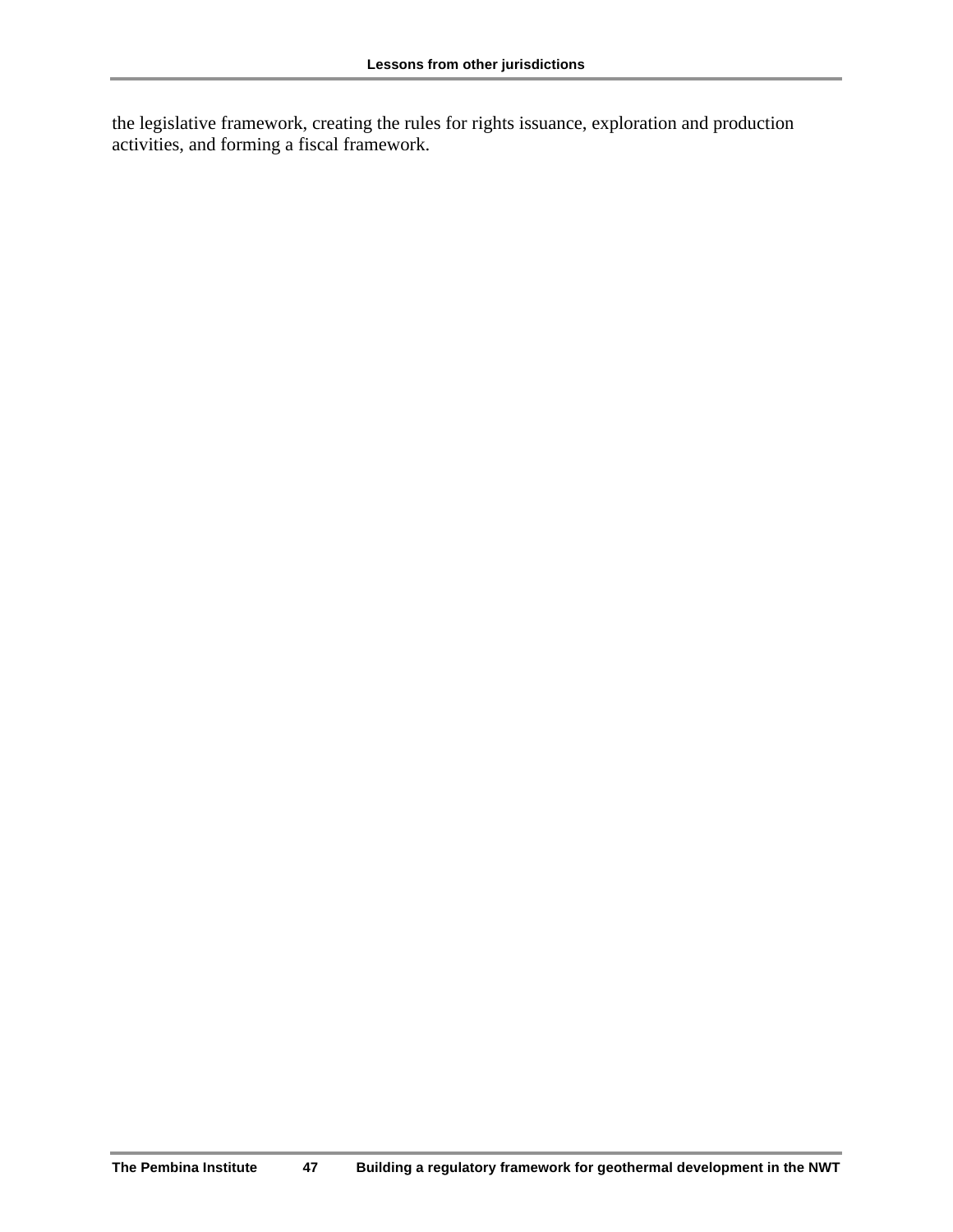## <span id="page-47-0"></span>**5. Recommendations**

This report presents the results of an inter-jurisdictional review of geothermal policy in nine jurisdictions, and interviews with 13 geothermal experts. The results are categorized into key themes in relation to geothermal legislation, tenure issuance, royalties, research and fiscal and non-fiscal incentive policies. From these results, the following recommendations for the NWT are warranted:

#### **Define a vision and plan for geothermal energy use in the Territory**

• Geothermal energy development needs to be evaluated as a source of heat and power for communities in the NWT. The Government of the Northwest Territories could initiate a planning exercise to define a vision for geothermal energy use in the Territory. The planning exercise, conducted in partnership with relevant organizations and government agencies, would help to evaluate the areas for potential development, the economic and environmental impacts of potential projects, and the highest-priority areas for development. An outcome of the planning exercise would be greater clarity regarding the desire of governments to see the resource developed and the policy needs to see it happen. A geothermal energy strategy or a strategic environmental assessment could come out of the process and provide guidance on how geothermal energy resources should be developed, and how it fits with other heat and power options.

#### **Design policy framework to reflect the unique nature of the resource**

The policy framework for geothermal energy in the NWT should reflect the nature of the resource and the desire of governments to see it developed. There is potential to develop geothermal energy for use within communities, for other industries or for export. Geothermal energy is a renewable, clean source of energy that would contribute to energy security and self-sufficiency in the NWT. The resource is currently thought to be of medium to low quality (based on available studies) and could be desirable to investors if there were a regulatory system and economic incentives in place to facilitate it.

#### **Define geothermal energy legislation and create a clear legal definition of geothermal energy**

- The legal framework for geothermal energy needs to be defined. There is no existing definition for geothermal energy in NWT, and lack of clarity on how companies or communities gain access to the right to explore or develop the resource.
- Existing natural resource legislation can be used or modified to regulate geothermal exploration and development. Geothermal energy regulation may fit under current mining or oil and gas legislation, provided that the resource is defined and that the regulations specific to geothermal energy are clear.
- Ideally, separate geothermal legislation and regulations are created that reflect the unique nature and economics of the resource.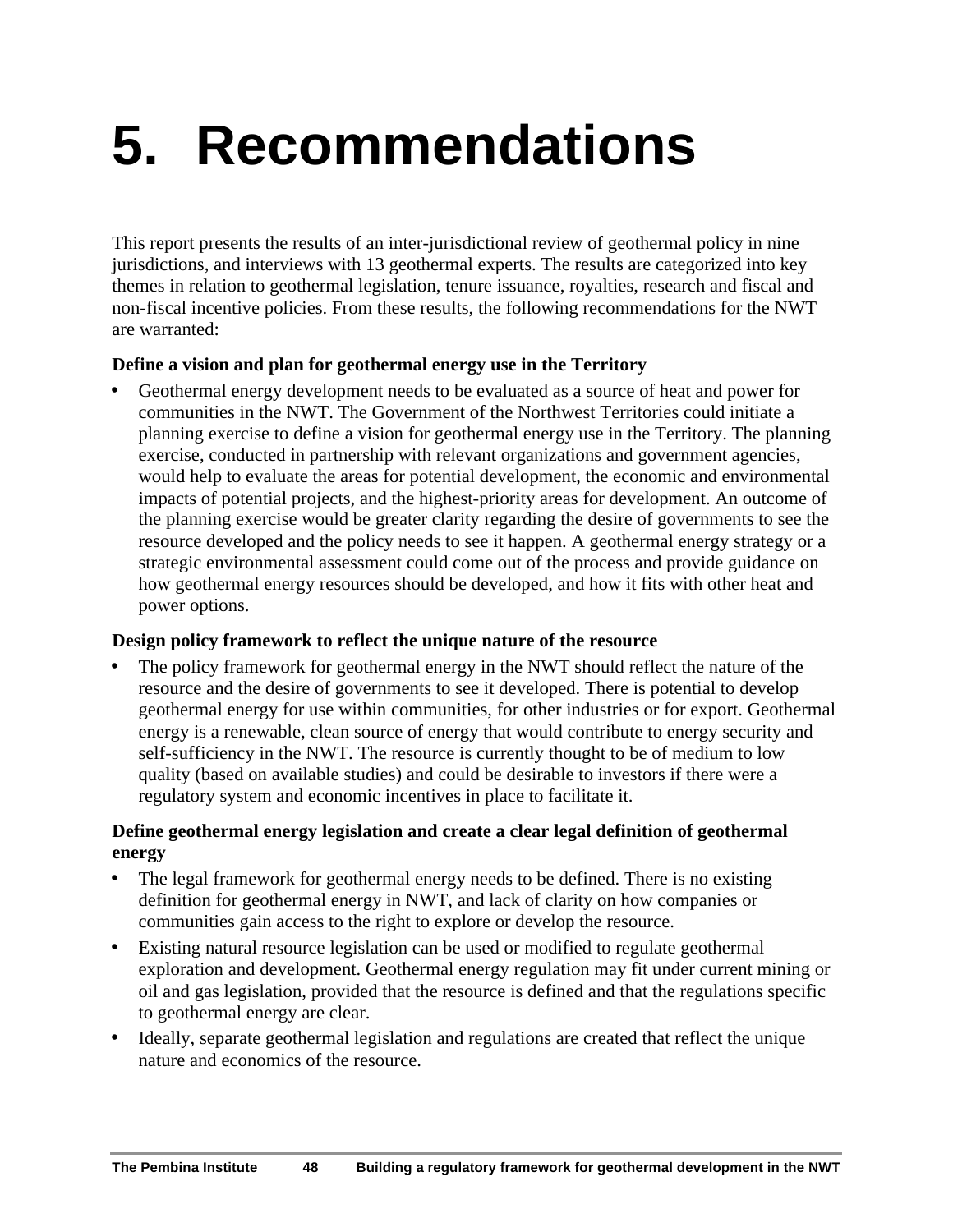#### <span id="page-48-0"></span>**Define geothermal resource ownership**

The ownership of the geothermal energy resources in the NWT needs to be clarified. For geothermal development on unsettled lands, the issue of ownership of subsurface rights should be clarified before issuing tenure.

#### **Establish a process for geothermal tenure issuance and permitting**

- A system for issuing tenure and licensing of exploration should be defined. A process for acquiring geothermal energy rights, either by application or bidding, should be developed. Guidelines should be developed that identify the resource owner, leasing rules, and the application process including work commitments, technical inputs, and financial and reporting requirements. Similarly, a plain language version should be developed for stakeholders to outline the regulations for geothermal energy exploration and development.
- The permitting process for geothermal energy should have clear deadlines for both the companies and regulators.
- Governments should look for opportunities to build the knowledge of regulators on geothermal energy through training. While some components of the geothermal energy industry are similar to mining and oil and gas, many aspects are unique.
- Geothermal energy opportunities should be considered as part of land use planning and community energy planning in the NWT. A strategic assessment of geothermal energy opportunities could be conducted to identify the areas that could be open for geothermal energy development, to supply energy for communities or for export.

#### **Set appropriate fees and royalties**

• Until geothermal projects are producing at an economic rate, low or no royalties should be charged. This can be accomplished by royalty holidays, deducting expenses, or by applying royalties based on output. Once production is profitable, royalties may be charged, although the rates should still remain lower than rates for other more profitable, and non-renewable, resource developments.

#### **Invest in geoscience data and programs**

• Governments can contribute to geothermal energy development by acquiring and managing geoscience data on the location and quality of geothermal energy resources. This will help a fledgling industry identify the best opportunities for geothermal energy development.

#### **Evaluate the fiscal incentive policies needed to advance geothermal energy**

• A wide range of fiscal incentives can be put in place to encourage geothermal energy development at the federal or territorial level. It is outside the scope of the report to assess which of these options are the most appropriate for the NWT. Further research is needed on this to identify the suite of fiscal tools that would be more appropriate and effective given the resource, population and government priorities in the NWT.

#### **5.1 Next steps**

Reviewing the experience of other jurisdictions with respect to geothermal policy is an important and useful first step in moving forward with developing a regulatory framework for geothermal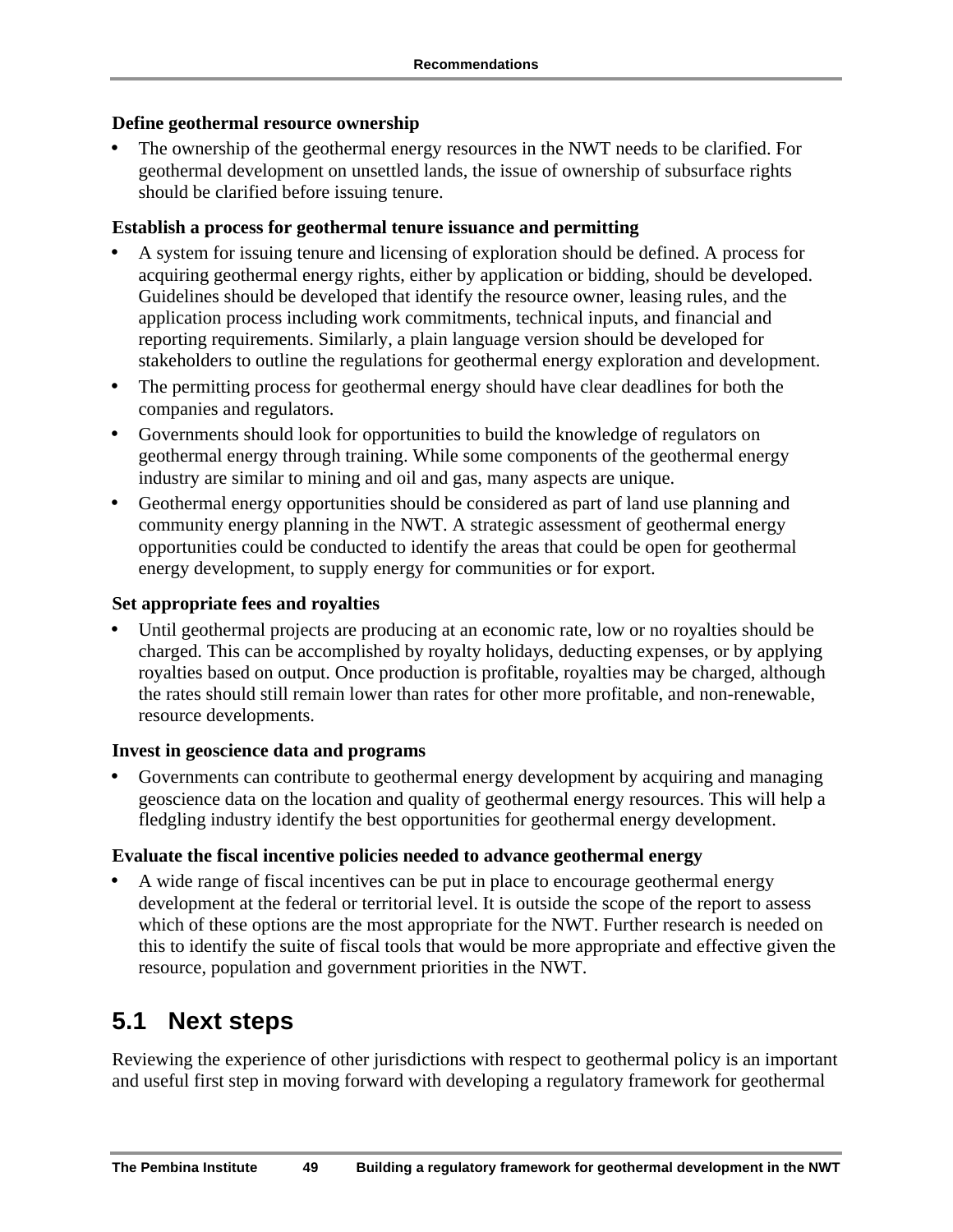resources in the NWT. To further advance the development of policy for geothermal development, a number of future research directions may be warranted, including:

- Develop a forum for a variety of agencies and organizations to discuss geothermal resource development opportunities in the NWT. This group would bring together representatives from federal, territorial and municipal governments, aboriginal governments, nongovernment agencies and industry.
- Develop a guideline for geothermal resource development in the NWT, with details on how to apply for geothermal rights, details on the application and permitting process, clarity on regulatory decision deadlines, and environmental assessment requirements.
- Research the opportunities for fiscal incentives for geothermal energy development at the federal and territorial levels.

Geothermal is a form of renewable energy that produces few if any greenhouse gas emissions and can provide a stable, secure supply of energy. In the NWT where the cost of energy is high, geothermal energy projects, even if they are small, may be a real solution to communities' heat and power needs in the future. Geothermal energy could contribute to energy independence of northern communities by protecting northerners from dramatic fluctuations in petroleum prices. Geothermal energy could also facilitate other spinoff economic opportunities, such as providing energy for alternative uses like food production. Effective government policy, directed by a vision for geothermal energy use in the Territory, can have a large role in the reducing the risk and barriers to geothermal energy development.